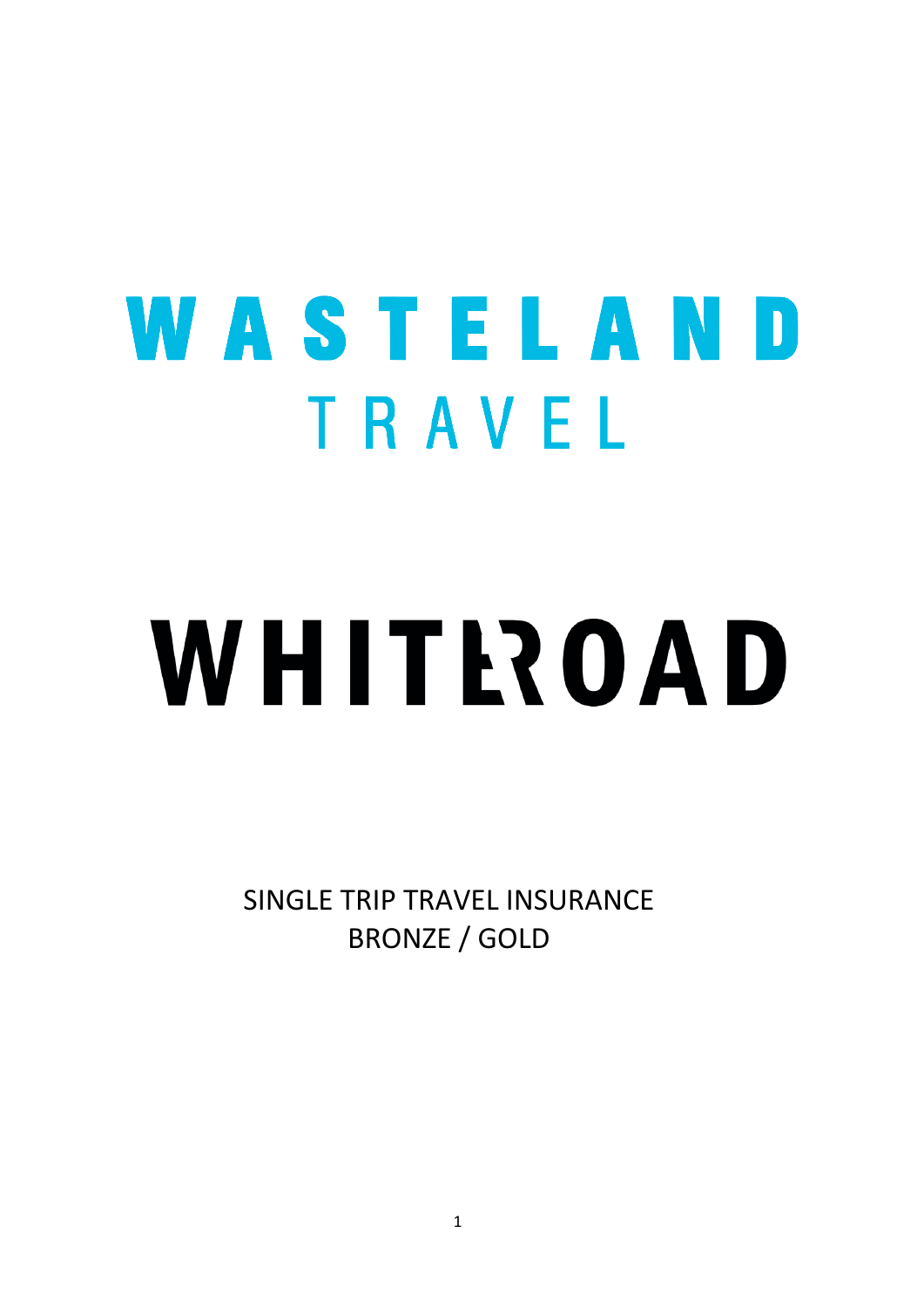# **Table of content**

| <b>Summary of cover</b>                                                               | З              |
|---------------------------------------------------------------------------------------|----------------|
| <b>Contact details</b>                                                                | 4              |
| <b>Important information</b>                                                          | 4              |
| Who is covered                                                                        | 4              |
| What is covered                                                                       | 5              |
| Limits of cover and excess                                                            | 5              |
| When cover starts and ends                                                            | 5              |
| <b>Cancellation rights</b>                                                            | 5              |
| Disclosing relevant facts                                                             | 5.             |
| <b>Medical Conditions</b>                                                             | 6              |
| Health declaration (applicable to non- automatically covered pre-existing conditions) | 6              |
| Medical Conditions of a Third Party                                                   | 6              |
| Change in health                                                                      | $\overline{ }$ |
| <b>Definitions</b>                                                                    | $\overline{7}$ |
| <b>Section 1: Cancellation</b>                                                        | 12             |
| <b>Section 2: Curtailment</b>                                                         | 13             |
| Section 3: Emergency medical expenses (not private health insurance)                  | 14             |
| <b>Section 4: Hospital benefit</b>                                                    | 15             |
| <b>Section 5: Personal accident</b>                                                   | 16             |
| Section 6: Baggage and personal belongings                                            | 16             |
| <b>Section 7: Personal money</b>                                                      | 17             |
| Section 8: Loss of passport / driving licence and visa expenses                       | 18             |
| <b>Section 9: Travel disruption</b>                                                   | 18             |
| <b>Section 10: Missed departure</b>                                                   | 20             |
| Section 11: Uninhabitable accommodation                                               | 20             |
| <b>Section 12: Personal liability</b>                                                 | 21             |
| <b>Section 13: Legal expenses</b>                                                     | 21             |
| <b>Section 14: Hijack</b>                                                             | 22             |
| Section 15: Kidnap, ransom and extortion expenses                                     | 22             |
| Section 16: Winter sports extension                                                   | 23             |
| Section 17: Denial of boarding                                                        | 24             |
| <b>Section 18: Sports and activities</b>                                              | 24             |
| <b>General conditions</b>                                                             | 34             |
| <b>General exclusions</b>                                                             | 34             |
| <b>Comments and complaints procedures</b>                                             | 36             |
| <b>Claims procedure</b>                                                               | 36             |
| <b>Your Personal Data Privacy Notice</b>                                              | 37             |
| <b>Governing law</b>                                                                  | 38             |
| Details about our regulator                                                           | 38             |
| <b>Financial services compensation scheme</b>                                         | 38             |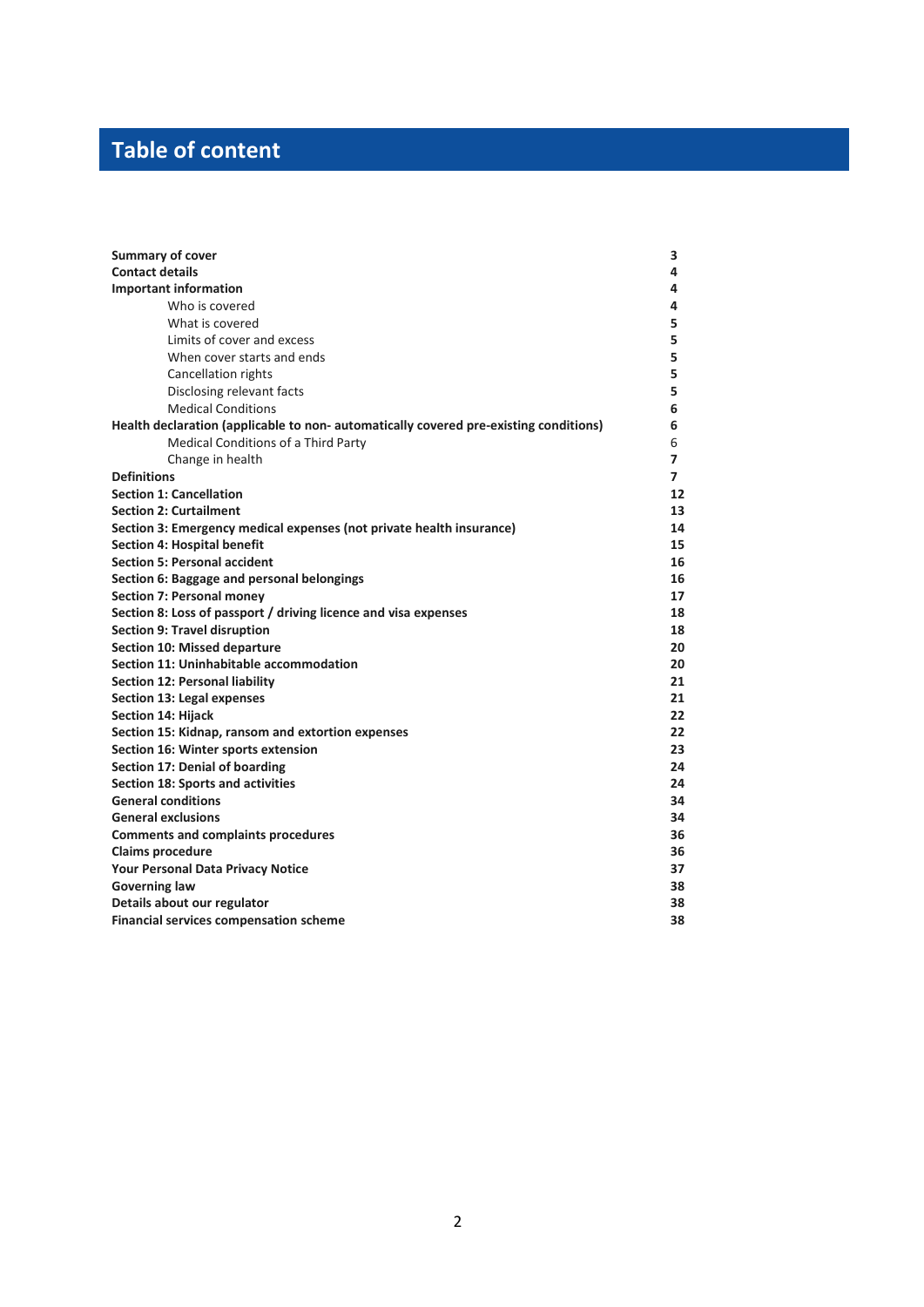# **Summary of Cover**

|            | <b>Product description</b>                                               | <b>Bronze Single Trip</b>                                                                    | <b>Gold Single Trip</b>             |
|------------|--------------------------------------------------------------------------|----------------------------------------------------------------------------------------------|-------------------------------------|
|            | Max trip duration/ max age                                               | Max Duration - as shown in schedule                                                          | Max Duration - as shown in schedule |
|            |                                                                          | Max age 64                                                                                   | Max age 64                          |
|            | Dependent children age limit                                             | Dependent children under 23 years of age in full time education                              |                                     |
| Section 1  | Cancellation                                                             | £1,000                                                                                       | £3,000                              |
|            | COVID cover                                                              | Included                                                                                     | Included                            |
| Section 2  | Curtailment                                                              | £1,000                                                                                       | £3,000                              |
|            | COVID cover                                                              | Included                                                                                     | Included                            |
| Section 3  | Emergency medical expenses<br><b>Emergency dental treatment</b>          | £2 million<br>£300                                                                           | £5 million<br>£800                  |
|            | Funeral expenses abroad                                                  | £1,500                                                                                       | £1,500                              |
| Section 4  | Hospital benefit                                                         | £15/24 hrs. £300 max                                                                         | £25/24 hrs. £800 max                |
|            | Mugging hospital benefit                                                 | £15/24 hrs. £300 max                                                                         | £25/24 hrs. £800 max                |
|            | Coma hospital benefit                                                    | £15/24 hrs. £300 max                                                                         | £25/24 hrs. £800 max                |
| Section 5  | Personal accident and permanent total                                    | £10,000                                                                                      | £20,000                             |
|            | disablement<br>Death benefit                                             | £10,000                                                                                      | £20,000                             |
| Section 6  | Baggage and personal belongings                                          | Included                                                                                     | Included                            |
|            | Overall limit                                                            | £300                                                                                         | £2,000                              |
|            | Single item limit<br>Total valuables limit                               | £300<br>£300                                                                                 | £1.000<br>£750                      |
|            | Delayed baggage(after 12 hrs)                                            | £100 max                                                                                     | £150 max                            |
| Section 7  | Money                                                                    | Not included                                                                                 | Included                            |
|            | Overall limit<br>Cash limit                                              | <b>NIL</b><br><b>NIL</b>                                                                     | £100<br>£100                        |
| Section 8  | Loss of passport, driving licence and visa                               | <b>NIL</b>                                                                                   | £550                                |
|            | Travel disruption                                                        | Included                                                                                     | Included                            |
| Section 9  | Travel delay                                                             | £20/12 hrs. £300 max                                                                         | £20/12 hrs. £300 max                |
|            | Additional travel and accommodation                                      | £1,000<br>Up to cancellation limit                                                           | £1,000<br>Up to cancellation limit  |
|            | Trip abandonment (after 24 hrs)<br>Kennel and cattery fees               | £20/24 hrs. £100 max                                                                         | £20/24 hrs. £100 max                |
| Section 10 | Missed departure / missed connection                                     | £1,000                                                                                       | £1,000                              |
| Section 11 | Uninhabitable accommodation                                              | £1,000                                                                                       | £1,000                              |
| Section 12 | Personal liability                                                       | £2 million                                                                                   | £2 million                          |
| Section 13 | Legal expenses                                                           | £25,000                                                                                      | £25,000                             |
| Section 14 | Hijack                                                                   | £50/24 hrs.£500 max.                                                                         | £50/24 hrs.£500 max.                |
| Section 15 | Kidnap, ransom and extortion expenses                                    | £50,000                                                                                      | £50,000                             |
| Section 16 | Winter Sports extension                                                  | Included                                                                                     | Included                            |
|            | Winter sports equipment                                                  | £200                                                                                         | £500                                |
|            | Replacement equipment hire                                               | £200                                                                                         | £500                                |
|            | Winter sports pack<br>Piste closure                                      | £200<br>£100                                                                                 | £500<br>£200                        |
| Section 17 | Denial of boarding -                                                     | Included                                                                                     | Included                            |
|            | Outward Journey                                                          | £1,000                                                                                       | £3,000                              |
|            | Return Journey                                                           | £40/24hrs. £560 max                                                                          | £40/24hrs. £560 max                 |
|            | Additional accommodation costs<br>Additional return transportation costs | £300 Europe                                                                                  | £300 Europe                         |
|            |                                                                          | £500 Worldwide                                                                               | £500 Worldwide                      |
| Section 18 | Sports and activities level 1<br>Sports and activities level 2 and 3     | Included<br>Optional                                                                         | Included<br>Optional                |
|            |                                                                          |                                                                                              |                                     |
|            | Policy Excess per person per incident                                    | Section 3 - £250                                                                             | Section 3 - £250                    |
|            | (unless you have paid the appropriate                                    | All other sections - £100                                                                    | All other sections - £80            |
|            | additional premium to waive the excess)                                  | PLEASE NOTE: A higher excess of £875 applies in respect of medical emergency repatriation by |                                     |
|            |                                                                          | air ambulance or helicopter service being required within Nepal.                             |                                     |
|            |                                                                          |                                                                                              |                                     |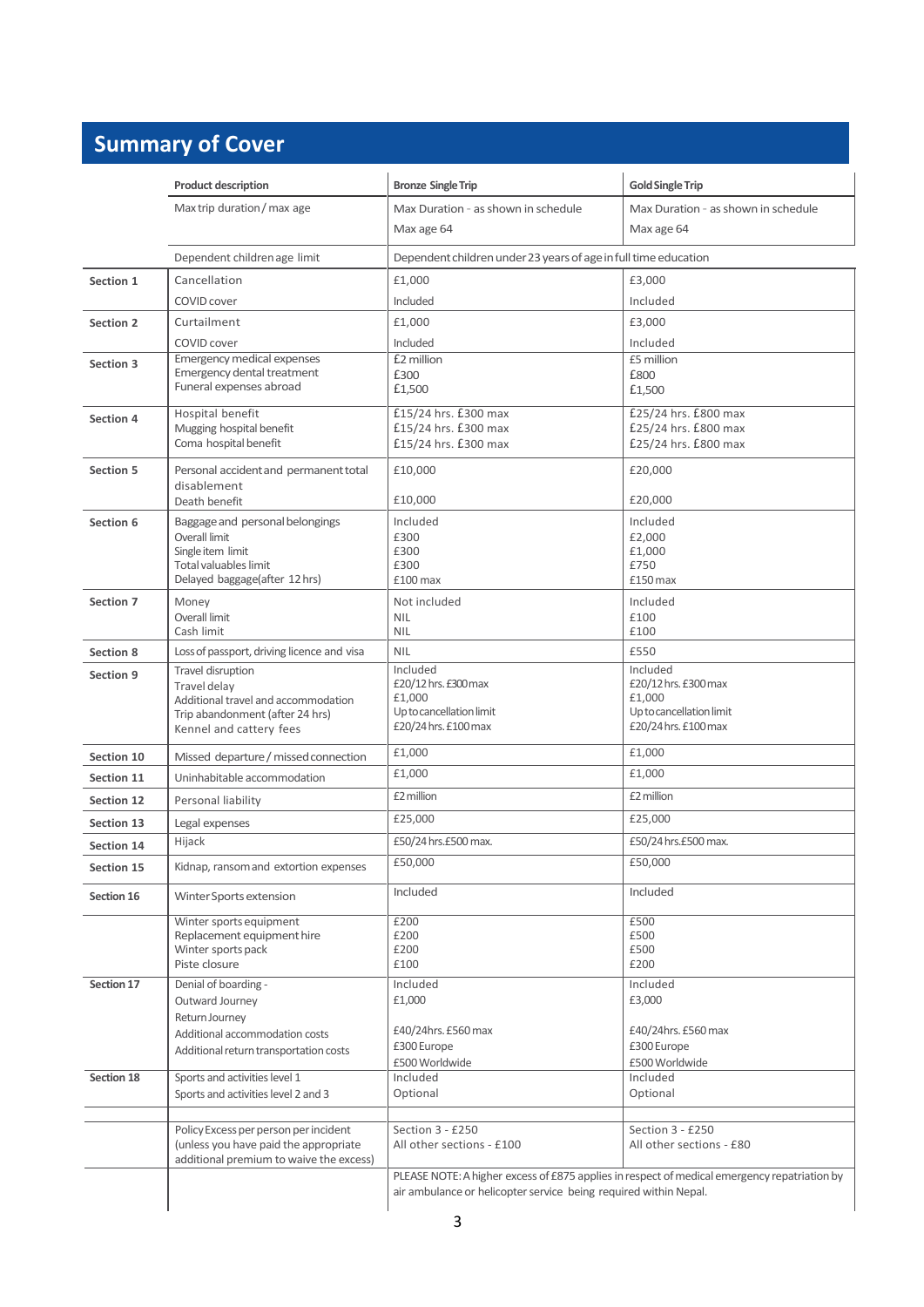# **Contact Details**

| Telephone           |
|---------------------|
| +44 (0)330 660 0785 |
| +44 (0)333 400 7780 |
| +44 (0)330 660 0563 |
|                     |

For full claims procedures and further claims contact details please see page 36.

# Other useful contacts

|                                                                | Telephone           | Website                                 |
|----------------------------------------------------------------|---------------------|-----------------------------------------|
| Foreign, Commonwealth & Development Office +44 (0)20 7008 1500 |                     | www.gov.uk/fcdo                         |
| Global Health Insurance Card                                   | +44 (0)300 330 1350 | www.gov.uk/global-health-insurance-card |
| Department of Health - Advice for Travellers                   | +44 (0)20 7210 4850 | www.dh.gov.uk/travellers                |
| Medicare Australia                                             | $+61-132-011$       | www.medicareaustralia.gov.au            |

# **Important Information**

Thank **you** for taking out travel Insurance with **us**.

This policy wording, **your** schedule and any endorsements form a contract of insurance between **you** (the insured named on the schedule) and **us**, (Millstream Underwriting Ltd on behalf of AWP P&C SA administered in the **United Kingdom** by AWP Assistance UK Limited) and explains the definitions, conditions, exclusions and limits of cover **we** provide. This contract is only valid when **you** have a valid schedule and have paid the appropriate premium.

It is very important that **you** carefully read the terms, conditions and exclusions of this insurance to ensure that **you** are properly covered for **your** planned trip.

# The Contract of Insurance

This policy is a contract between **you** and **us**. The following elements form the contract of insurance:

- The schedule
- This wording.
- Any endorsements applicable to **your** policy as set out in **your** policy schedule.
- Any **medicalscreening endorsement**(s).

# <span id="page-3-0"></span>Who is covered

Your schedule shows the persons who are insured under the policy and any special terms and conditions that may apply. Cover is only available to persons resident in the **United Kingdom** and is only valid for round trips starting and returning to the **United Kingdom**. **You** must have a permanent residential address in the **United Kingdom** and unrestricted right of entry to the **United Kingdom**.

<span id="page-3-1"></span>**You** cannot purchase a policy once **you** have reached the age of 65 years.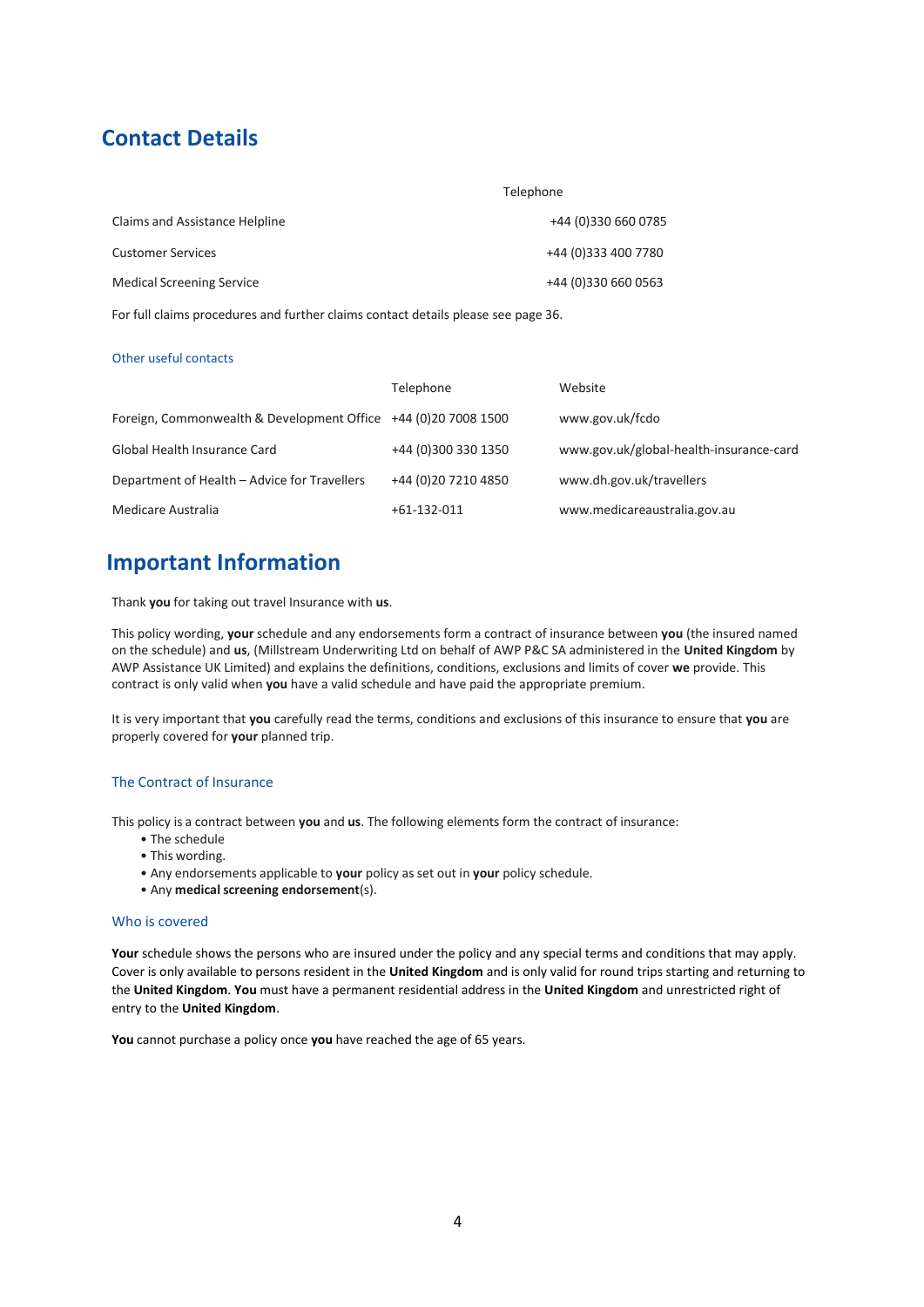# What is covered

#### **You** are covered for:

- 1. holidays and leisure trips.
- 2. trips with a maximum planned duration as shown on **your** schedule

**NOTE: trips with a scheduled duration of more than the specified trip duration will NOT be covered under this policy and you should arrange separate insurance for the whole duration of these trips**

- 3. Trips within the Geographic Region as shown on **your** schedule. **You** must observe travel advice provided by the Foreign,Commonwealth & Development Office (FCDO). Excluding Section 1 Cancellation and Section 2 Curtailment no cover is provided under any section of this policy in respect of travel to a destination which the FCDO has advised against all or all but essential travel. Travel Advice can be obtained from the Foreign, Commonwealth & Development Office Telephone: +44 (0)20 7008 1500 [www.gov.uk/fcdo.](http://www.gov.uk/fcdo)
- 4. Skiing and snowboarding.
- 5. Participating in sports and activities under Level 1 as detailed in Section 18.
- 6. Participating in sports and activities under Level 2 and 3 as detailed in Section 18 if shown on **your** schedule. **You** are not covered for **hazardous activities**, other than as specified in Section 18, unless **we** agree to include and **you** have paid the appropriate premium required.

## <span id="page-4-0"></span>Limits of cover and excess

The limits of cover under each section are shown on the Summary of Cover and apply to each insured person. This policy has an excess as shown on the Summary of Cover which will be deducted in the event of a claim under certain sections. All claims arising from a single incident will be subject to the application of one excess no matter how many sections are claimed under.

# NOTE: A higher excess of £875 applies in respect of medical emergency repatriation by air ambulance or helicopter **services being required within Nepal**

#### <span id="page-4-1"></span>When cover starts and ends

**You** are covered for the dates as shown on **your** policy schedule. Cancellation cover starts from the date **you** have purchased this insurance policy and ends when **you** leave **your home** to commence the trip.

All other sections of cover start from when **you** leave **your home** to commence the trip. Cover applies for the duration of the booked trip (or earlier return to the **United Kingdom**) including the period of travel directly to the departure point and back **home** directly afterwards, not exceeding 24 hours in each case.

If **your** return is unavoidably delayed for an insured reason, cover will be extended free of charge for up to 30 days maximum.

#### <span id="page-4-2"></span>Cancellation rights

If **your** cover does not meet **your** requirements, please notify **us** within 14 days of receiving **your** policy for a refund of **your** premium. If during this 14 day period **you** have travelled, made a claim, or intend to make a claim then **we** are entitled to recover all costs for those services that **you** have used. If the notice of cancellation is received outside the 14 day coolingoff period no premium will be refunded, however discretion may be exercised in exceptional circumstances such as bereavement or a change to the policy resulting in us declining to cover **your** medical conditions.

#### <span id="page-4-3"></span>Disclosing relevant facts

There is certain information that **we** need to know as it may affect the terms of the insurance cover **we** offer **you**. **You** must, to the best of **your** knowledge, have given accurate answers to the questions **we** have asked when buying this policy. If **you** have not answered the questions truthfully it could result in **your** policy being invalid and that could leave **you** with no right to make a claim.

If **you** think that any of **your** answers might be incorrect, or if **you** need any help, please contact **us** as soon as possible and **we** will be able to confirm if **we** are still able to offer **you** cover under this policy.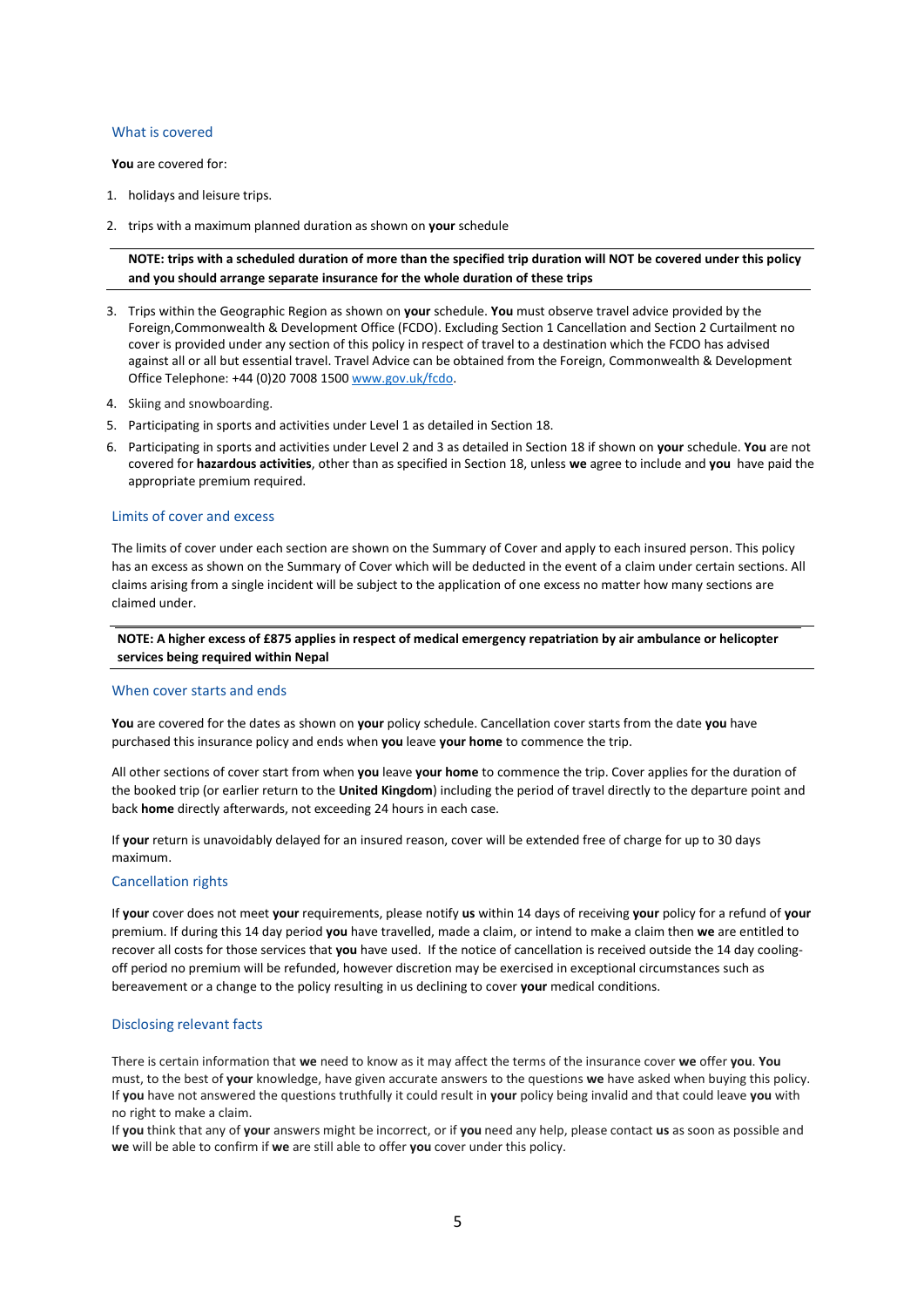# **Medical Conditions**

Please note this insurance contains restrictions regarding other pre-existing medical conditions not listed under Automatically Covered Pre-Existing Medical Conditions below.

**You** must tell **us** (to the best of **your** knowledge) about anything, which could give rise to a claim, particularly where **your** own health is concerned. In particular **we** will not cover medical problems referred to in the Health Declaration unless it was declared to **us** and accepted by **us** in writing after being screened by **our** medical screening service. If at any point **you** are unsure please contact the Medical Screening number to speak to one of **our** nurses.

#### Automatically Covered Pre-Existing Medical Conditions

**You** do not need to declare any of the following automatically covered conditions as they will be covered for no additional premium provided that **you** do not also have a pre-existing medical condition which is not listed below.

Acne, ADHD, Allergic reaction (Anaphylaxis) provided that you have not needed hospital treatment in the last 2 years, Allergic rhinitis, Alzheimer's Disease, Arthritis (the affected person must be able to walk independently at home without using mobility aids), Asthma (controlled only by using a reliever and a preventer inhaler and with no history of hospital admissions or a past medical history of chest infection / pneumonia in the last 6 months), Blindness or partial sightedness, Carpel tunnel syndrome, Cataracts, Chicken pox (if completely resolved), Cholesterol Hyper/Hypo, Coeliac Disease, Colour Blindness, Common cold or flu, Cuts and abrasions (that are not self-inflicted and require no further treatment), Cystitis (providing there is no ongoing treatment), Deafness/ Impaired Hearing, Diabetes (Type 2 controlled by diet only with no history of admissions or related medical conditions) Diarrhoea and vomiting (if completely resolved) Downs Syndrome, Dyspepsia, Eczema, Enlarged prostate (benign only), Essential tremor, Glaucoma, Gout, Haemorrhoids, Hay fever, HRT, Hyperlipidemia, Indigestion, Irritable Bowel Syndrome, Lichen Planus, Ligament or tendon injury (provided that you are not currently being treated), Macular degeneration, Melanosis, Menopause, Migraine (providing there are no ongoing investigations), Nasal polyps, Night Blindness, Parkinson's Disease, Physically Disabled, PMT, Psoriasis, Raynaud's Syndrome, Rhinitis, Rosacea, RSI, Sinusitis (providing there is no ongoing treatment), Skin or wound infections (that have completely resolved with no current treatment) Tinnitus, Underactive Thyroid (Hypothyroidism), Urticaria, Varicose veins in the legs, Vertigo.

# <span id="page-5-0"></span>Health declaration (applicable to non- automatically covered pre-existing conditions)

**You** must advise **us** to the best of **your** knowledge if any of the following apply to **you**.

- 1. **you** are aware of any reason why the trip could be cancelled or curtailed or of any medical condition which could result in a claim.
- 2. **you** have, during the 24 months before this insurance started, suffered from or received treatment, advice or medication for any chronic, ongoing or recurring illness or condition. (A chronic condition is one lasting three months or more).
- 3. **you** are waiting for the results of tests or investigations, or awaiting a referral for an existing medical condition. Failure to contact **us** could leave **you** with no right to make a claim, and may mean that **you** travel with insufficient cover.

**You** must go to **our** screening service. If cover can be provided for **your** condition **you** will be given a medical endorsement upon receipt of payment.

# **Medical Screening Endorsements**

When **we** have agreed to provide cover following a medical screening **we** will issue a **medical screening endorsement**. This endorsement will detail the premium which **you** have agreed to pay to include the specified medical condition(s) for cover under this policy and the period of time the endorsement is applicable for. Please note that the **medical screening endorsement** issued will form part of this contract along with the schedule.

# <span id="page-5-1"></span>**Medical Conditions of a Third Party**

In respect of a travelling companion, **an immediate relative, close business associate** or person who **you** plan to stay with during **your** trip, who is not a named on **your** schedule, but on whose health the trip depends, this policy will not cover any claims under Section 1: Cancellation or Section 2: Curtailment, that result directly or indirectly from any pre-existing medical condition you knew about at the time of taking out this insurance or when booking a trip, and that affects:

• a travelling companion who is not insured under this policy;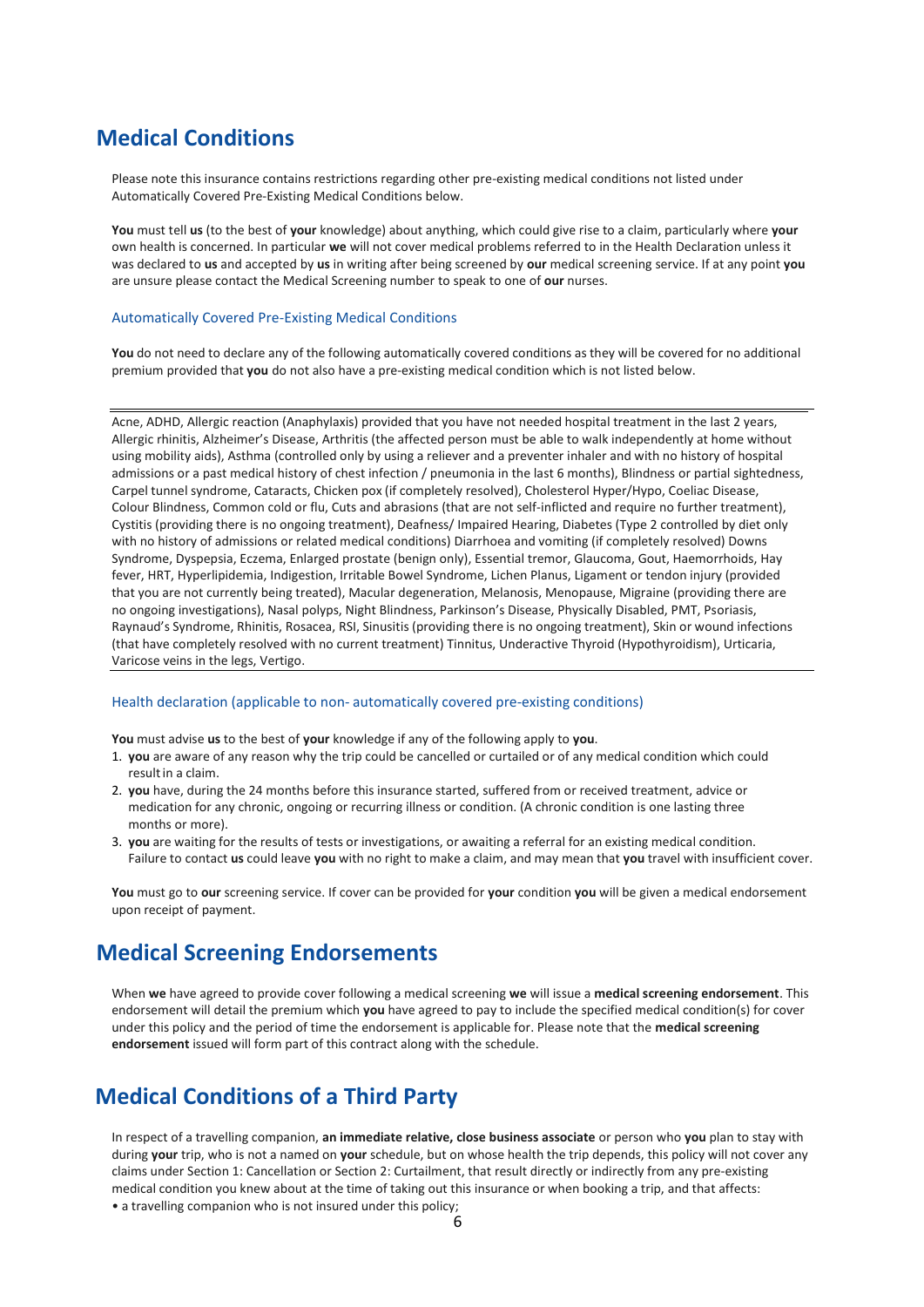- an **immediate relative** who is not travelling and is not insured under this policy;
- a **close business associate**; or
- a person you plan to stay with on **your** trip.

Subject to the terms and conditions, such claims may only be covered if their **medical practitioner** is prepared to state that at the date **you** bought this policy or of booking a trip, they would have seen no substantial likelihood of their patient's condition deteriorating to such a degree that **you** would need to cancel **your** trip. If the **medical practitioner** will not confirm this, **your** claim is not covered. In the event of a claim, the **medical practitioner** must complete the medical certificate on the claim form.

# <span id="page-6-0"></span>**Change In Health**

If any of the reasons stated in the Health Declaration above occur between the date the policy is issued and before the first day of **your** trip, including prior to booking any individual journey in respect of a Multi Trip Policy, **you** must notify the Medical Screening Service immediately on +44 (0)330 660 0563.

**You** must advise **us** to the best of **your** knowledge about anything that **you** think could give rise to a claim, particularly where **your** own health, or the health of a relative is concerned. In particular **we** will not cover medical problems referred to in the Health Declaration unless this is declared to **us** and accepted by **us** in writing.

**We** will then decide if **we** can provide **you** with cover on existing terms. **We** may ask **you** to pay an additional premium, or add special conditions to the policy. If **we** cannot provide cover, or if **you** do not want to pay the additional premium, **you** can make a cancellation claim if **you** have booked and paid for a trip that **you** have not yet made. Alternatively **you** can cancel **your** policy and **we** will send **you** a pro-rata refund.

**We** reserve the right not to extend the policy where the booked trip could be detrimental to **your** wellbeing. Failure to contact **us** could leave **you** with no right to make a claim, and may mean that **you** travel with insufficient cover.

#### Pregnancy

As is consistent with the treatment of all medical conditions under the policy, the policy does not intend to cover the normal costs or losses otherwise associated with pregnancy (including multiple pregnancy) or childbirth. This includes, but is not limited to, delivery by caesarean section or any other medically or surgically assisted delivery which does not cause medical complications. The policy does, however, cover **you** should complications arise with **your** pregnancy due to accidental bodily injury or unexpected illness which occurs while on **your** trip excluding costs incurred during the period between 12 weeks before and 12 weeks after the estimated date of delivery.

## This is not a private medical health insurance policy

**We** will pay for private treatment only if there is no appropriate reciprocal health agreement in existence and no public service available and **we** reserve the right to organise a transfer from a private medical facility to a public medical facility where appropriate.

In the event of medical treatment becoming necessary for which reimbursement will be sought, **we** or **our** representatives will require unrestricted access to all of **your** medical records and information.

# <span id="page-6-1"></span>**Definitions**

Whenever the following words appear in bold in this policy they will always have these meanings:

#### **Appointed adviser**

The solicitor or appropriately qualified person, firm or company, including **us**, who is chosen to act for **you** in **your** claim for compensation.

#### **Close business associate**

Any person whose absence from business for one or more complete days at the same time as **your** absence prevents the effective continuation of that business.

#### **Computer system**

Any computer hardware, software, communication system or electronic device (including smartphones, laptops, tablets and wearable devices), server, cloud, microcontroller or similar system (including any associated input, output or data storage device, networking equipment or backup facility).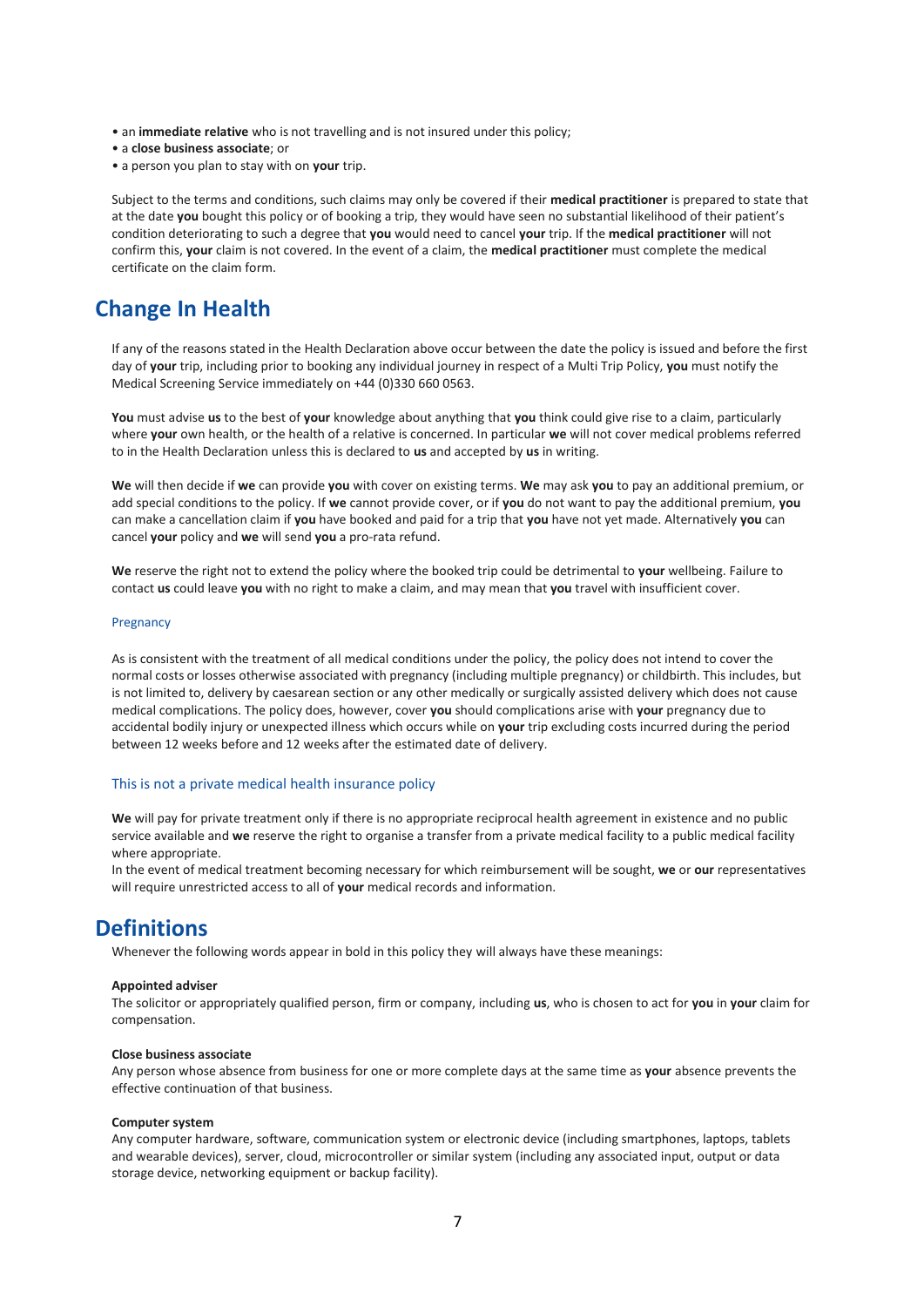## **Consultation costs**

Reasonable fees and expenses incurred as a result of the actions of **our** chosen security provider whilst acting in response to a **Kidnap**, **Extortion** or **Ransom** event including but not limited to travel and accommodation costs, Interpretation, communication and informant costs.

## **Couple**

The lead insured, spouse (or co-habiting partner) named on the schedule.

## **Curtail / curtailment**

Return early to **home** before the scheduled return date.

#### **Cyber risk**

• Any unauthorised, malicious or illegal act (or the threat of such an act), involving access to or the processing, use or operation of any **computer system**;

- Any error or omission involving access to or the processing, use, or operation of any **computer system**;
- Any partial or total unavailability or failure to access, process, use or operate any **computer system**; or

• Any loss of use, reduction in functionality, repair, replacement, restoration or reproduction of any data, including any amount relating to the value of such data.

#### **End Supplier**

Means the company that owns and operates the following services; Scheduled Airline, hotel, train operator including Eurostar, car ferries; villas abroad & cottages in the **UK**; coach operator, car or camper hire company, caravan sites, campsites, mobile home, safaris; excursions; Eurotunnel; theme parks or attractions.

## **Epidemic**

A contagious disease recognised by the World Health Organization (WHO) or an official government authority in **your home** country or **your** journey destination**.**

#### **Europe**

Åland Islands, Albania, Algeria, Andorra, Armenia, Austria, Azerbaijan, Belarus, Belgium, Bosnia and Herzegovina, Bulgaria, Corsica, Croatia, Cyprus, Czech Republic, Denmark, Egypt, Estonia, Faro Islands, Finland, France, Georgia, Germany, Gibraltar, Greece, Guernsey, Holy See (Vatican City State), Hungary, Iceland, Israel, Italy, Jersey, Kosovo, Latvia, Liechtenstein, Lithuania, Luxembourg, Macedonia, Madeira, Malta, Mediterranean Islands, Moldova, Monaco, Montenegro, Morocco, Netherlands, Norway, Poland, Portugal, Republic of Ireland, Romania, San Marino, Sardinia, Serbia, Slovakia, Slovenia, Spain, Svalbard and Jan Mayen, Sweden, Switzerland, Turkey, Tunisia, The Azores, The Canary Islands, The Channel Islands, Ukraine and territories formally known as USSR, west of the Ural Mountains.

### **Evacuation expenses**

the reasonable costs and expenses incurred in the emergency transportation of the Insured Person from the country in which the **Natural Catastrophe** or **Political Unrest** has occurred, to the nearest place of safety or to the Insured Person's Country of Residence.

#### **Expert witness**

A person who testifies in a court of law because they have specialist knowledge in a particular field or area of expertise, entitling that person to testify about their opinion on the meaning of facts.

#### **Extortion**

The unlawful obtaining of **money**, property or services from the Insured Person through threat of or use of force.

#### **Extortion and ransom monies**

Cash, financial instruments, bullion, goods, property or services.

#### **Family**

**You** and **your** spouse (or co-habiting partner) and **your** financially dependent children, aged under 23 years in full time education, at the inception date of **your** policy all normally resident with **you** and named on the schedule.

#### **Financial Failure**

means the **End Supplier** becoming Insolvent or has an administrator appointed and being unable to provide agreed services.

#### **Golf equipment**

Golf clubs, golf bags, non-motorised trolleys and golf shoes.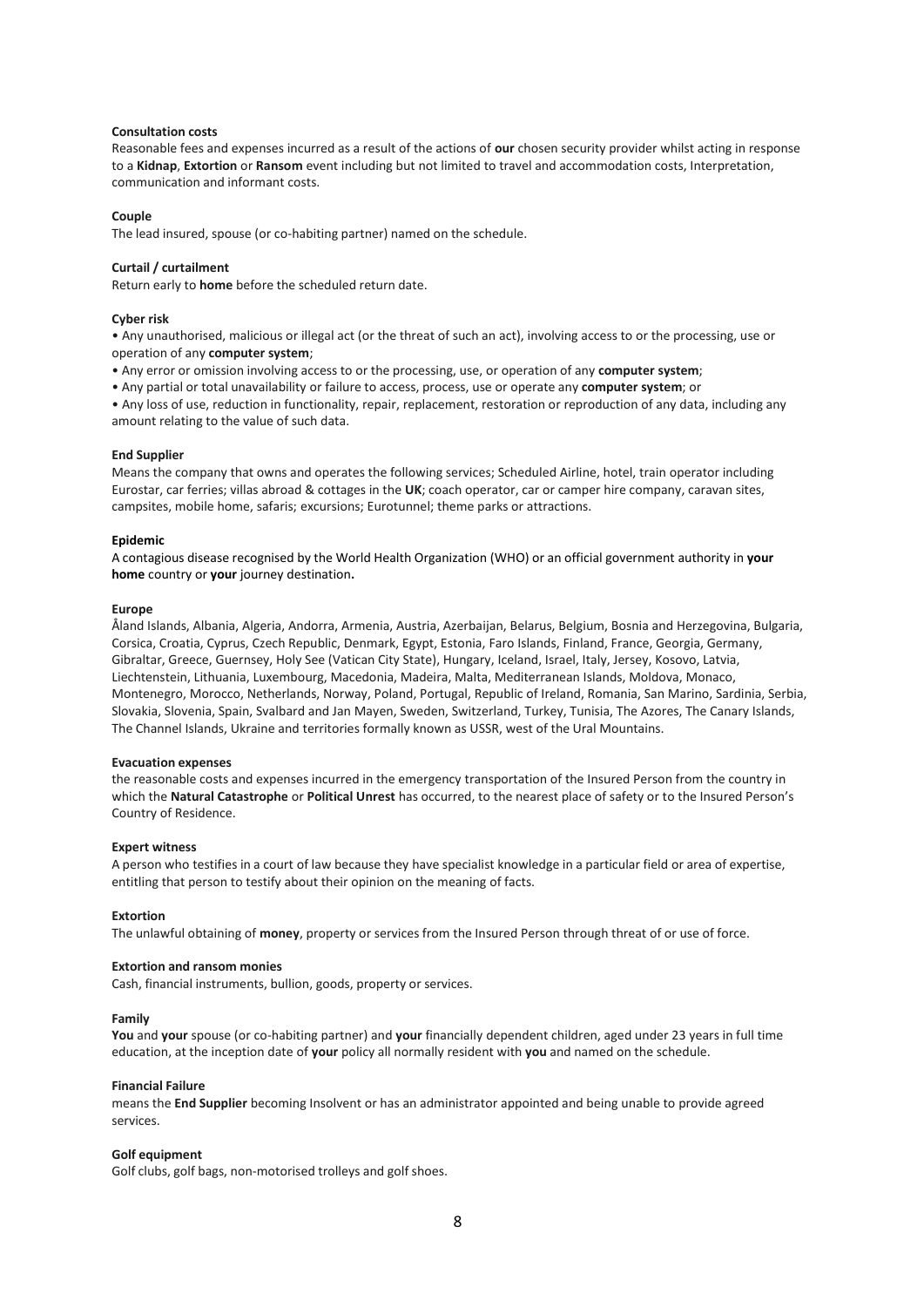#### **Hazardous activities**

Participating in any sport or activity which could pose an increased risk or danger to **you**, and may require **you** to take additional precautions to avoid injury or claim (a list of included sports and activities covered by this insurance are shown in Section 18)

## **Hijack**

The unlawful seizure or wrongful exercise of control of an aircraft or conveyance in which **you** are travelling as a passenger.

## **Home**

**Your** residential address in the **United Kingdom**.

## **Immediate relative**

Mother, father, sister, brother, wife, husband, daughter, son, grandparent, grandchild, parent-in-law, son-in-law, daughterin-law, sister-in-law, brother-in-law, step-parent, step-child, step-brother, step-sister, co-habiting partner (including common law and civil partnerships), legal guardian, or foster child, resident in the **United Kingdom**.

#### **Insurer**

For sections 1-17 AWP P&C SA.

#### **Kidnap**

Means to seize and detain against their will an Insured Person.

#### **Legal action**

**Work** carried out to support a claim that **we** have agreed to. This includes settlement negotiations, hearings in a civil court, arbitration and any appeals resulting from such hearings other than an application by **you**:

-- to the European Court of Justice, European Court of Human Rights or similar International body; or

-- to enforce a judgement or legally binding decision.

#### **Legal costs**

Fees, costs and expenses (including Value Added Tax) which **we** agree to pay for **you** in connection with **legal action**. Also, any costs which **you** are ordered to pay by a court or arbitrator (other than damages, fines and penalties) or any other costs **we** agree to pay.

# **Loss of limb**

Physical, permanent and total loss of use at or above the wrist or ankle.

## **Loss of sight**

The complete, irrecoverable and irremediable loss of all sight in one or both eyes.

## **Manual work**

General **work** not involving the use of mechanical or Industrial machinery (other than handheld power tools), at a height not exceeding 2 metres. **We** do not cover working offshore, ski, snowboard or diving instructors or guides, trekking guides where ropes or other specialist climbing equipment is required, **work** with dangerous animals including big cats, crocodiles, alligators, sharks, hippopotamuses, snakes, elephants or bears, or **work** involving **hazardous activities**.

#### **Medical practitioner**

A registered practising member of the medical profession who is not travelling with **you**, who is not related to **you** or to any person with whom **you** are travelling or intending to stay with.

## **Medical screening endorsement**

An endorsement issued by the appointed medical screening team who are authorised to act on behalf of **us**

#### **Money**

Cash, travel tickets and passports held by **you** for social domestic and/or pleasure purposes.

#### **Natural catastrophe**

Hurricane, tornado, tsunami, earthquake, volcanic eruption, storm, flood, landslide, wildfire or high water.

## **Non-manual work**

Any professional, clerical or administrative **work** or working as a classroom teacher, classroom assistant, au pair, nanny or childminder or, retail, bar and hospitality **work** involving light duties only.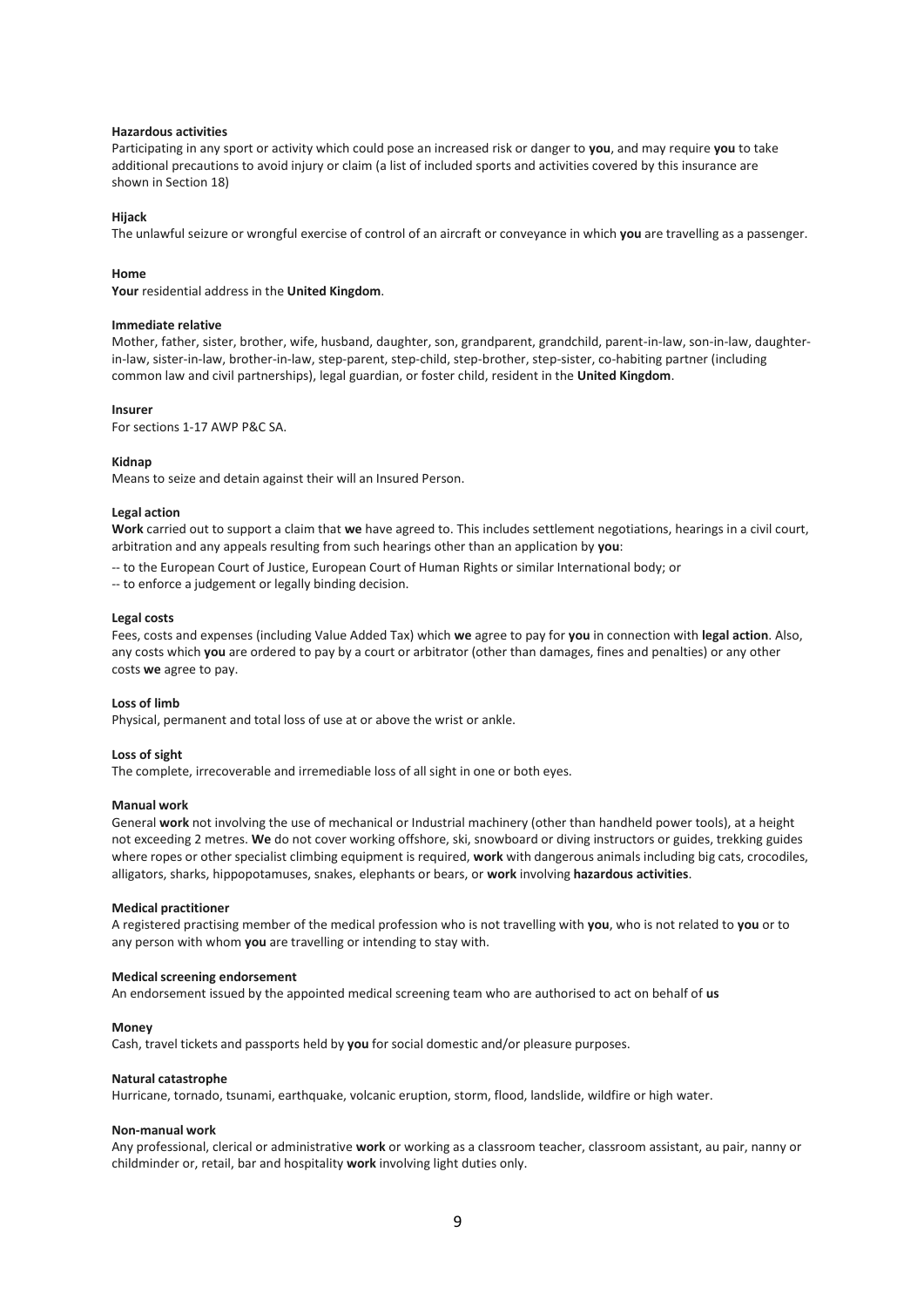#### **Pandemic**

An epidemic that is recognised as being a pandemic by the World Health Organization (WHO) or an official government authority in **your home** country or **your** journey destination.

## **Permanent total disablement**

Disablement as a result of which there is no business or occupation, which **you** are able to attend and to which having lasted for a period of 12 months, is, at the end of that period, beyond hope of improvement.

## **Personal accident**

Accidental bodily injury caused solely and directly by outward violent and visible means.

## **Personal baggage**

**Your** suitcases (or similar luggage carriers) and their contents usually taken on a trip, together with articles worn or carried by **you** for **your** individual use during **your** trip. (Not including any specialised items, medical or otherwise, unless specified on **your** schedule).

## **Political unrest**

A disturbance or turmoil, political or military or otherwise that poses an immediate threat to the safety of an Insured Person.

## **Public transport**

Train, coach, bus, aircraft and sea vessel which runs to a regular schedule with fare paying passengers or chartered by a tour operator.

## **Quarantine**

Mandatory confinement, intended to stop the spread of a contagious disease to which **you** or a travelling companion has been exposed.

#### **Ransom**

The demand of a service or payment of a sum of **money.**

#### **Redundancy**

Any person being declared redundant, who is under 65 years and under the normal retiring age for someone holding that person's position, and who has been employed for 2 continuous years with the same employer at the time of being made redundant.

#### **Scuba diving**

Conventional scuba diving only. **We** do not cover solo diving, cave diving, any dive which takes **you** below **your** current qualification limit, any dive for gain or reward, or any dive below 30 metres under any circumstances (50 metres if additional premium is paid). **You** are limited to **your** current qualification limit, unless accompanied by a qualified instructor, taking part in a recognised course requirement of **your** chosen Diving association. **You** must hold a current P.A.D.I. (Professional Association of Diving Instructors), B.S.A.C. (British Sub Aqua Club) SAA (Sub Aqua Association), C.M.A.S. (Confederation Mondiale Des Activities Subaquatiques), or equivalent internationally recognised qualification and follow their relevant Association, Club or Confederation rules and guidelines at all times, or **you** must only dive under the constant supervision of a properly licensed Diving Instructor and follow their rules and instructions at all times.

#### **Single parent family**

**You** and **your** financially dependent children under 23 years old and in full time education, at the inception date of **your** policy, all normally resident with **you** and named in the schedule.

#### **The Caribbean**

Antigua and Barbuda, Anguilla, Aruba, The Bahamas, Barbados, British Virgin Islands, Cayman Islands, Cuba, Dominica, Dominican Republic, Grenada, Guadeloupe, Haiti, Jamaica, Martinique, Montserrat, Navassa Island, Netherland Antilles, Puerto Rico, Saint Kitts and Nevis, Saint Lucia, Saint Vincent and the Grenadines, Trinidad and Tobago, Turks and Caicos Islands, Virgin Islands.

#### **Unattended**

When **you** are not in full view of and not in a position to prevent unauthorised interference with **your** property.

#### **United Kingdom / UK**

England, Scotland, Wales, Northern Ireland, Isle of Man and the Channel Islands.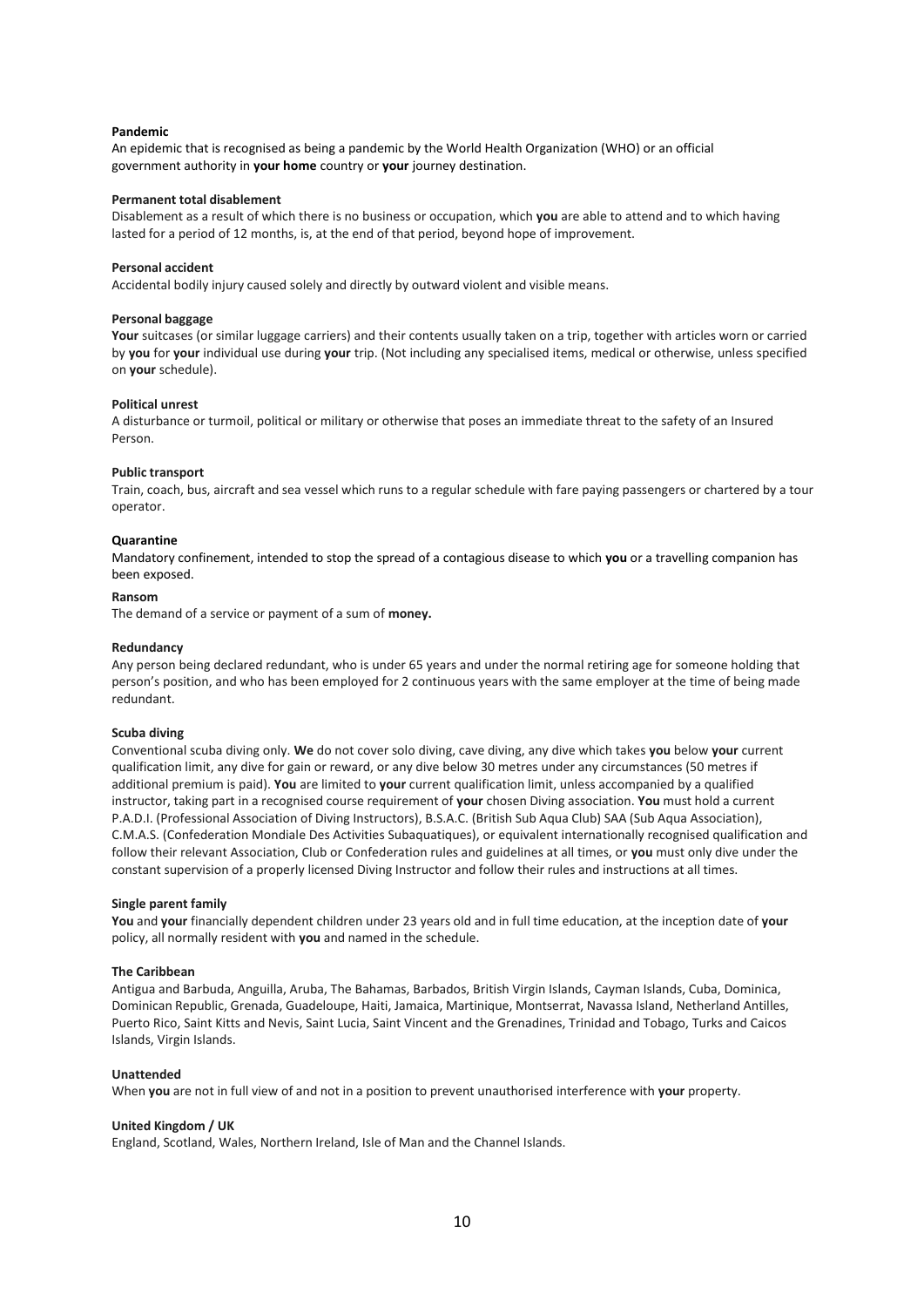## **Valuables**

Watches (including devices such as Fitbits), furs, jewellery, photographic equipment, binoculars, telescopes, spectacles, sunglasses, computers and or accessories (including laptops, games & gaming consoles), PDA's and tablet devices (including iPads and eBooks) video cameras, audio visual equipment, televisions, mobile phones and satellite navigation devices.

## **We / us / our**

For Sections 1-17 Millstream Underwriting limited on behalf of AWP P&C SA AWP Assistance UK Limited is the administrator in the **United Kingdom**.

#### **Winter sports equipment**

Skis, bindings, ski boots, ski poles, snowboards and specialised clothing.

#### **Work**

Any **work**, including volunteer **work**, **work** placements, incidental **work** and **work** experience, paid or unpaid.

# **Worldwide (excluding USA, Canada & The Caribbean)**

Worldwide excluding United States of America, Canada and **The Caribbean**.

# **Worldwide (including USA, Canada & The Caribbean)** Worldwide.

**You / your** Each insured person as shown on **your** schedule.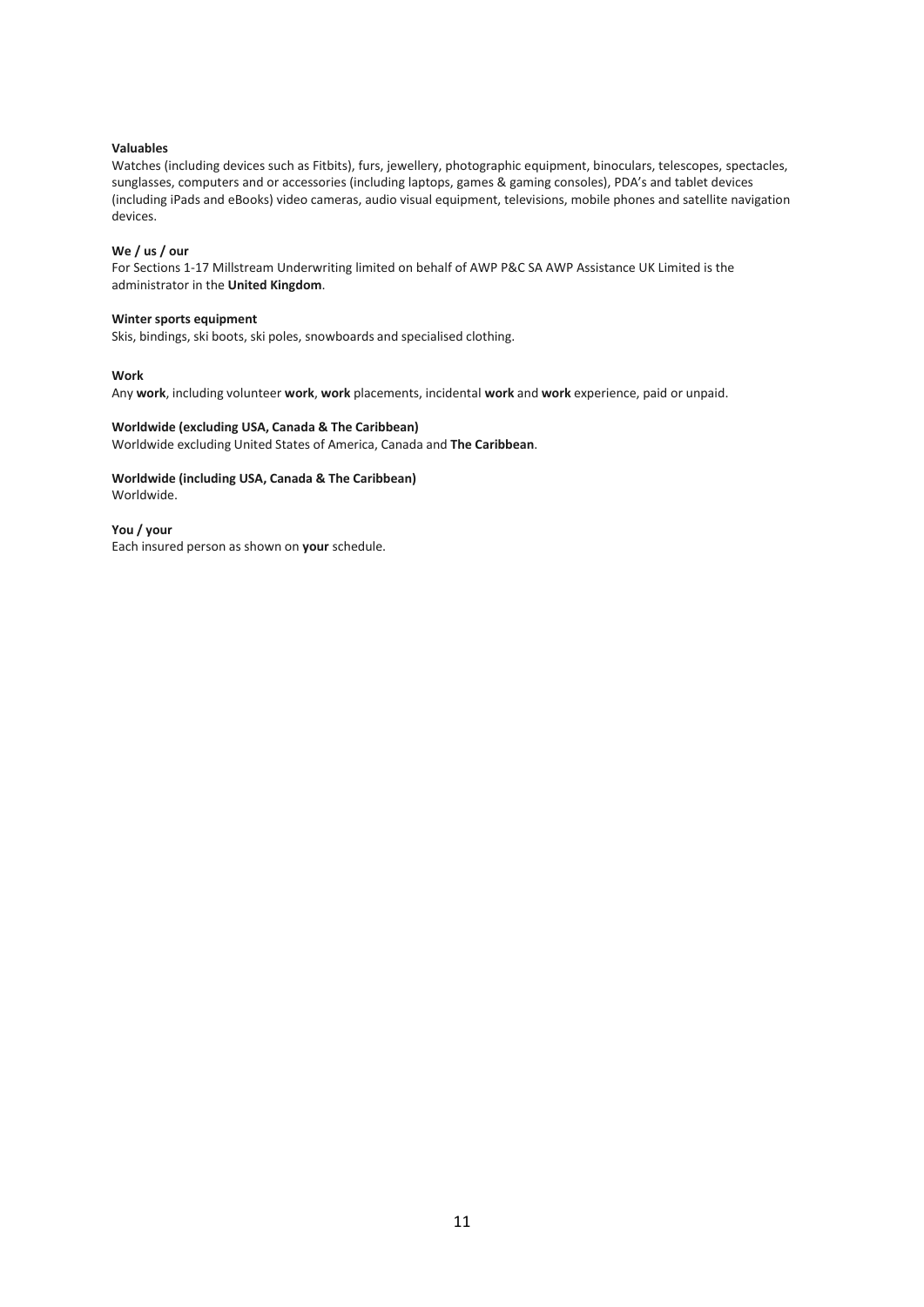# <span id="page-11-0"></span>**Section 1: Cancellation**

# **Covered**

**You** are covered up to the limit as shown on the Summary of Cover for loss of travel and accommodation expenses, which were cancelled before **you** were due to leave **your home** for which **you** have paid or are contracted to pay, providing the cancellation is necessary and unavoidable (and is not as a result of mere disinclination to begin **your** trip as arranged) due to any cause listed below occurring during the period of insurance:

- 1. injury, serious illness, death of:
	- a) **you**;
	- b) any person with whom **you** are intending to travel
	- c) any person with whom **you** are intending to stay;
	- d) an **immediate relative**;
	- e) a **close business associate** of **your**s.

#### NOTE: a, b & d above, will include being diagnosed with an epidemic or pandemic disease, such as COVID-19.

- 2. **you** become pregnant after the date **you** purchased this policy (or booked **your** trip whichever is later) and **you** will be more than 26 weeks pregnant at the start of, or during **your** trip. Or, if **you** become pregnant after the date **you**  purchased this policy, and **your Medical Practitioner** advises that **you** are not fit to travel due to complications in **your**  pregnancy;
- 3. **you** being called for jury service, attending court as a witness (but not as an **expert witness**), or **redundancy** (for **you**  or for any person with whom **you** had arranged to travel);
- 4. **your home** or place of business being made uninhabitable, within 14 days of travel, or the police asking to see **you**  after theft from **your home** which occurred within 14 days of travel;
- 5. **your** posting overseas or emergency and unavoidable duty if **you** are a member of the medical or nursing professions, armed forces, police, fire or ambulance services;
- 6. this section is extended to cover **you** if **you** have to cancel **your** trip as a result of the Travel Advice Unit of the Foreign, Commonwealth & Development Office (FCDO), the World Health Organisation (WHO) or similar body issuing a directive prohibiting all travel or all but essential travel to the country or specific area or event to which **you**  were booked to travel,providing the directive came into force after **you** purchased this insurance or booked the trip (whichever is the later).

#### NOTE: Under 6 above, this does not include advice due to an epidemic or pandemic disease, such as COVID-19

#### **Conditions**

**You** must comply with the terms of contract of the travel agent, tour operator or provider of transport, accommodation and/or the course organiser, and seek financial compensation and a refund of **your** tickets, expenses and fees from them in accordance with the terms of the contract, and where applicable exercise **your** rights under consumer protection legislation to obtain a refund and / or compensation.

### **Not covered**

- 1. the policy excess shown on the Summary of Cover (£20 in respect of loss of deposit only claims) of any incident. This applies to each person making a claim;
- 2. medically related claims where a certificate has not been obtained from a **medical practitioner**, confirming that cancellation of the trip is medically necessary;
- 3. additional costs as a result of not immediately telling the travel agent, tour operator or provider of transport or accommodation that **you** need to cancel the trip. **We** will only pay the cancellation charges that would have applied at the time **you** knew it was necessary to cancel **your** trip, if a valid claim exists;
- 4. any costs recoverable from another source;
- 5. anything caused directly or indirectly by prohibitive regulations by the Government of any country;
- 6. any costs incurred on behalf of other party members who are not specified on the insurance schedule;
- 7. if the health declaration has not been complied with and **you** do not have the appropriate endorsement from the Medical Screening service (see health declaration)
- 8. anything mentioned in the General Exclusions.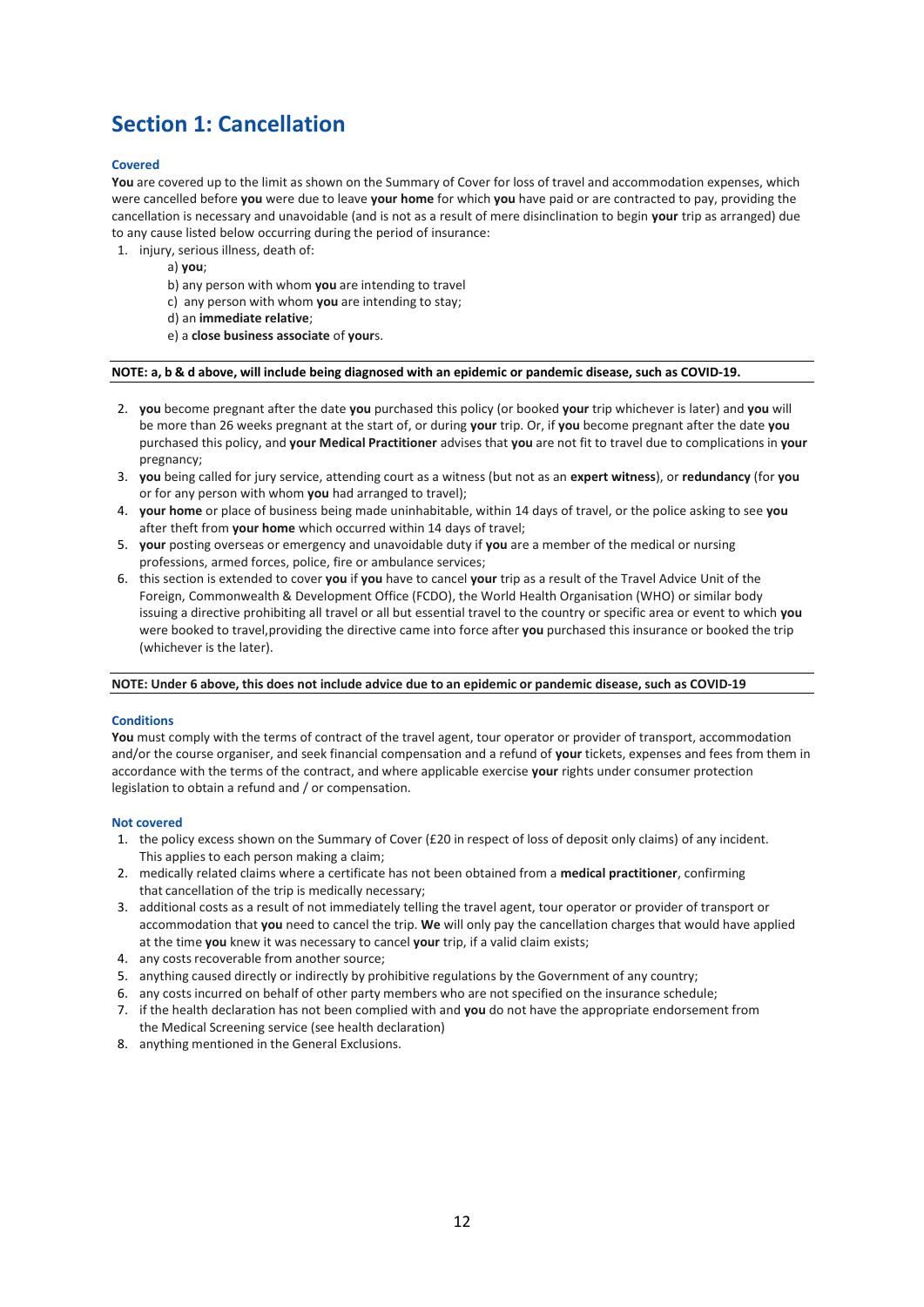# <span id="page-12-0"></span>**Section 2: Curtailment**

# **Covered**

**You** are covered up to the limit as shown on the Summary of Cover for the value of the portion of **your** travel, accommodation expenses and tuition/course fees, calculated from the date of **your** early return **home** in the **United Kingdom** or the date of **your** hospitalisation as an inpatient, which have not been used and which were paid before **your** departure from **your home** in the **United Kingdom**. **You** are also covered for reasonable additional travelling expenses (Economy Class) incurred by **you** for returning to **your home** earlier than planned due to a cause listed below.

1. accidental injury, serious illness, death of:

- a) **you**;
- b) any person with whom **you** are intending to travel;
- c) any person with whom **you** are intending to stay;
- d) an **immediate relative**;
- e) a **close business associate** of **your**s.

#### **NOTE: a, b & d above, will include being diagnosed with an epidemic or pandemic disease, such as COVID-19.**

- 2. **your home** or place of business being made uninhabitable or the police requesting **your** presence following a theft from **your home**;
- 3. if **you** have to **curtail your** trip as a result of the Travel Advice Unit of the Foreign, Commonwealth & Development Office (FCDO), the World Health Organisation (WHO) or similar body recommending evacuation from the country or specific area in which **you** are travelling, providing the directive came into force after **you** purchased this insurance and after **you** have left the **United Kingdom** to commence the trip (whichever is the later);

#### NOTE: Under 3 above, this does not include advice due to an epidemic or pandemic disease, such as COVID-19

#### **Conditions**

- 1. **you** must contact the Emergency Medical Assistance Service for assistance/advice on +44 (0)330 660 0785 if **you** need to cut short **your** trip for an insured reason.
- 2. **you** must use or revalidate **your** original ticket for **your** early return. If this is not possible **you** must provide evidence that additional costs were necessary. Any refunds due on unused original tickets will be deducted from **your** claim. If **you** do not have an original return ticket, **you** will not be reimbursed for costs incurred for **your** early return.
- 3. if **you** require the Emergency Medical Assistance Service to pay for arrangements, they may first need to contact the relevant **medical practitioner** to confirm **your** claim falls within the terms of **our** cover.
- 4. if **you** make **your** own arrangements **you** must supply all necessary documentation to substantiate that **your** claim falls within the terms of cover.
- 5. this policy does not provide compensation for loss of holiday/enjoyment.

#### **Not covered**

- 1. the policy excess shown on the Summary of Cover. This applies to each person making a claim;
- 2. claims that are not confirmed as medically necessary by the Emergency Medical Assistance Service, and where a medical certificate has not been obtained from the attending **medical practitioner** abroad confirming it necessary to **curtail** the trip;
- 3. additional travelling expenses incurred which are not authorised by the Emergency Medical Assistance Service;
- 4. unused prepaid travel tickets where repatriation has been arranged by the Emergency Medical Assistance Service;
- 5. any costs where transportation or accommodation costs are payable or refundable by the cruise operator;
- 6. anything mentioned in the General Exclusions;
- 7. if the health declaration has not been complied with and **you** do not have an appropriate endorsement from the Medical Screening Service (see health declaration).

**NOTE: It is a requirement of this insurance that you contact the Emergency Medical Assistance Service as soon as possible if you wish to return to the United Kingdom for any of the reasons listed above or by any method other than as originally planned. Failure to do so may affect your claim.**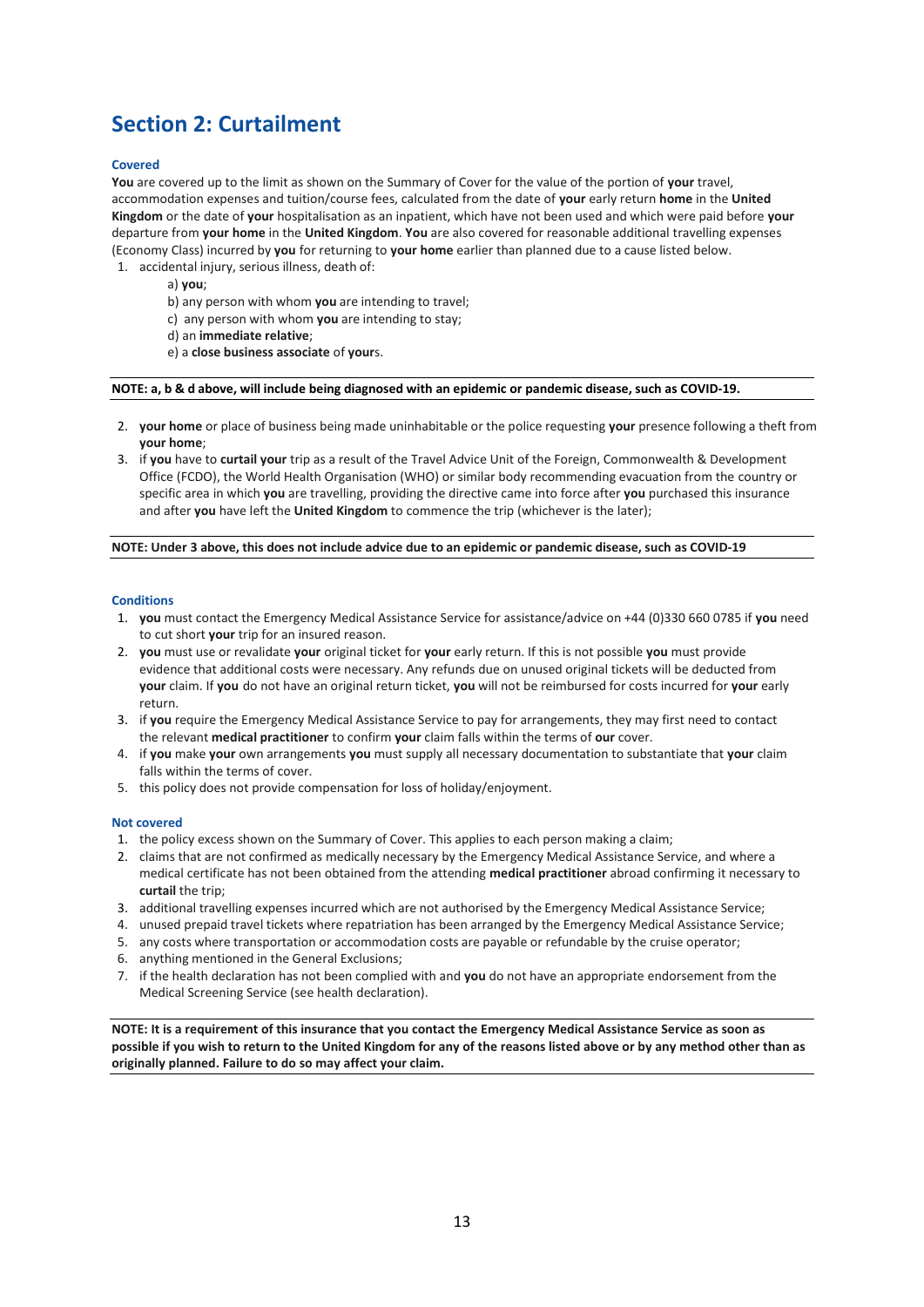# <span id="page-13-0"></span>**Section 3: Emergency medical expenses (not private health insurance)**

**NOTE: This is not a private health insurance policy. We will pay for private treatment only if there is no appropriate reciprocal health agreement in existence and no public service available and we reserve the right to organise a transfer from a private medical facility to a public medical facility where appropriate. In the event of medical treatment becoming necessary for which reimbursement will be sought, we or our representatives will require unrestricted access to all your medical records and information.**

## **Inpatient**

If **you** are admitted to hospital as an in-patient overseas, the Emergency Medical Assistance Service must be notified immediately on +44 (0)330 660 0785. They will deal direct with the hospital and arrange the payment of any bills. Repatriation by specially equipped air ambulance will be available where medically necessary. **You** must maintain contact with the Emergency Medical Assistance Service until **your** return to the **United Kingdom** or until **you** no longer require treatment or assistance.

# **OUT-PATIENT LESS THAN £1,000 in the following countries only: Spain, Greece, Cyprus, Egypt, Turkey Portugal, Malta and Bulgaria**

If **you** need out-patient medical treatment and the costs are likely to be less than £1,000 please provide a copy of **your** schedule to the doctor and **your** treatment will be paid by ChargeCare International in line with the policy wording. In such cases, the doctor will ask **you** to fill in a simple form to confirm the treatment and may request **you** pay the policy excess. The doctor will then send the medical bill and supporting documentation to ChargeCare International for repayment. Contact for ChargeCare International is [newcliniccase@chargecare.net](mailto:newcliniccase@chargecare.net)

## **OUT-PATIENT LESS THAN £1,000 in all other countries not listed above**

Contact the Claims Service for a claim form by email o[n claims@mstream.co.uk](mailto:claims@mstream.co.uk) or by phone on 0330 660 0785. They will advise **you** of any additional supporting documentation required (this will be dependent upon the circumstances and nature of the medical claim). All receipts for medical consultations / treatment / medication etc should be retained and submitted to support **your** claim.

If you receive out-patient treatment (no hospital admission) and the costs are likely to exceed £1,000 you must refer to the Emergency Medical Assistance Service for authorisation.

**NOTE: Travelling on a one-way ticket: We will not pay you for expenses you would usually have. This includes a return ticket home if you're travelling on a one-way ticket. If you do not have an original return ticket, you will not be reimbursed for costs incurred for your early return.**

# **Covered**

**You** are covered up to the limit as shown on the Summary of Cover for costs incurred A. Outside the **United Kingdom** for:

- 1. emergency medical and surgical treatment and hospital charges (including necessary physiotherapy, authorised by the Emergency Medical Assistance Service);
- 2. emergency dental treatment, to relieve pain only, limited to amount shown on the Summary of Cover;
- 3. reasonable and necessary additional accommodation (room only) and travelling expenses **home** (Economy Class), including those of one relative or friend if **you** have to be accompanied **home** on the advice of the attending **medical practitioner** or if **you** are a child and require an escort **home**;
- 4. in the event of death, reasonable cost for the conveyance of the body or ashes to the **United Kingdom** (the cost of burial or cremation in the **United Kingdom**/**Home** is not included), or local funeral expenses abroad limited to £1,500;
- 5. any necessary costs **you** incur from a specialist local rescue organisation for Search and Rescue and emergency transfer to hospital up to £50,000 in the event of an accident whilst **you** are participating in an insured activity provided **you** have paid the additional premium for that activity and it is shown on **your** policy schedule. Search and Rescue costs are covered up to 72 hours from the time at which assistance is first summoned.

**NOTE: Under 1, 3, & 4 shown above, cover is included where you are diagnosed with an epidemic or pandemic disease, such as COVID-19, as well as you being subject to compulsory quarantine on the orders of a treating medical practitioner.**

**Note: A UK Global Health Insurance Card (GHIC) gives you the right to access state-provided healthcare during a temporary stay in the European Union (EU). This may entitle you to free or reduced cost healthcare in the EU. You can** use a GHIC to get "necessary healthcare" from state services when you are visiting an EU country. Necessary healthcare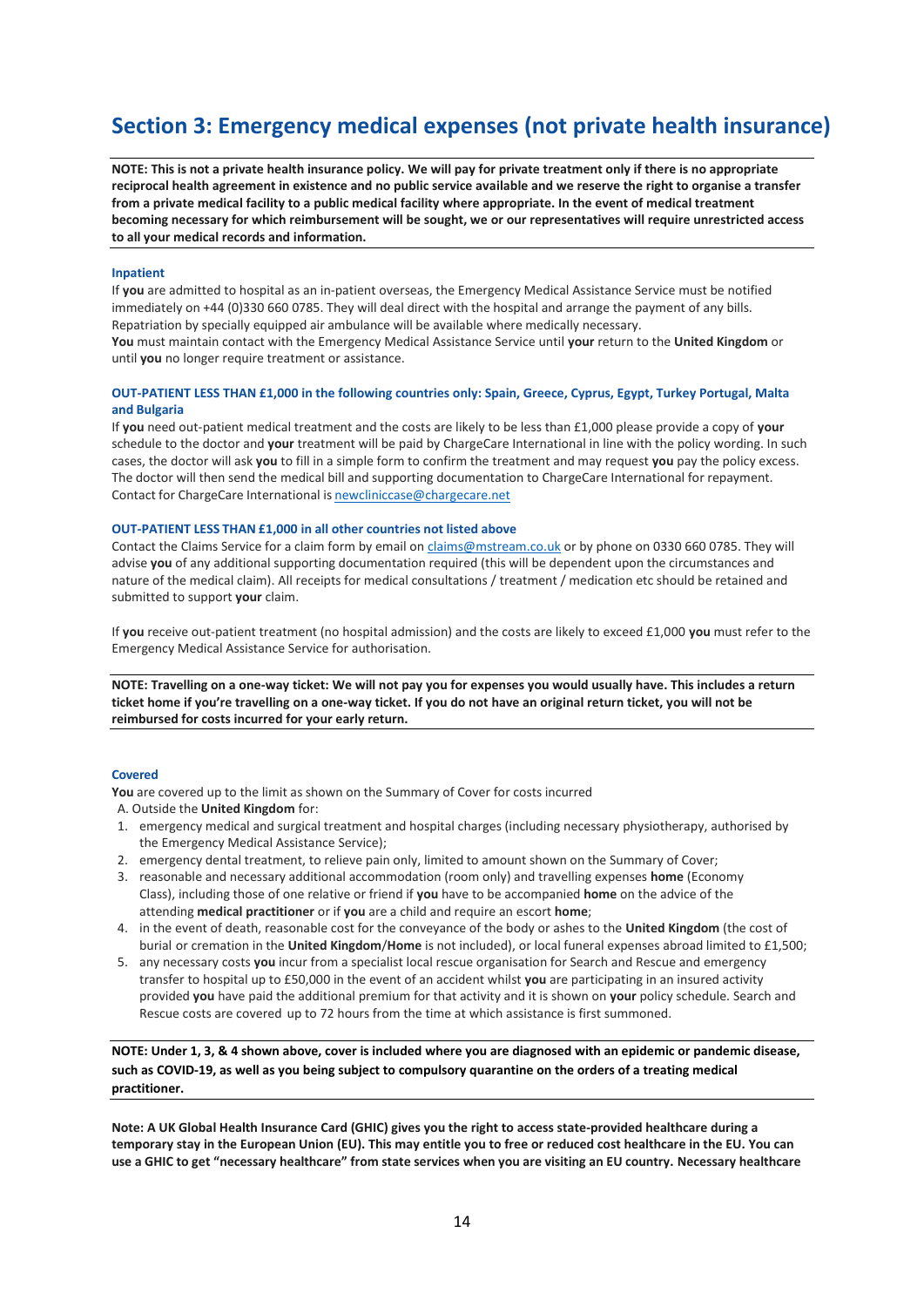**means healthcare, which becomes medically necessary during your stay, and you cannot reasonably wait until you are back in the UK to get it. To obtain a card call 0300 330 1350, or apply online at https:/[/www.ghic.org.uk/Internet/startApplication.do.](http://www.ghic.org.uk/Internet/startApplication.do)**

**The UK-issued European Health Insurance Cards (EHICs) are still valid and offer the same cover as GHICs in the EU. Once your EHIC has expired, you will be able to replace it with a GHIC. You can get a provisional replacement certificate (PRC) if you need treatment abroad and do not have a card. You may also be covered for necessary healthcare when you visit some non-EU countries. Find out more on the GOV.UK foreign travel advice pages. If you are travelling to Australia and require medical treatment, you must enrol with medicare.**

# **Not covered**

- 1. the policy excess shown on the Summary of Cover. This applies to each person making a claim;
- 2. any sums which can be recovered from another source or which are covered under any National Insurance scheme or reciprocal health arrangement;
- 3. any expenses or fees, for in-patient treatment or returning **home** early, which have not been reported to and authorised by the Emergency Medical Assistance Service;
- 4. any expenses incurred for illness, injury or treatment required as a consequence of:
- -- Surgery or medical treatment which in the opinion of the attending **medical practitioner** and the Emergency Medical Assistance Service can be reasonably delayed until **your** return to the **United Kingdom**.
- -- Medication and or treatment which at the time of departure is known to be required or to be continued during **your** trip;
- 5. the cost of any routine or elective (non-emergency) treatment or surgery, including specialist review or referral, exploratory tests, treatment or surgery which are not directly related to the injury, which necessitated **your**  admittance tohospital;
- 6. if the health declaration is not complied with and **you** do not have an appropriate endorsement from the MedicalScreening Service (see health declaration);
- 7. claims that are not confirmed as medically necessary by the attending **medical practitioner** or the Emergency MedicalAssistance Service;
- 8. any additional hospital costs arising from single or private room accommodation unless medically necessary;
- 9. treatment or services provided by a health spa, convalescent or nursing home or any rehabilitation centre;
- 10. any costs incurred within the **United Kingdom**;
- 11. further costs **you** incur if **we** wish to bring **you home** early but **you** refuse (where in the opinion of the treating **medical practitioner** and the Emergency Assistance Service **you** are fit to travel);
- 12. anything mentioned in the General Exclusions.

# <span id="page-14-0"></span>**Section 4: Hospital benefit**

This section does not apply to trips within the **United Kingdom**.

This benefit is payable only if the hospital admission has been covered under the terms of the Emergency Medical Expenses section. The benefit payment is intended to contribute towards miscellaneous expenses that may be incurred whilst **you** are an in-patient (e.g. taxi fares and telephone calls). This policy does not provide compensation for loss of holiday/enjoyment.

# **Covered**

**You** are covered up to the limit as shown on the Summary of Cover for:

1. payment of the amount shown for each complete 24 hours **you** spend in hospital, as a result of **you** being admitted as an in-patient to a registered hospital. This is in addition to any medical expenses incurred under the Emergency Medical Expenses section.

#### **Conditions**

1. in the event of a claim **you** must provide documentation confirming the date and time of admission and discharge.

# **Not Covered**

1. anything mentioned in the General Exclusions.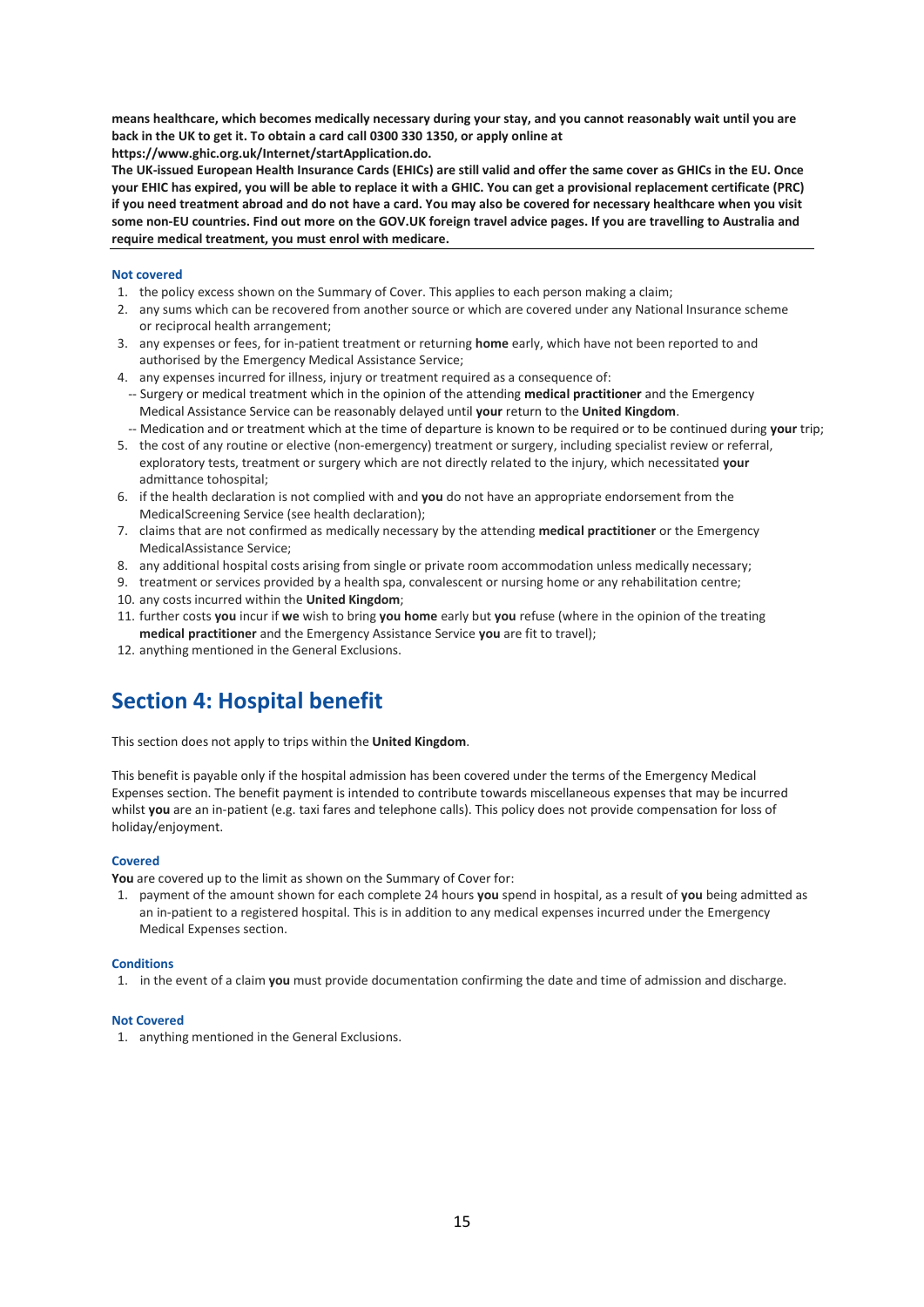# <span id="page-15-0"></span>**Section 5: Personal accident**

### **Covered**

**You** are covered up to the limit as shown on the Summary of Cover in respect of **loss of limb**, **loss of sight**, **permanent total disablement** or for death (which will be paid to **your** legal representative), if **you** have a **personal accident** during **your** trip which, up to 12 months from the date of the accident, is the sole cause of **your** consequent death or disability.

**We** will only pay the benefit for **permanent total disablement** if **your medical practitioner** or specialist confirms that **you** cannot do any paid **work** for 12 months after the date of the accident and there is little or no hope of improvement. **You** must accept and agree to examination by **our** doctor or specialist should **we** consider it necessary to validate the claim.

**NOTE: If you are aged under 16 years at the time of the accident, the death benefit will be limited to funeral and other reasonable costs up to £1,000 and the permanent total disablement benefit will not apply.**

#### **Not covered**

- 1. any claims for death, loss or disablement caused directly or indirectly by:
	- -- Disease or any physical defect or illness;
	- -- An injury which existed prior to the beginning of the trip;
- 2. anything mentioned in the General Exclusions.

# <span id="page-15-1"></span>**Section 6: Baggage and personal belongings**

#### **Covered**

#### **A) Personal Baggage**

**You** are covered up to the limit as shown on the Summary of Cover for the value or repair to any of **your personal baggage** (not hired, loaned or entrusted to **you**), which is lost, stolen, damaged or destroyed (after making proper allowance for wear and tear and depreciation) limited to:

- -- the single item limit as shown on the Summary of Cover for any one item, pair or set of items;
- -- the **valuables** limit as shown on the Summary of Cover for all **valuables** in total.

#### **B) Delayed Baggage**

**You** are covered up to the limit as shown on the Summary of Cover for the cost of buying replacement necessities if **your personal baggage** is delayed in reaching **you** on **your** outward journey for at least 24 hours and **you** have a written report from the carrier (e.g. airline, shipping company etc) or tour representative. Receipts will be necessary in the event of a claim.

### **Conditions**

- 1. any amount **we** pay **you** under B) Delayed Baggage will be deducted from the final claim settlement if **your** baggage ispermanently lost.
- 2. **you** must obtain written proof of the incident from the police, **your** accommodation management, tour operator or carrier, within 24 hours of the discovery in the event of loss, burglary or theft of the baggage. Failure to do so may result in **your** claim being declined.
- 3. in the event of a claim for damaged items, proof of the damage must be supplied.
- 4. in the event of a claim for a pair or set of items, **we** shall be liable only for the value of that part of the pair or set which is lost, stolen, damaged or destroyed.
- 5. if the repair cost is more than the value of an item, **we** will assess the claim as if the item has been lost.
- 6. if **your personal baggage** or **valuables** are left in **your** locked and secure hotel room, apartment or holiday residence or **your** vehicle, the loss must be as a result of forcible & violent entry.

#### **Not covered**

- 1. the policy excess shown on the Summary of Cover. This applies to each person making a claim;
- 2. if **you** do not exercise reasonable care for the safety and supervision of **your personal baggage** & **valuables**;
- 3. any item, pair or set of items with a value of over £50, if an original receipt, valuation report or other acceptable proof of ownership and value cannot be supplied to support **your** claim;
- 4. in the event of a claim for damaged items, proof of the damage must be supplied. The damaged articles must be retained by **you** and if requested, submitted to the claims handlers so as to substantiate a claim. Failure to do so may result in a claim being turned down.
- 5. if **your personal baggage** is lost, damaged or delayed in transit and **you** do not:
- -- notify the carrier (i.e. airline, shipping company etc.) immediately and obtain a written carrier's report (or Property Irregularity Report in the case of an airline); or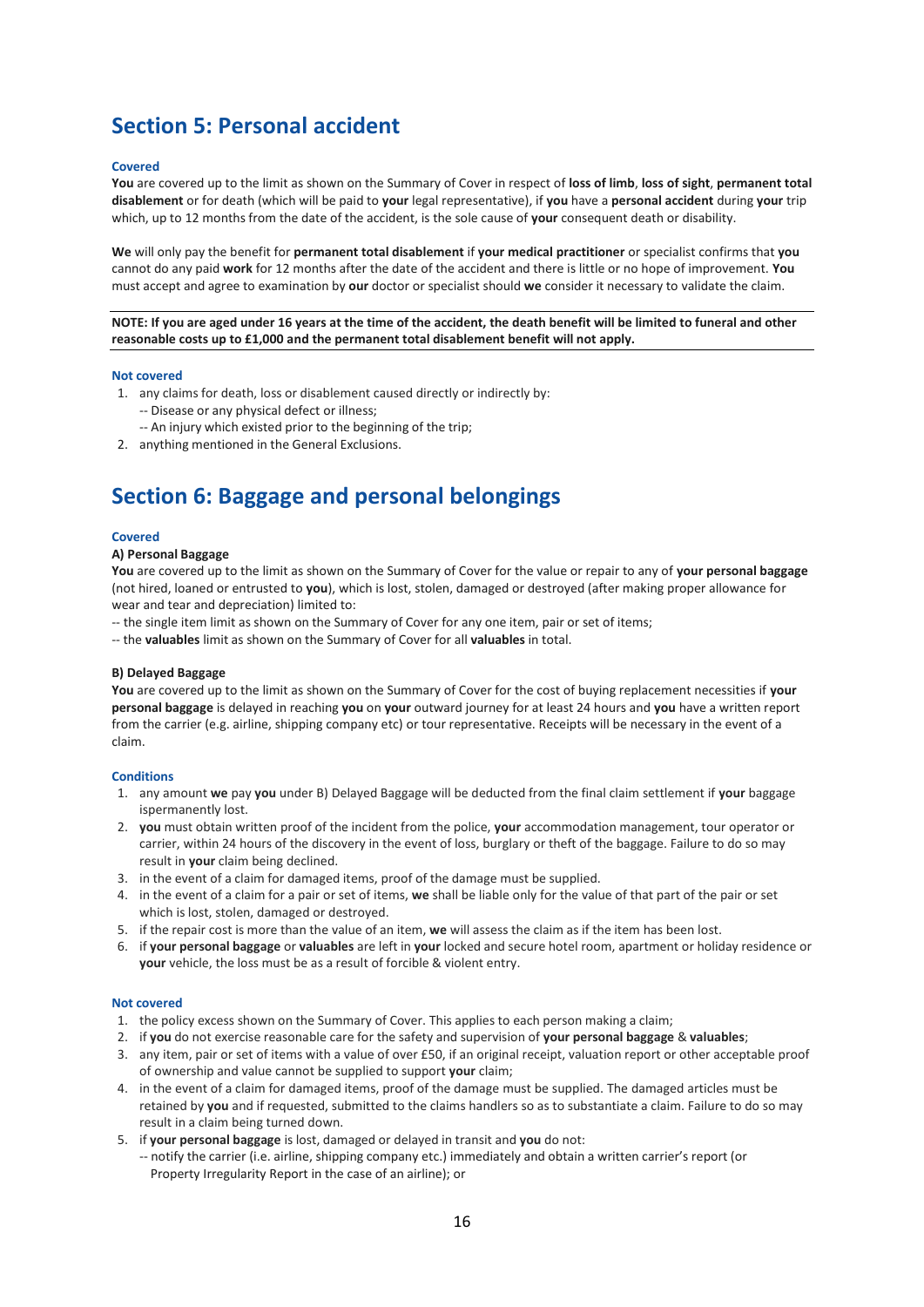- -- follow up in writing within 7 days to obtain a written carrier's report (or Property Irregularity Report in the case of an airline) if **you** are unable to obtain one immediately.
- 6. loss, destruction, damage or theft of the following property:
	- -- contact or corneal lenses, hearing aids, dentures and false body parts or other prostheses.
	- -- antiques, precious stones that are not set in jewellery, glass or china, pictures, musical instruments.
	- -- pedal cycles, dinghies, boats and/or ancillary equipment, vehicles or vehicle accessories (other than
	- wheelchairs and pushchairs).
	- -- tools of trade.
	- -- perishable items such as food.
	- -- **valuables** left **unattended** at any time (including in a vehicle or in the custody of carriers) unless they are with **you** or locked in a safe or safety deposit box.
	- -- **valuables** left as checked–in baggage.
- 7. loss, destruction, damage or theft:
	- -- due to confiscation or detention by customs or other officials or authorities.
	- -- due to wear and tear, denting or scratching, moth or vermin.
- -- transportation by any postal or freight service, or if sent under an air-way bill or bill of lading.
- 8. mechanical breakdown or derangement, for breakage of fragile or brittle articles being transported by a carrier, unless the breakage is due to fire or other accident to the vessels, aircraft or vehicle in which they are being carried.
- 9. **personal baggage**:
	- -- left **unattended** at any time, unless they are in a locked and secure hotel room, apartment or holiday residence or kept ina safe or safety deposit box or in an out of sight locked boot, concealed luggage department or under the purpose built luggage cover of an estate or hatchback car.
	- -- left in an **unattended** vehicle (other than motor caravans) left for any period between the hours of 9pm and 9am local time.
- 10. any shortage due to error, omission or depreciation in value.
- 11. any property more specifically insured or recoverable under any other source;
- 12. stamps, documents, deeds, samples or merchandise, manuscripts or securities of any kind, sports gear or activity equipment.
- 13. sports or activity equipment whilst in use; excluding Section 16 **Winter Sports Equipment**.
- 14. anything mentioned in the General Exclusions.

# **Section 7: Money**

# **Covered**

**You** are covered up to the limit as shown on the Summary of Cover for accidental loss or theft of **your** own **money** whilst being carried on **your** person or left in a locked safety deposit box. Cash is limited to the amount shown on the Summary of Cover unless **you** are under 16 years, in which case the maximum payable is £50.

#### **Condition**

In the event of a claim for loss of cash **you** must provide evidence of the initial withdrawal of the cash and also evidence of how **you** coped financially immediately after the loss (e.g. currency exchange/ withdrawal slips, bank/credit card statements).

## **Not covered**

- 1. the policy excess shown on the Summary of Cover of any incident. This applies to each person making a claim;
- 2. if **you** do not exercise reasonable care in protecting **your money** against loss, theft or damage;
- 3. if **you** do not obtain a written police report within 24 hours of the discovery in the event of loss, burglary or theft of **money**;
- 4. any shortages due to error, omission or depreciation in value;
- 5. anything mentioned in the General Exclusions.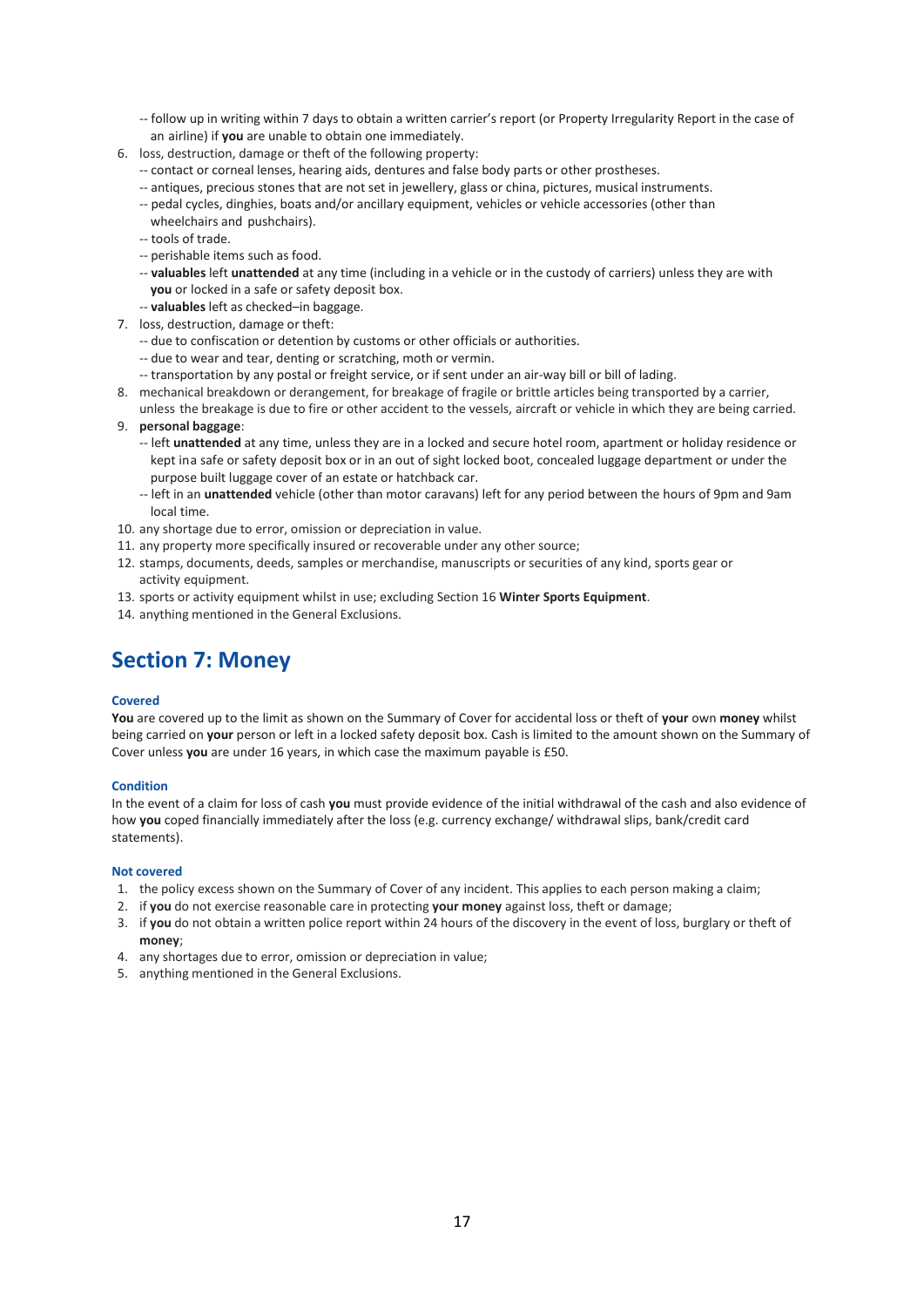# <span id="page-17-0"></span>**Section 8: Loss of passport / driving licence and visa expenses**

This section does not apply to trips within the **United Kingdom**.

# **Covered**

**You** are covered up to the limit as shown on the summary of cover for:

- 1. reasonable additional travel or accommodation expenses **you** have to pay whilst abroad, over and above any payment which **you** would normally have made during the trip if no loss had been incurred, as a result of **you** needing to replace a lost or stolen passport, visa or driving licence.
- 2. any additional fees payable specifically for **you** to obtain the replacement passport itself over and above that payable in the **United Kingdom**.
- 3. the equivalent (pro-rata) value of the remaining period of **your** original passport at the time of loss. For the replacement cost of any temporary passport, as well as visa or temporary **work** permits which were issued in **your** original passport.

## **Condition**

**You** must provide receipts for all costs incurred.

## **Not covered**

- 1. the policy excess shown on the Summary of Cover of any incident. This applies to each insured person involved in the incident causing the claim;
- 2. any costs that **you** would have incurred had **you** not lost **your** passport, visa or driving licence;
- 3. if **you** do not exercise reasonable care for the safety or supervision of **your** passport, visa or driving licence;
- 4. if **you** do not obtain a written police report within 24 hours of the loss;
- 5. loss, destruction or damage arising from confiscation or detention by customs or other officials or authorities;
- 6. anything mentioned in the General Exclusions

# <span id="page-17-1"></span>**Section 9: Travel disruption**

This section does not apply to trips within the **United Kingdom**.

#### **Covered**

**We** will pay **you** one of the following amounts:

#### **1. TRAVEL DELAY**:

If the **public transport** on which **you** are booked to travel is cancelled or delayed due to:

- -- strike or industrial action (provided that when this policy was taken out, and when the trip was booked there was no reasonable expectation that the trip would be affected by such cause);
- -- adverse weather conditions;
- -- mechanical breakdown or technical fault of the aircraft, coach, train or sea vessel;

leading to **your** arrival at **your** destination being delayed for more than 12 hours or **your** return journey to **your home**  being delayed for more than 12 hours.

**You** are covered for a payment for each complete 12 hour delay up to the limit, as shown on the Summary of Cover, (which is designed to help **you** pay for telephone calls made, and meals and refreshments purchased during the delay) provided **you** eventually continue with **your** trip.

or

# 2. **TRIP ABANDONMENT**:

**We** will pay **you**:

- A. up to the limit as shown on the Summary of Cover for any irrecoverable unused accommodation and travel costs and other pre-paid charges which **you** have paid or are contracted to pay if **you** abandon the trip because **you** were not able to travel as a result of:
	- -- the **public transport** on which **you** were booked to travel from the **United Kingdom** being cancelled or delayed for more than 24 hours or
	- -- **you** being denied boarding on the flight on which **you** were booked to travel from the **United Kingdom** (because there are too many passengers for the seats available) and no other flight could be provided within 24 hours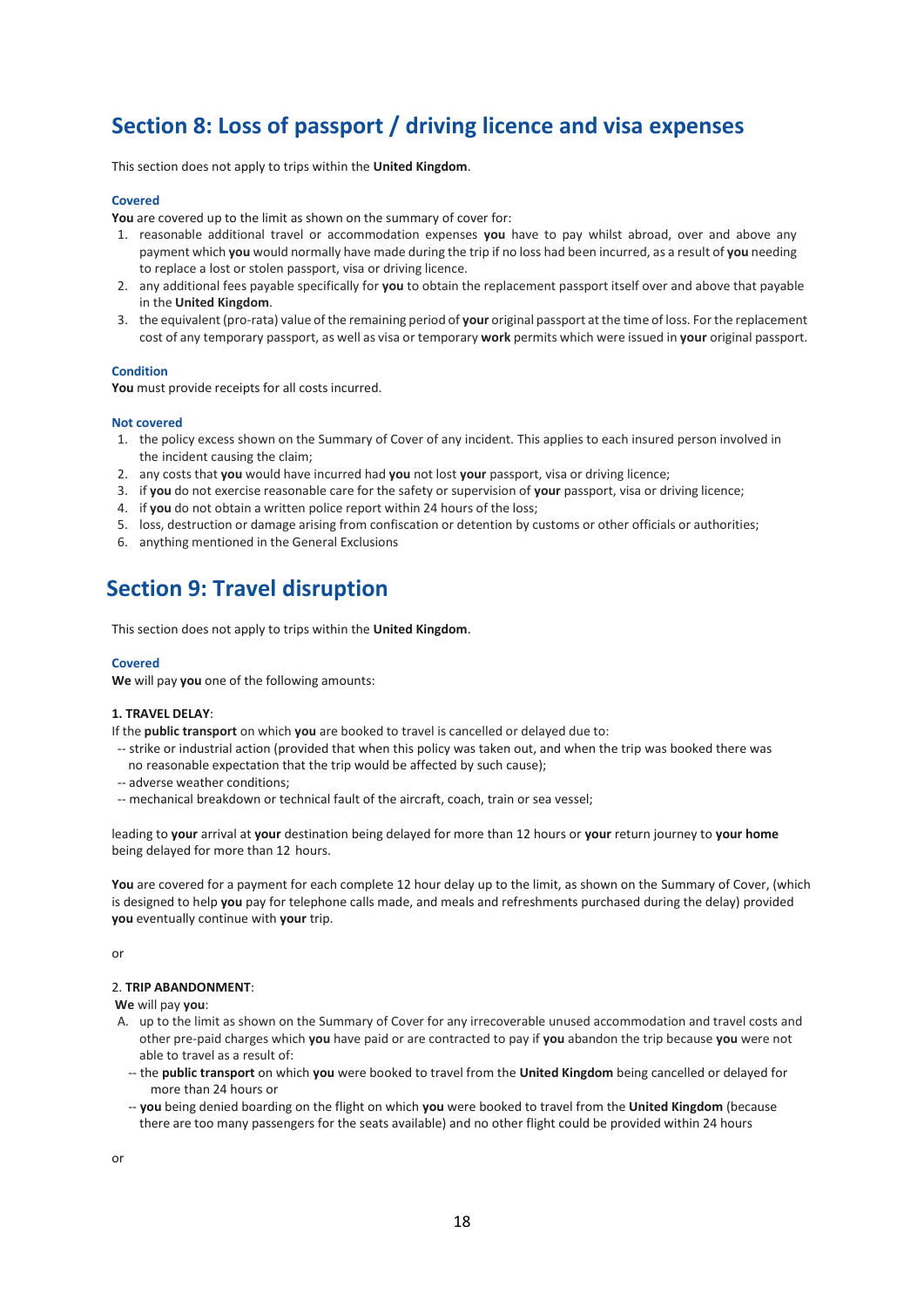# **ADDITIONAL TRAVEL & ACCOMMODATION**:

- B. up to the limit as shown on the Summary of Cover for reasonable suitable additional accommodation (room only) and **public transport** expenses (Economy class) necessarily incurred in reaching **your** destination and/or in returning to the **United Kingdom** as a result of:
- -- the **public transport** on which **you** were booked to travel being cancelled, delayed for more than 12 hours, diverted or re-directed after take-off or
- -- **you** being denied boarding (because there are too many passengers for the seats available) and no other alternative flight could be provided within 12 hours

and **you** choose to make other travel arrangements on **public transport** for **your** trip because there was no other alternative transport offered by the **public transport** operator. The amount payable will be calculated after deduction of the amount of the refund on **your** ticket(s) together with any compensation from the **public transport** operator.

If the same costs, charges or expenses are also covered under Section 10 Missed Departure **you** can only claim for these under one section for the same event.

In addition to the above you are covered for:

## **KENNEL AND CATTERY COSTS**

**We** will pay **you** the additional cattery or kennel costs up to the limit shown in the summary of benefits, if **you** have to return home later than originally booked.

## **Conditions**

- 1. in the event of a claim due to delayed **public transport you** must provide documentation from the transport company, confirming the period of and the reason for the delay
- 2. **you** must check in, according to the itinerary supplied to **you** unless **your public transport** provider has requested **you** not to travel to the airport / port.
- 3. **you** must get (at **your** own expense) written confirmation from the **public transport** operator (or their handling agents) of the cancellation, number of hours of delay or denied boarding and the reason for these, together with details of any alternative transport offered.
- 4. **you** must comply with the terms of contract of the **public transport** operator and seek financial compensation, assistance or a refund of **your** ticket from them, in accordance with the terms and/or (where applicable) **your** rights under EU Air Passengers Rights legislation or other passenger protection scheme in the event of denied boarding, cancellation or long delays.
- 5. **you** can only claim under subsections 1. or 2. for the same event, not both.

#### **Not Covered**

- 1. the policy excess shown on the Summary of Cover of any incident. This applies to each insured person making a claim and is only applicable if **you** abandon **your** trip;
- 2. if **you** have not checked-in in sufficient time for **your** outward or return journey;
- 3. any claims arising from withdrawal from service temporary or otherwise of the aircraft, coach, train or sea vessel on the order or recommendation of the Civil Aviation Authority or Port Authority or similar body in any country;
- 4. abandonment of a trip once **you** have departed from the **United Kingdom**;
- 5. any costs incurred by **you** which are recoverable from the **public transport** operator or for which **you** receive or are expected to receive compensation, damages, refund of tickets, meals, refreshments, accommodation, transfers, communication facilities or other assistance;
- 6. denied boarding due to **your** drug use, alcohol or solvent abuse or **your** inability to provide a valid passport, visa or other documentation required by the **public transport** operator or their handling agents;
- 7. claims arising which relate to an event which is occurring or **you** were aware could occur at the time **you** purchased this insurance or booked **your** trip (whichever is the later);
- 8. any costs claimed under another section of this policy;
- 9. anything mentioned in the General Exclusions.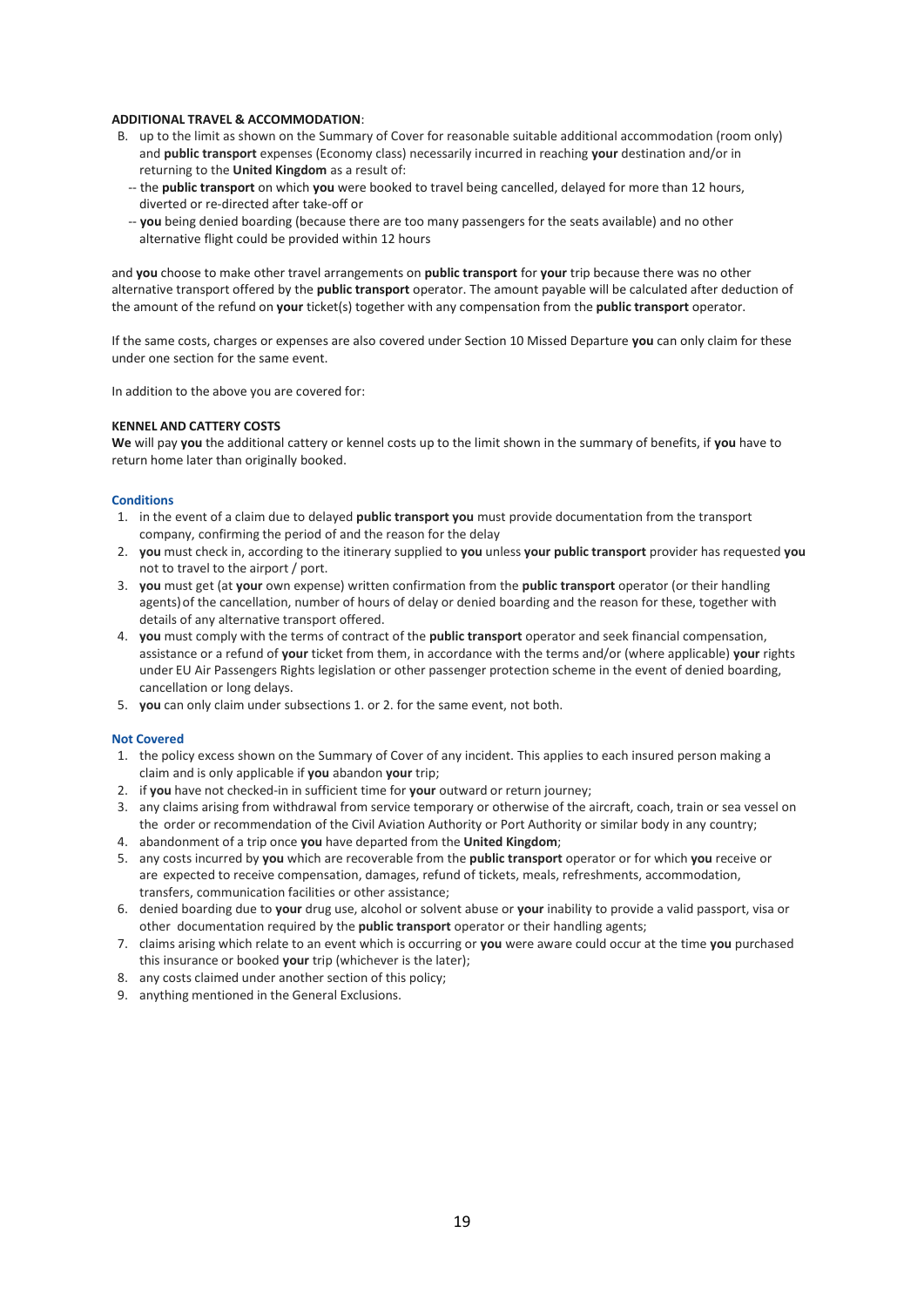# <span id="page-19-0"></span>**Section 10: Missed departure**

This section does not apply to trips within the **United Kingdom**.

# **Covered**

**You** are covered up to the limit as shown on **your** Summary of Cover for reasonable additional accommodation (room only) and **public transport** travel expenses (Economy class) necessarily incurred in reaching **your** destination or returning to the **United Kingdom** if **you** fail to arrive at the departure point in time to board any onward connecting **public transport** on which **you** are booked to travel, including connections within the **United Kingdom** on the return journey to **your home** as a result of:

- 1. the failure of other **public transport** or
- 2. the vehicle **you** are travelling in has an accident or breaks down
- 3. strike, industrial action or adverse weather conditions or
- 4. **you** being denied boarding (because there are too many passengers for the seats available)

If the same expenses are also covered under Section 9 – Travel Disruption **you** can only claim for these under one section for the same event.

# **Conditions**

- 1. y**ou** must check in, according to the itinerary supplied to **you** unless **your** transport provider operator has requested **you** not to travel to the airport / port.
- 2. **you** must get (at **your** own expense) written confirmation from the **public transport** operator (or their handling agents) of the cancellation, number of hours of delay or denied boarding and the reason for these together with details of any alternative transport offered.
- 3. **you** must comply with the terms of contract of the **public transport** operator and seek financial compensation, assistance or a refund of **your** ticket from them, in accordance with the terms and/or (where applicable) **your** rights under EU Air Passengers Rights legislation or other passenger protection scheme in the event of denied boarding, cancellation or long delay of flights.
- 4. **you** must give us a detailed account of the circumstances causing you to miss your departure, together with supporting evidence from the breakdown company or other authority attending the private vehicle you were travelling in.

## **Not Covered**

- 1. the policy excess shown on the Summary of Cover of any incident. This applies to each insured person making a claim;
- 2. if sufficient time has not been allowed for **your** journey in order to meet the check-in time(s) specified by the transport providers or agent;
- 3. if **you** are not proceeding directly to the departure point;
- 4. any costs incurred by **you** which are recoverable from the **public transport** operator or for which **you** receive or are expected to receive compensation, damages, refund of tickets, meals, refreshments, accommodation, transfers, communication facilities or other assistance;
- 5. denied boarding due to **your** drug use, alcohol or solvent abuse or **your** inability to provide a valid passport, visa or other documentation required by the **public transport** operator or their handling agents;
- 6. claims arising which relate to an event which is occurring or **you** were aware could occur at the time **you** purchased this insurance or booked **your** trip (whichever is the later);
- 7. any claim where you did not get confirmation of the delay from the company or authority who went to the accident or breakdown (if appropriate) affecting the vehicle you were travelling in
- 8. any costs claimed under another section of this policy;
- 9. anything mentioned in the General Exclusions.

# <span id="page-19-1"></span>**Section 11: Uninhabitable accommodation**

#### **Covered**

**We** will pay **you** up to the limit as shown on the Summary of Cover for reasonable additional accommodation (room only) and transport costs (Economy class) incurred:

- 1. up to the standard of **your** original booking, if **you** need to move to other accommodation on arrival or at any other time during the trip because **you** cannot use **your** booked accommodation or
- 2. with the prior authorisation of the Emergency Assistance Service to repatriate **you** to **your home** if it becomes necessary to **curtail** the trip as a result of a **natural catastrophe**, an infectious disease or outbreak of food poisoning affecting **your** accommodation.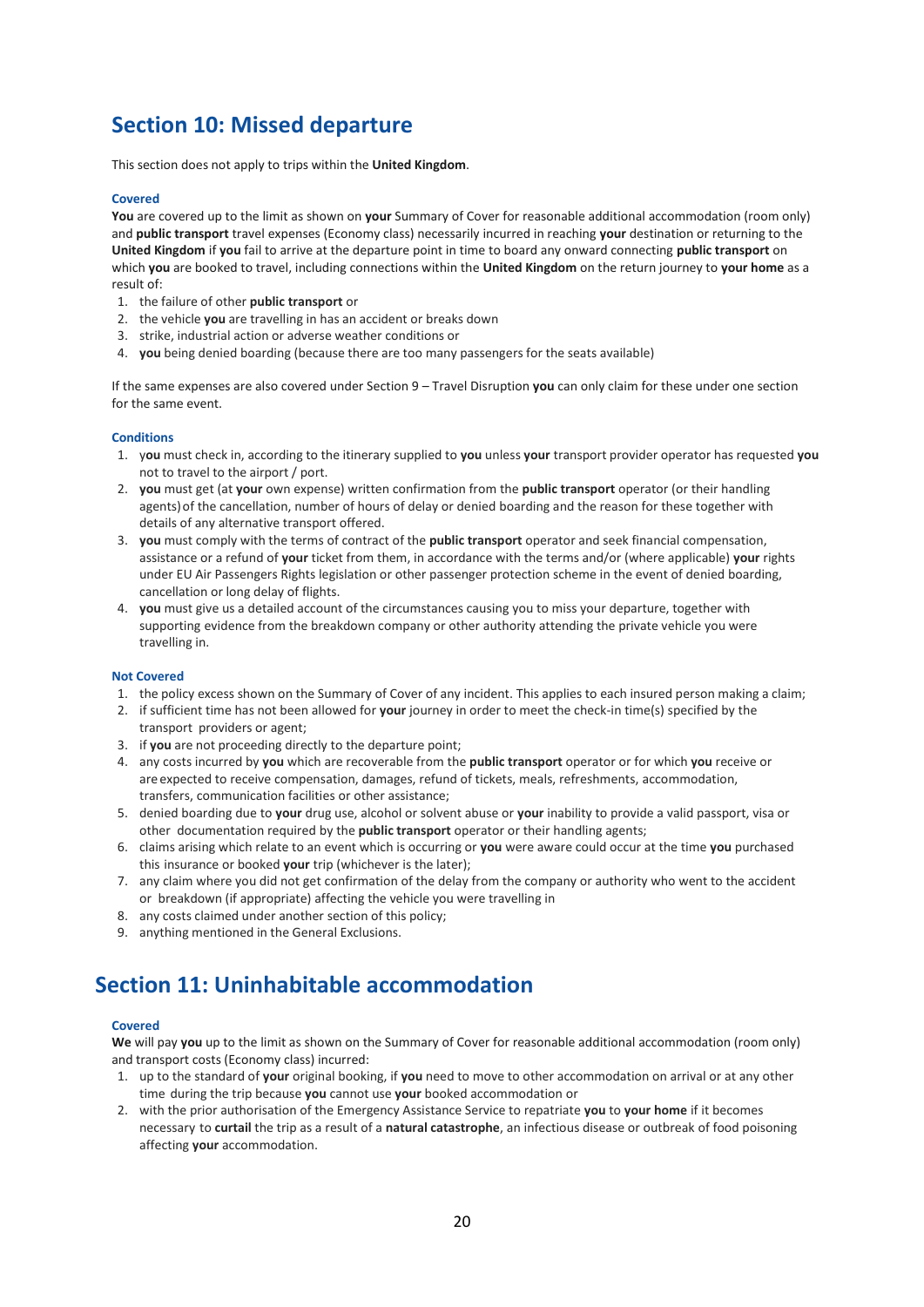## **Conditions**

- 1. **you** must provide written confirmation from the appropriate public authority confirming the cause and the amount of time it lasted.
- 2. **you** must provide written confirmation of the additional accommodation (room only) charges incurred.

## **Not Covered**

- 1. the policy excess shown on the Summary of Cover of any incident. This applies to each insured person making a claim;
- 2. any cost recoverable from another source (e.g. tour operator, hotel, credit/debit card company);
- 3. any claim arising as a result of **you** travelling against the advice of a local or national authority;
- 4. any costs for normal day to day living such as food and drink which **you** would have expected to pay during **your** trip;
- 5. any claim arising as a result of **your** mere disinclination to carry on with **your** trip;
- 6. claims arising which relate to an event which is occurring or **you** were aware could occur at the time **you** purchased this insurance or booked **your** trip (whichever is the later) or any time prior to **your** departure from the **UK;**
- 7. any costs claimed under another section of this policy;
- 8. anything mentioned in the General Exclusions.

# <span id="page-20-0"></span>**Section 12: Personal liability**

**NOTE: If you are using a mechanical/motorised vehicle, make sure that you are adequately insured for third party liability, as you are not covered under this insurance.**

#### **Covered**

You are covered up to the limit as shown on the Summary of Cover, for legal expenses and legal liability for damages incurred by **you** which are caused by an accident that happened during the trip, and leads to claims made against **you** as a result of:

- 1. accidental bodily injury to a person who is not a member of **your family** or household or employed by **you**;
- 2. loss of or damage to any property which does not belong to **you**, is not in the charge of, and is not in the control of **you** or any member of **your family**, household or employee;
- 3. loss of or damage to temporary holiday accommodation that does not belong to **you**, or any member of **your family**, household or employee.

**NOTE: We are entitled to take over any rights in the defence or settlement of any claim and to take proceedings in your name for our benefit against any other party.**

#### **Not covered**

- 1. the policy excess shown on the Summary of Cover of any incident. This applies to each person making a claim;
- 2. fines imposed by a Court of Law or other relevant bodies;
- 3. anything caused directly or indirectly by:
	- -- liability which **you** incur as a result of an agreement that **you** made which would not apply in the absence of that agreement;
	- -- injury, loss or damage arising from:
	- --ownership or use of aircraft, horse-drawn or mechanical/motorised vehicles, vessels (other than rowing boats,punts or canoes), animals (other than horses) or firearms or any weapons;
	- --the occupation (except temporarily for the purpose of the trip) or ownership of any land or buildings;
	- --the carrying out of any trade or profession;
	- --racing of any kind;
	- --any deliberate act;
	- -- liability covered under any other insurance.
- 4. anything mentioned in the General Exclusions.

# <span id="page-20-1"></span>**Section 13: Legal expenses**

#### **Covered**

**You** are covered if **you** die, are ill or injured during **your** trip and **you** or **your** personal representative take **legal action** to claim damages or compensation for negligence against a third party **we** will do the following:

Nominate an **appointed adviser** to act for **you**. If **you** and **we** cannot agree on an **appointed adviser**, the matter can be referred to an Alternative Resolution Facility.

For each event giving rise to a claim pay up to the amount shown on **your** schedule for **legal costs** for **legal action** for **you** (but no more than £25,000 in total for all persons insured on the policy).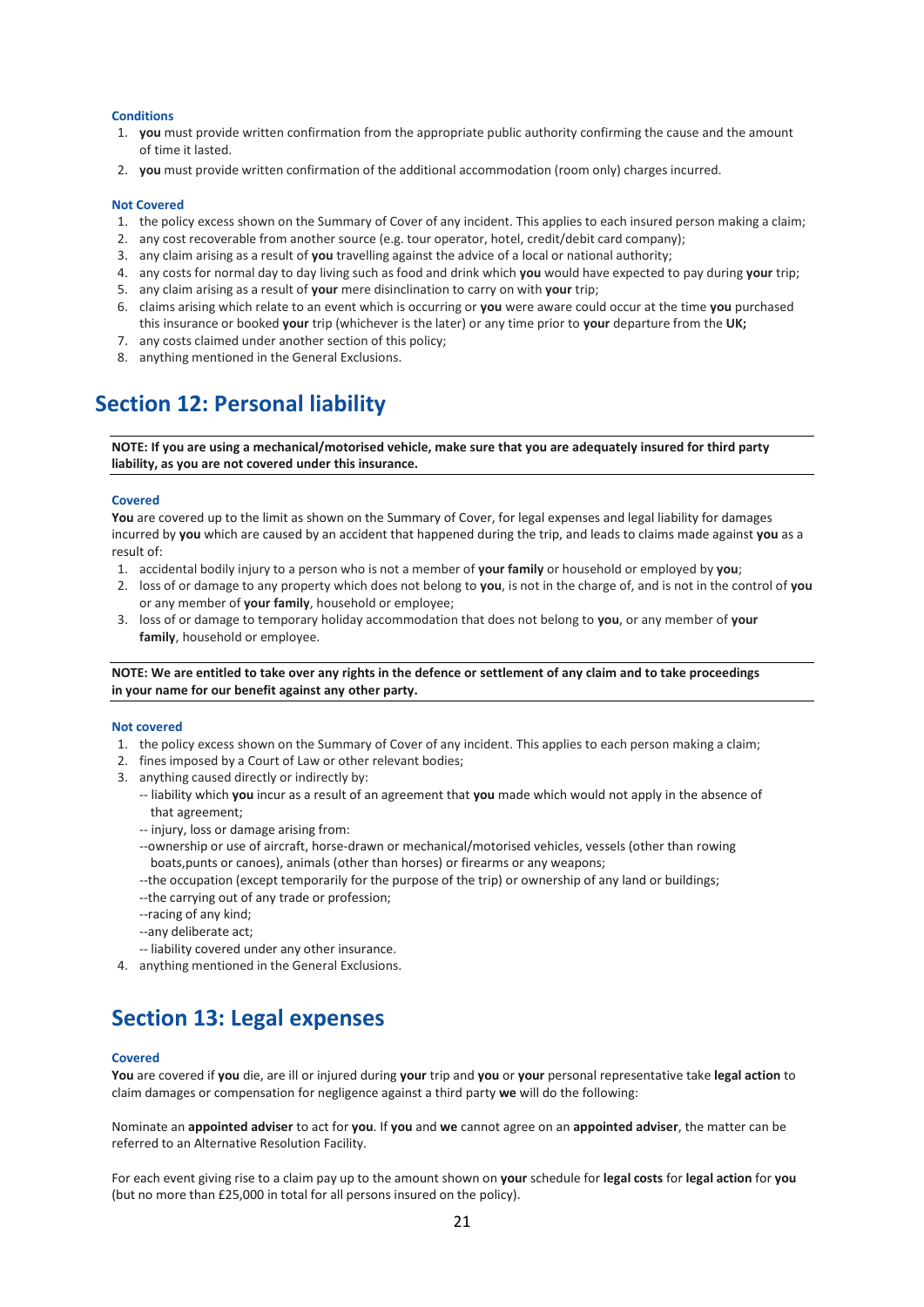# **Conditions**

- 1. **you** must conduct your claim in the way requested by the **appointed adviser;**
- 2. **you** must keep **us** and the **appointed adviser** fully aware of all the facts and correspondence including any claim settlement offers made to **you**;
- 3. **we** will not be bound by any promises or undertakings which **you** give to the **appointed adviser**, or which **you** give to any person about payment of fees or expenses, without **our** consent;
- 4. **we** can withdraw cover after **we** have agreed to the claim, if **we** think a reasonable settlement is unlikely or that the cost of **legal action** could be more than settlement.

## **Not Covered**

- 1. Any claim:
	- -- reported to **us** more than 60 days after the event giving rise to the claim;
	- -- where **we** think a reasonable settlement is unlikely or where the cost of **legal action** could be more than the settlement;
	- -- involving **legal action** between members of the same household, an **immediate relative**, a travelling companion or one of **your** employees;
	- -- where another **insurer** or service provider has refused **your** claim or where there is a shortfall in the cover they provide;
	- -- against a travel agent, tour operator or carrier, **us**, the **insurer**, another person insured by this policy or **our** agent.
- **2. Legal costs**:
	- -- for **legal action** that **we** have not agreed to;
	- -- if **you** refuse reasonable settlement of **your** claim. **You** should use Alternative Resolution Facilities such as mediation in this situation;
	- -- if **you** withdraw from a claim without **our** agreement. If this occurs **legal costs** that **we** have paid must be repaid to **us** and all **legal costs** will become **your** responsibility;
	- -- that cannot be recovered by **us**, **you** or **your appointed adviser**, when **you** receive compensation. Any repayment will not be more than half of the compensation **you** receive;
	- -- awarded as a personal penalty against **you** or the **appointed adviser** (for example not complying with Court rules and protocols);
	- -- for bringing **legal action** in more than one country for the same event;
	- -- the funding of any appeal costs or actions to enforce a judgement or legally binding decision;
	- -- anything mentioned in the General Exclusions.

# <span id="page-21-0"></span>**Section 14: Hijack**

#### **Covered**

**You** are covered up to the limit as shown on the summary of cover, for each complete 24 hour period **you** are the victim of a **hijack**.

#### **Not covered**

- 1. if **you** or **your family** or **your** business associates have engaged in activities that could be expected to increase the risk of **hijack**;
- 2. anything mentioned in the General Exclusions.

# <span id="page-21-1"></span>**Section 15: Kidnap, ransom and extortion expenses**

#### **Covered**

The Insured Person will be covered up to the limit shown in the Summary of Cover in respect of **Ransom** & **Extortion** Monies, Consultants Costs.

# **Not Covered**

- 1. any claim arising from an Insured Journey to, from or through the following countries: Mexico, Iraq, Philippines, Nigeria,Colombia, Venezuela, Yemen, Afghanistan, Libya, Syria or Somalia
- 2. any fraudulent or dishonest act of the Insured Person
- 3. any claim for an Insured Person who is the subject of **Kidnap** within the **United Kingdom** or their Country of residence(if different)
- 4. if **You** or the Insured Person has previously had **Kidnap** insurance declined or cancelled
- **5. kidnap** of an Insured Person while on an Insured Journey in excess of 60 days duration unless referred to and agreed by **us** in writing prior to departure
- 6. any sums that **you** become legally liable to pay as a result of any **legal action** for damages including **legal costs** incurred by **you** in defence of such action as the result of alleged negligence or incompetence in hostage retrieval or negotiations following **Kidnap** or alleged negligence in not preventing **Kidnap**
- 7. any expenses incurred without the prior consent of **us** or **our** Security Services Provider
- 8. anything mentioned in the General Exclusions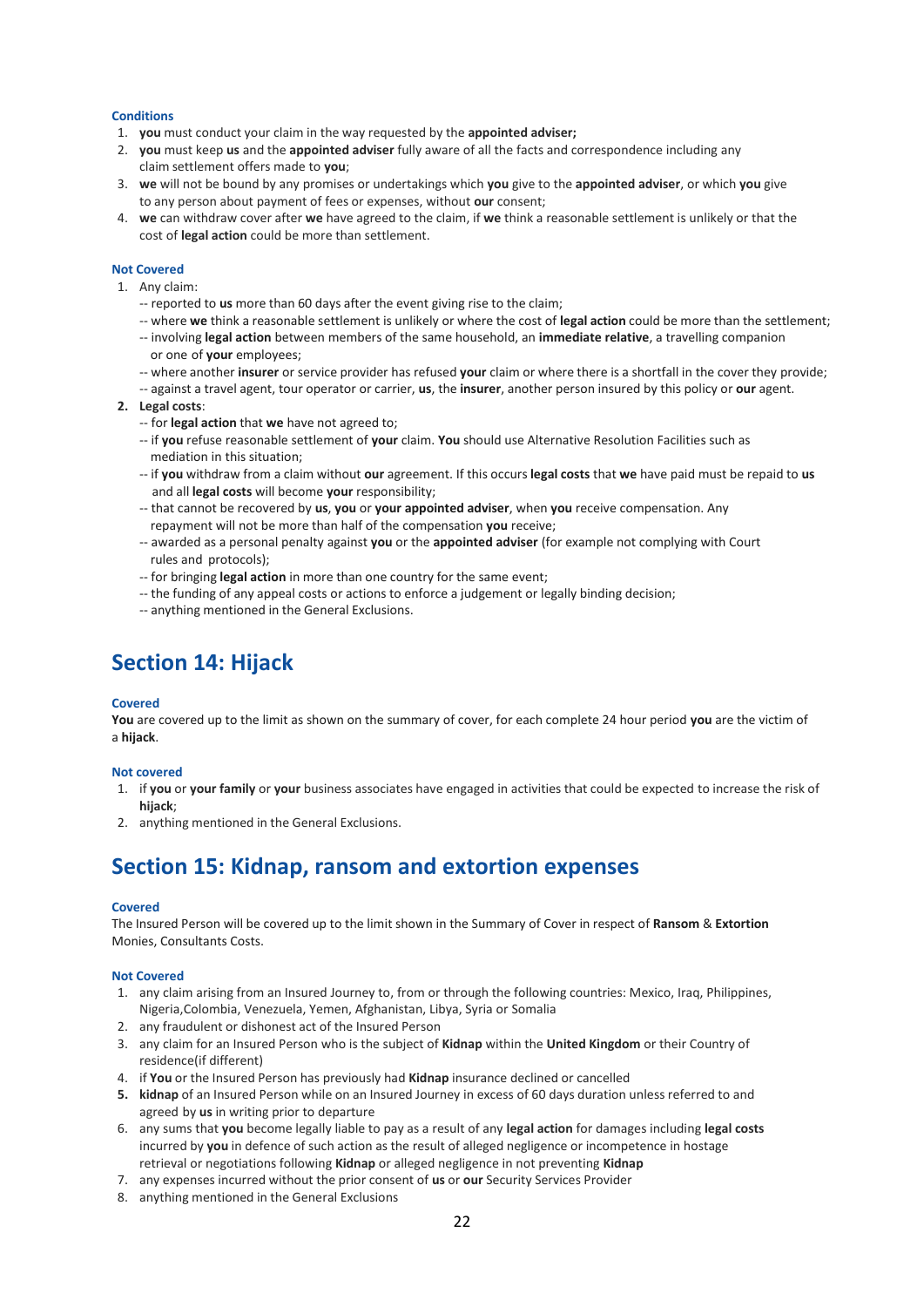#### **Conditions**

- 1. **you** must take all reasonable precautions not to disclose the existence of this insurance
- 2. **you** must inform **our** Emergency Assistance team immediately in the event of any circumstances that could give rise to a claim under this Section. Please see important contact details for the Claims Helpline telephone number.
- 3. **you** must provide **our** Emergency Assistance team with all assistance and information in a timely manner and must not attempt to make arrangements without the involvement and/or agreement of **our** Emergency Assistance team

# <span id="page-22-0"></span>**Section 16: Winter Sports extension**

#### **Covered**

**You** are covered for:

## **A. WINTER SPORTS EQUIPMENT**

**You** are covered up to the limit shown in the Summary of Cover for the value or repair of **your** own winter sports equipment (after making proper allowance for wear and tear and depreciation) or hired winter sports equipment, if they are lost, stolen or damaged during **your** trip, limited to the single item limit for any one item. For **winter sports equipment** over 5 years old the maximum **we** will pay is £50.

#### **Conditions**

In the event of a claim **you** must provide the following documentation:

- 1. loss or theft: a report from police, resort management or tour operator; plus original receipt or proof of ownership and confirmation of second hand value from a specialist dealer.
- 2. damage: confirmation from a specialist dealer of the damage sustained and repair costs, or confirmation that damage is beyond economic repair, plus the second hand value prior to damage.

#### **B. WINTER SPORTS HIRE**

**You** are covered up to the limit shown in the Summary of Cover for the reasonable cost of hiring winter sports equipment for the rest of **your** trip or until **your** own or hired winter sports equipment has been returned to you, if:

- 1. **your** equipment is lost, stolen or damaged; or
- 2. **your** equipment is delayed for more than 12 hours on your outward journey.

#### **Conditions**

In the event of a claim **you** must provide the following documentation:

- 1. loss or theft: report from police, resort management or tour operator plus receipts showing original and additional hire charges.
- 2. damage: confirmation from the hire company of damage sustained and additional charges incurred.
- 3. delay: confirmation from the airline or transport company that **your** equipment was delayed for over 12 hours on the outward journey plus a receipt showing original and additional hire charges.

#### **C. WINTER SPORTS PACK**

**You** are covered up to the limit shown in the Summary of Cover for the value of the unused portion of **your** ski school, resort pass, lift pass and **winter sports equipment** hire costs if:

- 1. **you** have an accident or **you** are ill;
- 2. **your** lift pass is lost or stolen.

#### **Conditions**

In the event of a claim **you** must provide the following documentation:

- 1. accident or illness: medical report confirming the reason and length of time **you** were unable to undertake **your**  planned activity plus the original lift pass and evidence of initial cost.
- 2. loss or theft: report from police or resort management plus evidence of initial cost and cost of replacement pass.

#### **D. PISTE CLOSURE**

**You** are covered up to the limit shown in the Summary of Cover if during the period of **your** stay, on-piste skiing at the resort that **you** had pre-booked is not available due to lack of snow or excessive snow or avalanche conditions, **we** will pay:

- 1. up to £15 per day towards transport costs to reach another resort or;
- 2. compensation of £25 per full day if skiing is unavailable due to the total closure of all on-piste skiing activity.

# **Conditions**

In the event of a claim **you** must provide documentation from the resort's management confirming how long the piste was closed at **your** resort and the reason.

#### **Not Covered**

1. the policy excess as shown on Summary of Cover;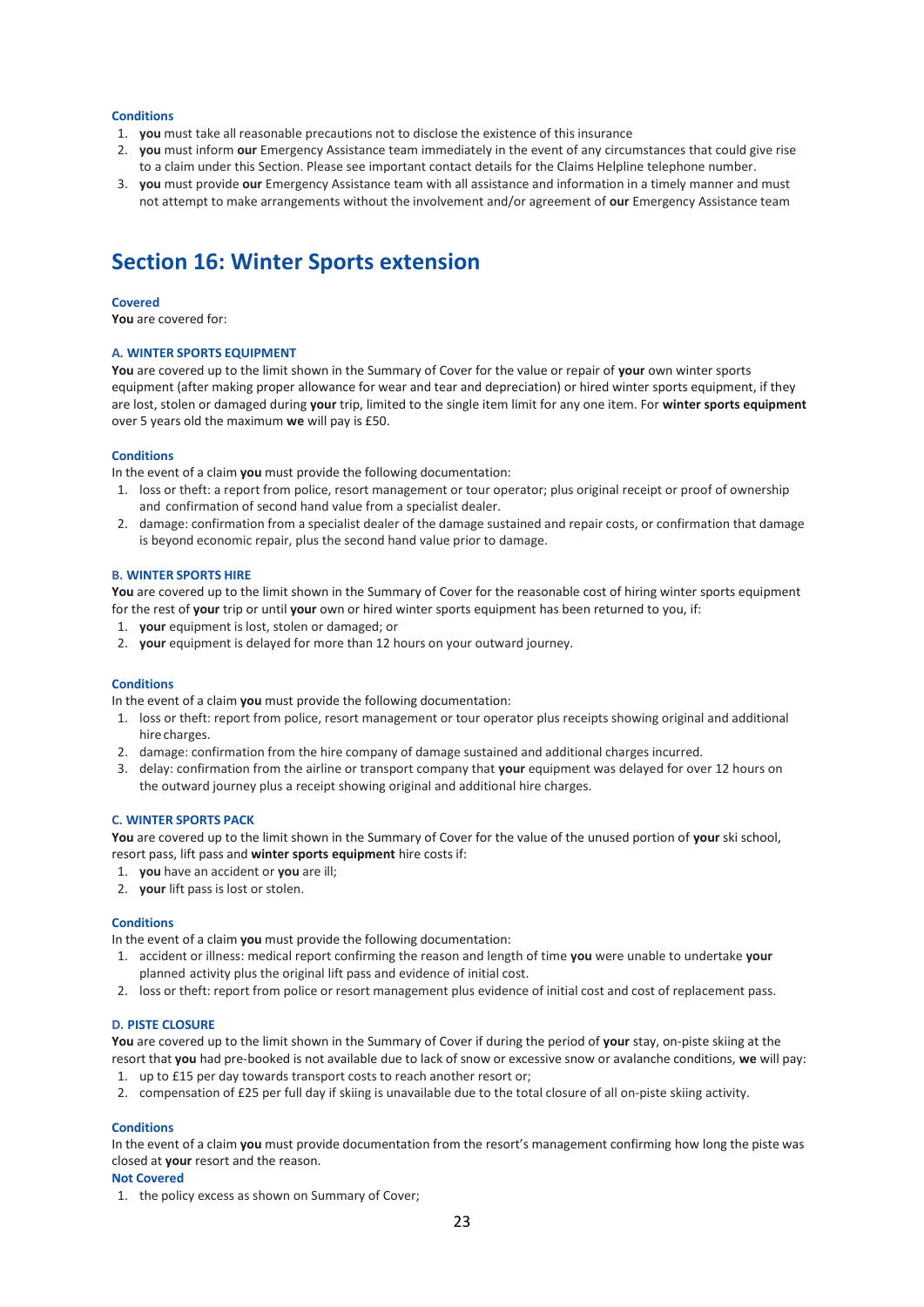- 2. if **you** do not adhere to the International Ski Federation code or the resort regulations;
- 3. anything not covered in Baggage and Personal Belongings Section (applicable to Part A & B above);
- 4. anything listed in the General Exclusions.

# <span id="page-23-0"></span>**Section 17: Denial of boarding**

## **Covered**

**You** are covered for:

# **A. OUTWARDS JOURNEY**

**You** are covered up to the limit shown in the Summary of Cover for **your** share of any pre-paid costs that are directly related to your trip, which **you** have paid and cannot recover, or which cannot be transferred or used for another purpose if **you** or a travelling companion are refused boarding of the **public transport** on which **you** are booked to travel, on the order of the carrier, due to **you** or **your** travelling companion displaying symptoms of an **epidemic** or **pandemic** disease, such as COVID-19;

# **B. RETURN JOURNEY**

**You** are covered up to the limit shown in the Summary of Cover for reasonable and necessary additional accommodation (room only) and travelling expenses **home** (Economy Class) if **you** or a travelling companion are refused boarding on the return trip of the **public transport** on which **you** are booked to travel, on the order of the carrier, due to **you** or **your** travelling companion displaying symptoms of an **epidemic** or **pandemic** disease, such as COVID-19;

## **Conditions**

- 1. **you** have followed the advice and requirements of the **public transport** provider and the government
- 2. the accommodation will be of a standard no greater than **your** original booking.
- 3. in the event of a claim **you** will need to provide written evidence from your **public transport** provider to confirm that you were denied boarding and the reason for this.

## **Not Covered**

We will not pay

- 1. if **your public transport** provider has made arrangements to revalidate **your** original ticket but you chose not to accept it.
- 2. for disinclination to travel
- 3. for any loss that is insured or guaranteed by any other existing protection, specifically Package Travel Regulations, ATOL, Air Passenger Rights (including Civil Aviation Authority requirements), ABTA protection or any other specific legislation for transport or travel providers.

# **Section 18: Sports and activities**

# **Covered**

**Your** travel insurance covers **you** for many sports and activities as standard which are listed below as level 1. Any other sports and activities will need an extra premium to be paid for cover to apply and it will be shown on **your** schedule. If **you** are participating in an activity that is not listed, **you** must contact **us** to ensure **you** have full cover, cover will not be in place until **we** have confirmed acceptance and any additional premium paid.

If **you** have paid the additional premium for a sport or activity in Level 3 **you** will be covered for all sports and activities listed as Level 1, 2 and 3.

If **you** have paid the additional premium for a sport or activity in Level 2 **you** will be covered for all sports and activities listed as Level 1 and 2.

**NOTE: Some sections of cover will be excluded and special conditions and exclusions will apply while taking part in certain activities, see the individual sport and activity below for details.**

| <b>Sport, Activity</b>                              | Level | <b>Special Conditions</b>     | <b>Special Exclusions</b>  |
|-----------------------------------------------------|-------|-------------------------------|----------------------------|
| Abseiling (see also climbing and<br>mountaineering) |       | Special condition (a) applies |                            |
| Acrobatics (see gymnastics or trapeze)              |       |                               |                            |
| Aerial safari                                       |       | Special condition (a) applies | No Personal Accident Cover |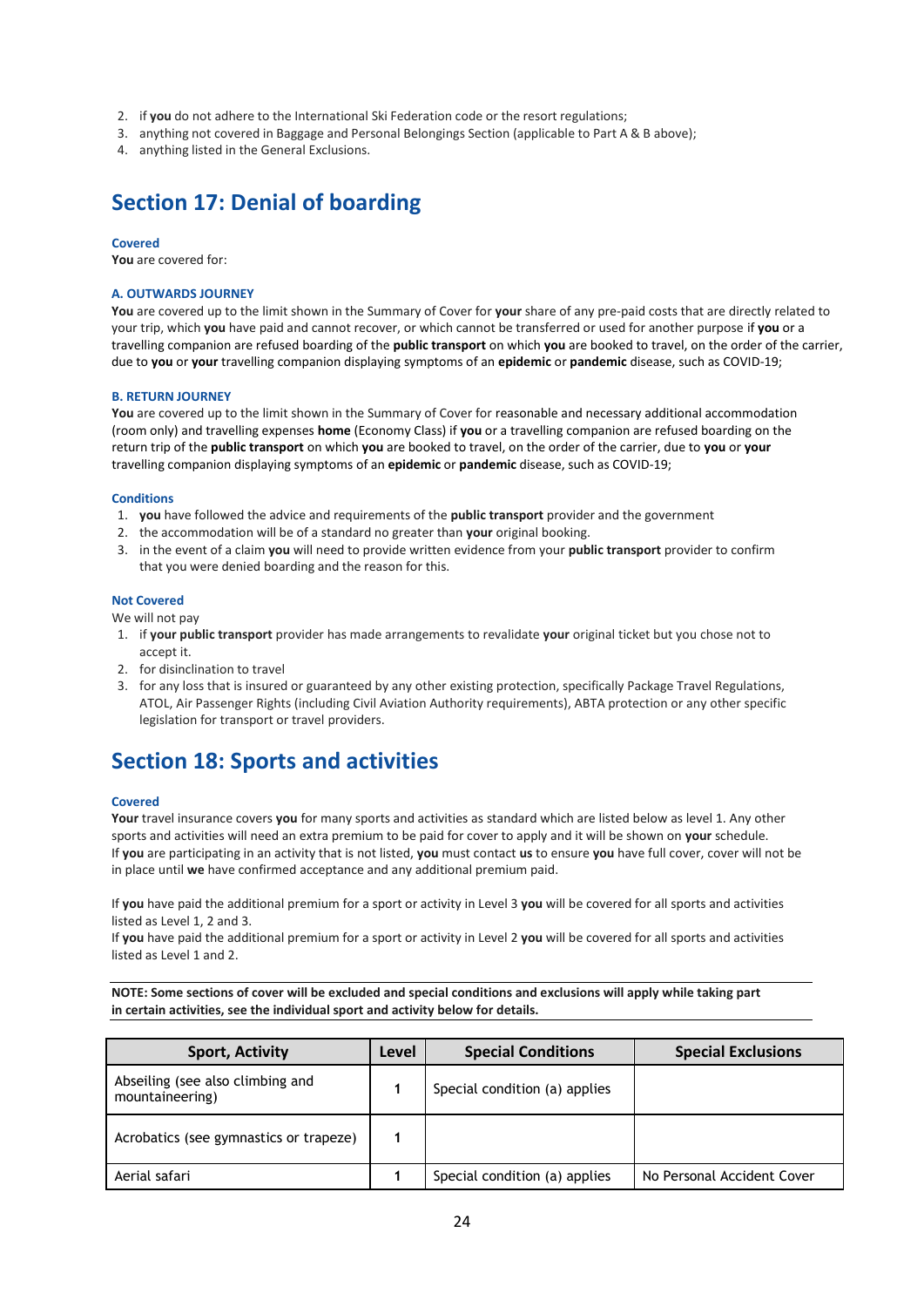| Aerobics                                                                                                   | 1              |                                                                      |                                                            |
|------------------------------------------------------------------------------------------------------------|----------------|----------------------------------------------------------------------|------------------------------------------------------------|
| American football (Gridiron)                                                                               | $\mathbf{2}$   |                                                                      | No Personal Accident Cover                                 |
| Angling (see fishing)                                                                                      |                |                                                                      |                                                            |
| Aquabike                                                                                                   | 1              |                                                                      |                                                            |
| Aquathon                                                                                                   | 1              |                                                                      |                                                            |
| Athletics                                                                                                  | 1              |                                                                      |                                                            |
| Australian Rules Football (AFL)                                                                            | $\overline{2}$ |                                                                      | No Personal Accident Cover                                 |
| Backpacking (see hiking)                                                                                   |                |                                                                      |                                                            |
| Badminton                                                                                                  | 1              |                                                                      |                                                            |
| <b>Ballet</b>                                                                                              | 1              |                                                                      |                                                            |
| Banana boat rides                                                                                          | 1              | Special condition (a) applies                                        |                                                            |
| Baseball                                                                                                   | 1              |                                                                      |                                                            |
| <b>Basketball</b>                                                                                          | 1              |                                                                      |                                                            |
| Bicycle polo                                                                                               | 1              |                                                                      |                                                            |
| Biking (see cycling, mountain biking or<br>snow biking)                                                    |                |                                                                      |                                                            |
| Black water rafting (cave tubing)<br>$\left($ grades 1-3)                                                  | 1              | Special condition (a) applies                                        |                                                            |
| Black water rafting (cave tubing)<br>$\left($ grades 4-5)                                                  | 1              | Special condition (a) applies                                        | No Personal Accident Cover                                 |
| Boating (inland and coastal waters) see<br>also speed boating and sailing.                                 | 1              | Special condition (a) or (b)<br>applies,                             | No white water cover. No<br>Personal Liability Cover       |
| Boating (outside coastal waters) see<br>also speed boating, and sailing                                    | 1              | Special condition (a) or (b)<br>and special condition (c)<br>applies | No Personal Accident Cover,<br>No Personal Liability Cover |
| Bobsled/Bobsleigh                                                                                          | 3              | Special condition (a) applies                                        | No Personal Accident Cover,<br>No Personal Liability Cover |
| Bouldering (see rock climbing)                                                                             |                |                                                                      |                                                            |
| Bowling (lawn, ten-pin, nine-pin,<br>candlepin, duckpin and five-pin<br>bowling, bowls, pétanque & boules) | 1              |                                                                      |                                                            |
| Boxing (gym or outdoor training) no<br>competition or bouts                                                | 1              |                                                                      |                                                            |
| Bungee/bungy jumping (max 2 jumps<br>per trip)                                                             | 1              | Special condition (a) applies                                        |                                                            |
| Bungee/bungy jumping (3 jumps or<br>more)                                                                  | 1              | Special condition (a) applies                                        |                                                            |
| Bushcraft (see hiking)                                                                                     |                |                                                                      |                                                            |
| Bushwalking (see hiking)                                                                                   |                |                                                                      |                                                            |
| Camel riding (day tour)                                                                                    | 1              | Special condition (a) applies                                        | No Personal Liability Cover                                |
| Camel trekking (overnight/main mode<br>of transport)                                                       | 1              |                                                                      | No Personal Liability Cover                                |
| Canoeing (grades 1-3) (see kayaking)                                                                       |                |                                                                      |                                                            |
| Canyon swing                                                                                               | 1              | Special condition (a) applies                                        |                                                            |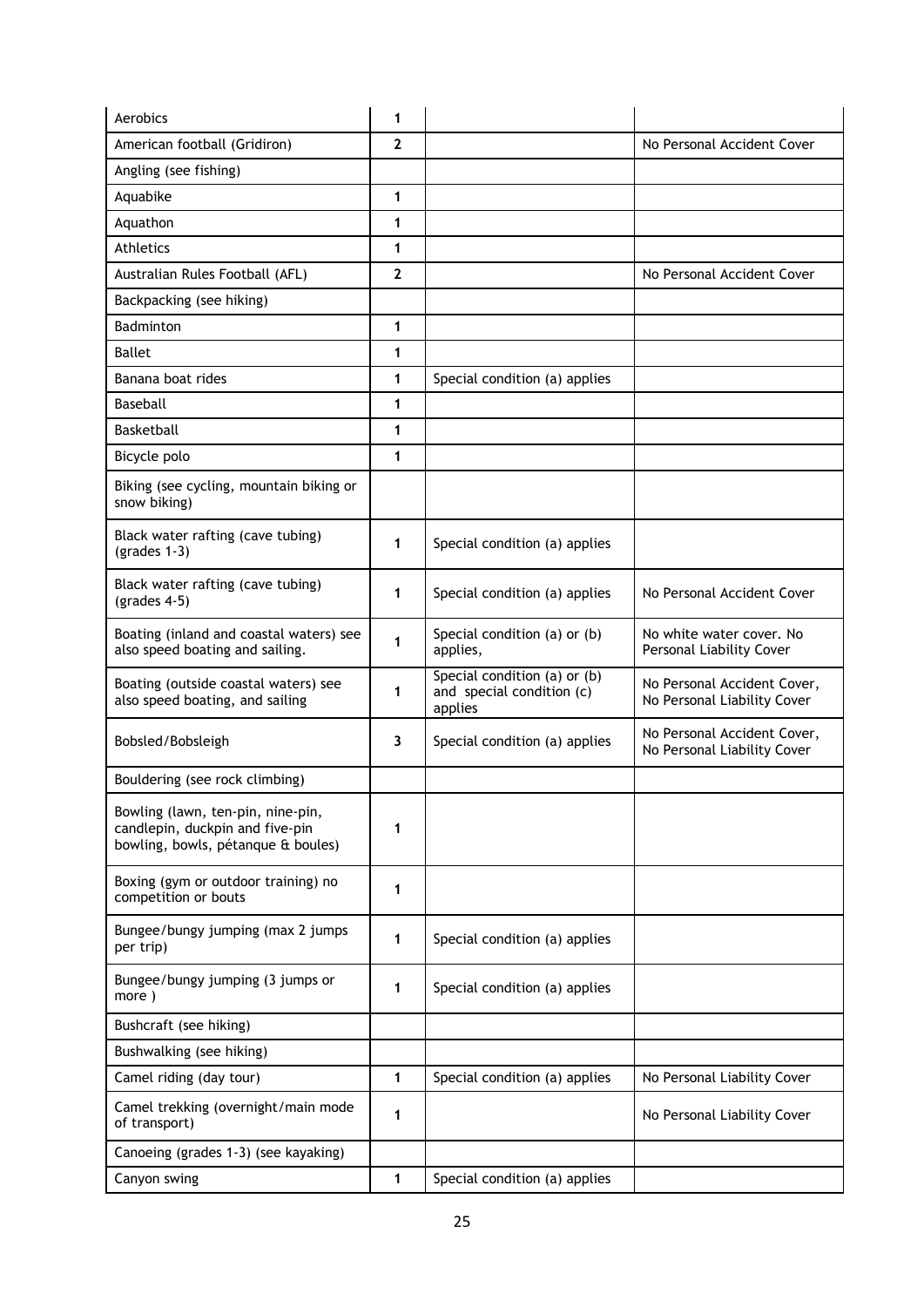| Canyoning                                                                                  | $\mathbf{2}$ |                                         | No Personal Accident Cover,<br>No Personal Liability Cover |
|--------------------------------------------------------------------------------------------|--------------|-----------------------------------------|------------------------------------------------------------|
| Capoeira dancing (see dance)                                                               |              |                                         |                                                            |
| Caving (sightseeing/tourist attraction)                                                    | 1            | Recreational visit only.                |                                                            |
| Cheerleading                                                                               | 1            |                                         |                                                            |
| Clay pigeon shooting                                                                       | 1            | Special condition (a) or (b)<br>applies | No Personal Liability Cover                                |
| Climbing (see rock climbing or ice<br>climbing)                                            |              |                                         |                                                            |
| Cricket                                                                                    | 1            |                                         |                                                            |
| Croquet                                                                                    | 1            |                                         |                                                            |
| Cruising (cruise ship)                                                                     | 1            | Special condition (a) applies           |                                                            |
| Curling                                                                                    | 1            |                                         |                                                            |
| Cycle racing / time trial                                                                  | 3            |                                         |                                                            |
| Cycle time trialing                                                                        | $\mathbf{2}$ |                                         |                                                            |
| Cycling (incidental to the trip)                                                           | 1            |                                         |                                                            |
| Cycling (independent cycle touring and<br>cycling that is the main purpose of the<br>trip) | 1            |                                         | No Intercontinental touring.                               |
| Cycling (on an organised tour)                                                             | 1            | Special condition (a) applies           | No Intercontinental touring.                               |
| Cycling Sportive/Gran Fondo                                                                | 1            |                                         | <b>UCI</b> sanctioned<br>qualifiers/events                 |
| Cyclocross                                                                                 | 1            |                                         |                                                            |
| Dance (ballet, ballroom, capoeira,<br>salsa, interpretive dance)                           | 1            |                                         |                                                            |
| Darts                                                                                      | 1            |                                         |                                                            |
| Dirt boarding                                                                              | 1            |                                         | No Personal Liability Cover                                |
| Diving (see free diving, cliff diving or<br>scuba diving)                                  |              |                                         |                                                            |
| Dodge ball                                                                                 | 1            |                                         |                                                            |
| Dogsledding (on recognised trails)                                                         | 1            | Special condition (a) applies           | Remote areas, racing, time<br>trials and endurance events  |
| Dragon boating (inland or coastal<br>waters only)                                          | 1            |                                         |                                                            |
| Duathalon                                                                                  | 1            |                                         |                                                            |
| Dune buggy                                                                                 | 1            | Special condition (a) or (b)<br>applies | No Personal Accident Cover.<br>No Personal Liability Cover |
| Elephant riding                                                                            | 1            | Special condition (a) applies           | No Personal Liability Cover                                |
| Elephant trekking (overnight/main<br>mode of transport)                                    | 1            | Special condition (a) applies           | No Personal Liability Cover                                |
| Fell running/walking (see hiking)                                                          |              |                                         |                                                            |
| Fencing                                                                                    | 1            |                                         | No Personal Liability Cover                                |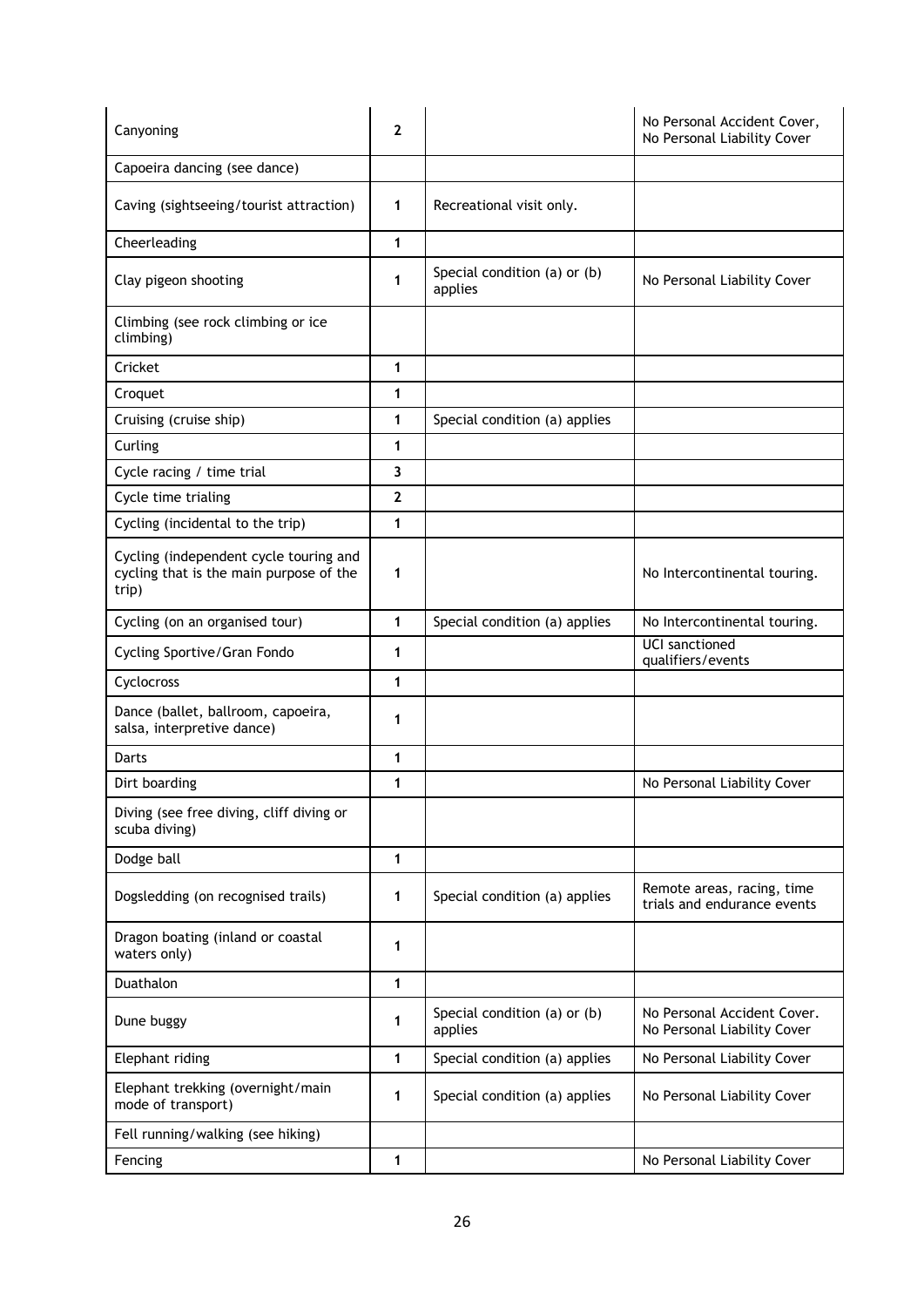| Fishing (ice)                                                                                                                              | 1            | Special condition (a) or (b)<br>applies     |                                                                                                            |
|--------------------------------------------------------------------------------------------------------------------------------------------|--------------|---------------------------------------------|------------------------------------------------------------------------------------------------------------|
| Fishing (inland or coastal waters)                                                                                                         | 1            |                                             | Sports / leisure fishing only -<br>no commercial or rock fishing                                           |
| Fishing (outside coastal waters, deep<br>sea fishing)                                                                                      | 1            | Condition (a) and condition (<br>c) applies | Sports / leisure fishing only -<br>no commercial                                                           |
| <b>Fitness training</b>                                                                                                                    | 1            |                                             |                                                                                                            |
| Floorball                                                                                                                                  | 1            |                                             |                                                                                                            |
| Fly by wire                                                                                                                                | 1            | Special condition (a) applies               |                                                                                                            |
| Flying (as a fare paying passenger in a<br>licensed scheduled or chartered<br>aircraft or helicopter)                                      | 1            | Special condition (a) applies               |                                                                                                            |
| Flying (as a passenger in a glider or<br>ultralight)                                                                                       | 3            |                                             | No Stunt flying/aerobatics or<br>commercial flying. No<br>Personal Accident                                |
| Flying (as a pilot or passenger of a<br>private light aircraft)                                                                            | 3            |                                             | No Stunt flying/aerobatics or<br>commercial flying. No<br>Personal Accident or Personal<br>liability Cover |
| Flying (Gliding)                                                                                                                           | 3            | Special condition (a) or (b)<br>applies     | No Personal Accident or<br>Personal Liability Cover                                                        |
| Football (Soccer) including 5 a side                                                                                                       | 1            |                                             |                                                                                                            |
| Frisbee                                                                                                                                    | 1            |                                             |                                                                                                            |
| Glacier walking (ice walking)                                                                                                              | 1            | Special condition (a) applies               |                                                                                                            |
| Go karting                                                                                                                                 | 1            | Special condition (a) applies               | No Personal Liability Cover                                                                                |
| Golf                                                                                                                                       | 1            |                                             |                                                                                                            |
| Gym training (aerobics, spinning,<br>zumba, body pump, weight training,<br>cross training, crossfit) (See also<br>boxing and martial arts) | 1            |                                             |                                                                                                            |
| Gymnastics (also see acrobatics)                                                                                                           | 1            |                                             |                                                                                                            |
| Handball                                                                                                                                   | 1            |                                             |                                                                                                            |
| Hang gliding                                                                                                                               | Refer        |                                             |                                                                                                            |
| High diving up to 10 metres (excluding<br>cliff diving)                                                                                    | 1            |                                             |                                                                                                            |
| Hiking up to 1,500 metres (scrambling,<br>hillwalking) - see also mountaineering                                                           | 1            |                                             | No cover where ropes, picks<br>or other specialist climbing<br>equipment is required                       |
| Hiking up to 3,000 metres (scrambling,<br>hillwalking) - see also mountaineering                                                           | 1            |                                             | No cover where ropes, picks<br>or other specialist climbing<br>equipment is required                       |
| Hiking up to 4,500 metres (scrambling)<br>on recognised routes) - see also<br>mountaineering                                               | $\mathbf{2}$ |                                             | No cover where ropes, picks<br>or other specialist climbing<br>equipment is required                       |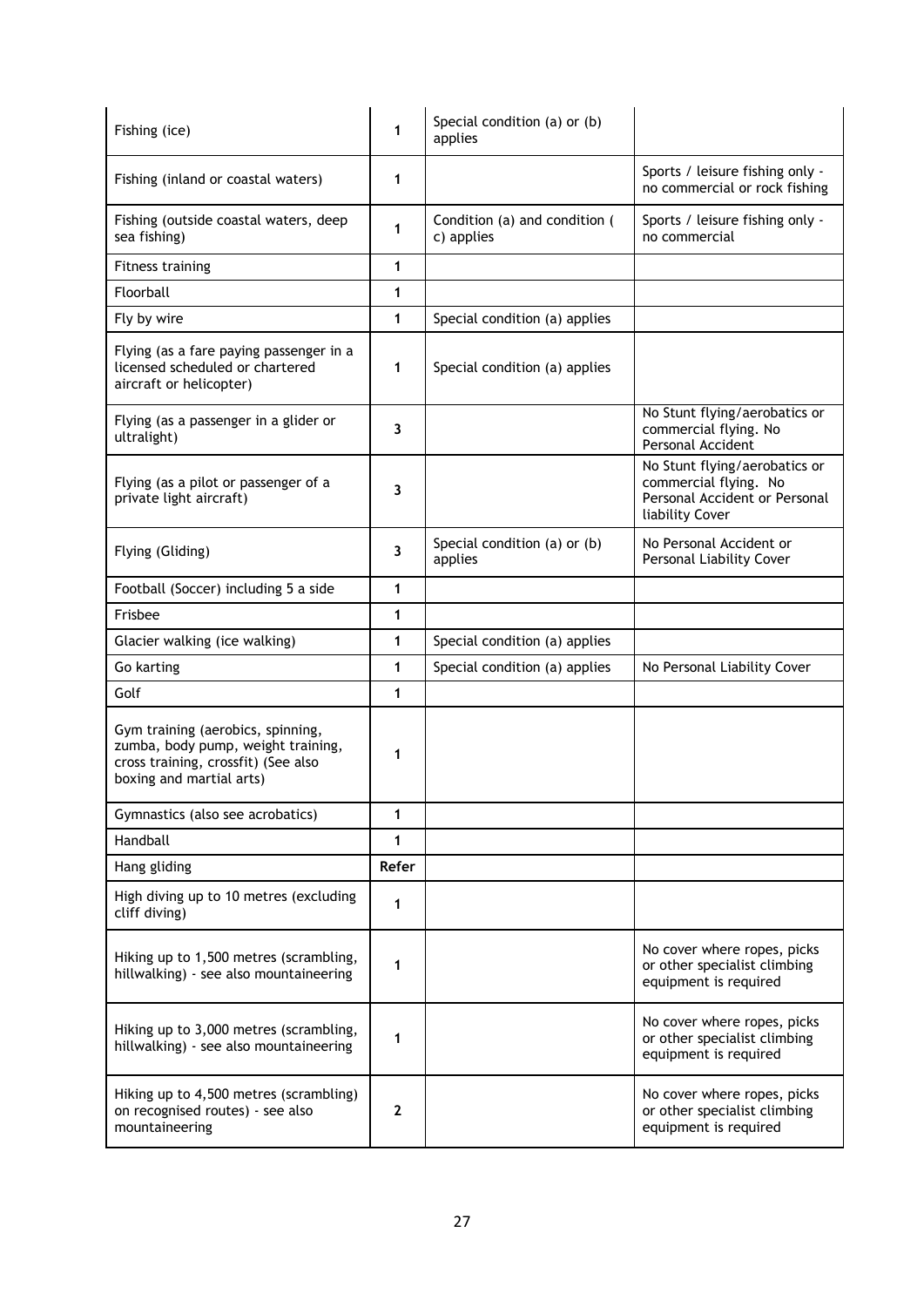| Hiking up to 6,000 metres (scrambling)<br>on recognised routes - see also<br>mountaineering | 3            |                                                         | No cover where ropes, picks<br>or other specialist climbing<br>equipment is required                                                      |
|---------------------------------------------------------------------------------------------|--------------|---------------------------------------------------------|-------------------------------------------------------------------------------------------------------------------------------------------|
| Hockey                                                                                      | 1            |                                                         |                                                                                                                                           |
| Horse riding (equestrian, dressage,<br>show jumping, eventing)                              | $\mathbf{2}$ |                                                         | No Personal Accident Cover.                                                                                                               |
| Horse riding (leisure/social/non-<br>competitive riding)                                    | 1            |                                                         | No Racing, jumping or<br>competitions.                                                                                                    |
| Hot air ballooning (ballooning)                                                             | 1            | Special condition (a) applies                           | No Personal Liability Cover                                                                                                               |
| Hunting (excluding Big Game)                                                                | 1            | Special condition (a) or (b)<br>applies.                | No Cover for Big Game<br>Hunting. No Personal Liability<br>Cover                                                                          |
| Hydrofoiling (see water skiing)                                                             |              |                                                         |                                                                                                                                           |
| Ice climbing (see mountaineering)                                                           |              |                                                         |                                                                                                                                           |
| Ice hockey (indoor)                                                                         | 3            |                                                         | No Personal Accident Cover,<br>No Personal Liability Cover                                                                                |
| Ice skating (indoor)                                                                        | 1            |                                                         |                                                                                                                                           |
| Ice skating (outdoor) on a<br>commercially managed rink                                     | 1            | Special condition (a) applies                           |                                                                                                                                           |
| In-line skating                                                                             | 1            |                                                         |                                                                                                                                           |
| Jet boating (inland/coastal waters<br>only)                                                 | 1            | Special condition (a) or (b)<br>applies                 | No Personal Liability Cover                                                                                                               |
| Jet skiing (inland/coastal waters,<br>white water grades 1-2 only)                          | 1            | Special condition (a) or (b)<br>applies                 | No Personal Liability Cover                                                                                                               |
| Kayaking/Canoeing (inland/coastal<br>waters, white water grades 1-3 only)                   | 1            |                                                         |                                                                                                                                           |
| Kite boarding (on land or water)                                                            | 1            |                                                         | No Personal Liability Cover                                                                                                               |
| Kite buggy                                                                                  | 1            |                                                         | No Personal Liability Cover                                                                                                               |
| Kite flying                                                                                 | 1            |                                                         |                                                                                                                                           |
| Kite surfing                                                                                | 1            |                                                         | No Personal Liability Cover                                                                                                               |
| Kite wing (land, water)                                                                     | 1            |                                                         | No Personal Liability Cover                                                                                                               |
| Kite wing (snow)                                                                            | 3            |                                                         | No Personal Accident Cover,<br>No Personal Liability Cover                                                                                |
| Korfball                                                                                    | 1            |                                                         |                                                                                                                                           |
| Lacrosse                                                                                    | 1            |                                                         |                                                                                                                                           |
| Land surfing                                                                                | 1            |                                                         | No Personal Liability Cover                                                                                                               |
| Martial arts (Judo & Karate only) no<br>competition or bouts                                | 1            | Condition (a) applies, non-<br>competitive only         | No Personal Accident Cover,<br>No Personal Liability Cover                                                                                |
| Martial arts training (non-contact)                                                         | 1            |                                                         |                                                                                                                                           |
| Moped riding/scooter biking                                                                 | 1            | Special condition (b) applies,<br>a helmet must be worn | No Touring or where a<br>motorbike is the main mode<br>of transport. No Personal<br>Accident Cover, No Personal<br><b>Liability Cover</b> |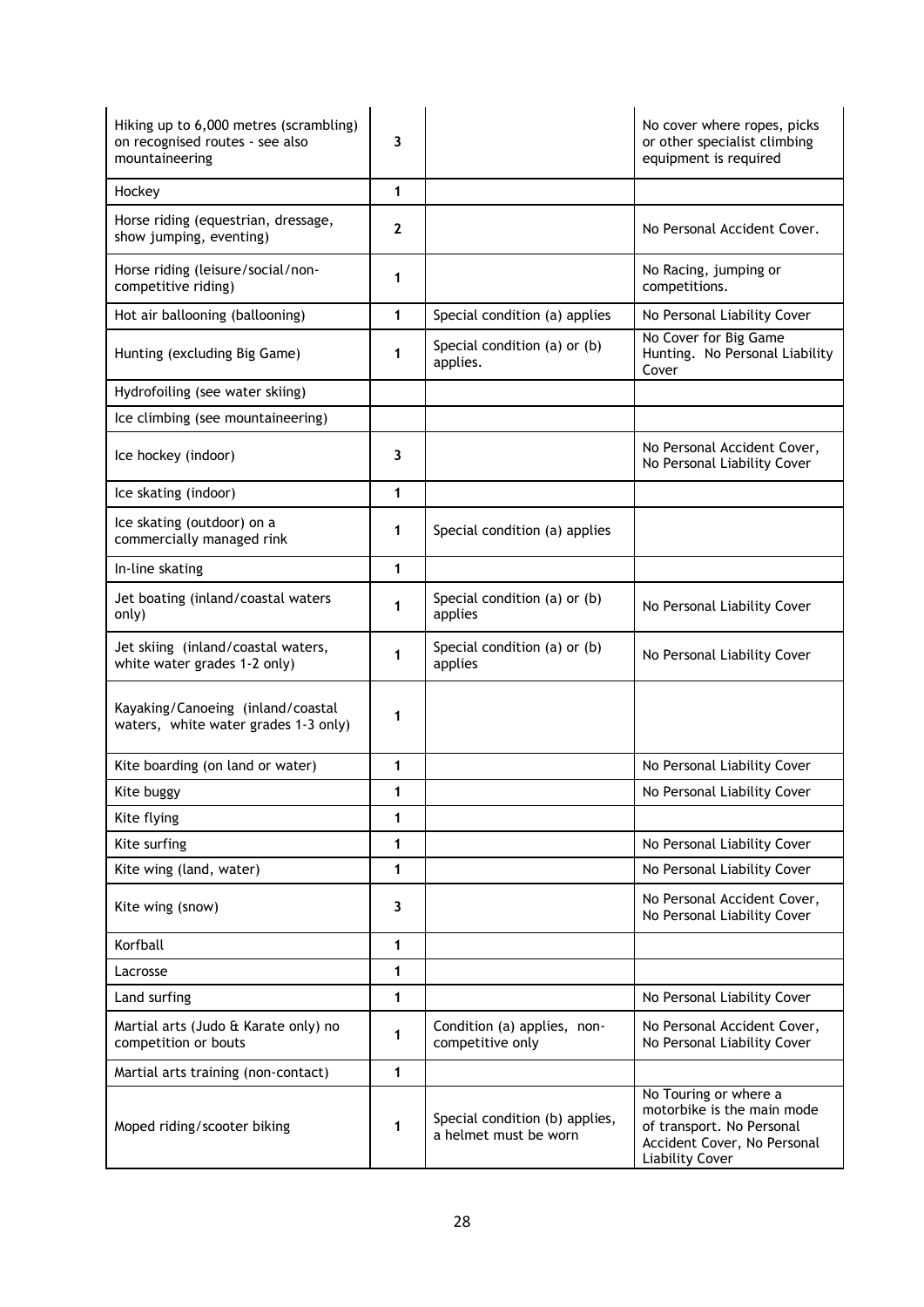| Motor racing experience (passenger<br>only)                                   | 1                       | Special condition (a) applies                      |                                                                                                                                           |
|-------------------------------------------------------------------------------|-------------------------|----------------------------------------------------|-------------------------------------------------------------------------------------------------------------------------------------------|
| Motor biking (on road over 125cc)                                             | 1                       | Special condition (b) and a<br>helmet must be worn | No Touring or where a<br>motorbike is the main mode<br>of transport. No Personal<br>Accident Cover, No Personal<br><b>Liability Cover</b> |
| Motor biking (on road under 125cc)                                            | 1                       | Special condition (b) and a<br>helmet must be worn | No Touring or where a<br>motorbike is the main mode<br>of transport. No Personal<br>Accident Cover, No Personal<br><b>Liability Cover</b> |
| Motor biking / trail biking ( off-road<br>125cc or over)                      | $\overline{\mathbf{3}}$ | Special condition (b) and a<br>helmet must be worn | No Touring or where a<br>motorbike is the main mode<br>of transport. No Personal<br>Accident Cover, No Personal<br><b>Liability Cover</b> |
| Motor biking / trail biking ( off-road<br>under 125cc)                        | $\overline{2}$          | Special condition (b) and a<br>helmet must be worn | No Touring or where a<br>motorbike is the main mode<br>of transport. No Personal<br>Accident Cover, No Personal<br><b>Liability Cover</b> |
| Motorbiking pillion passenger (on road<br>only) see Motorbiking               |                         |                                                    |                                                                                                                                           |
| Mountain biking (on road) (see<br>cycling)                                    |                         |                                                    |                                                                                                                                           |
| Mountain biking - downhill (using<br>downhill trails and/or mechanical lifts) | $\mathbf{2}$            |                                                    | Mountain biking racing                                                                                                                    |
| Mountain biking general (off<br>road/cross country)                           | 1                       |                                                    |                                                                                                                                           |
| Mountaineering (with ropes, picks or<br>specialist climbing equipment)        | Refer                   |                                                    |                                                                                                                                           |
| Netball                                                                       | 1                       |                                                    |                                                                                                                                           |
| Obstacle course/assault course/trim<br>trail (see outdoor endurance)          |                         |                                                    |                                                                                                                                           |
| Orienteering                                                                  | 1                       |                                                    |                                                                                                                                           |
| Outdoor endurance courses up to 3<br>miles                                    | 1                       |                                                    |                                                                                                                                           |
| Outdoor endurance courses up to 8<br>miles                                    | $\mathbf{2}$            |                                                    |                                                                                                                                           |
| Outdoor endurance courses up to 13<br>miles                                   | 3                       |                                                    |                                                                                                                                           |
| Outrigger canoeing (inland or coastal<br>waters only)                         | 1                       |                                                    |                                                                                                                                           |
| <b>Outward Bound</b>                                                          | 1                       | Special condition (a) applies                      |                                                                                                                                           |
| Paint balling/airsoft                                                         | 1                       | Special condition (a) applies                      | No Personal Liability Cover                                                                                                               |
| Parachuting (more than 1 jump)                                                | Refer                   |                                                    |                                                                                                                                           |
| Parachuting (one jump only)                                                   | 1                       | Special condition (a) or (b)<br>applies            | No Personal Accident Cover,<br>No Personal Liability Cover                                                                                |
| Paragliding/parapenting                                                       | Refer                   |                                                    |                                                                                                                                           |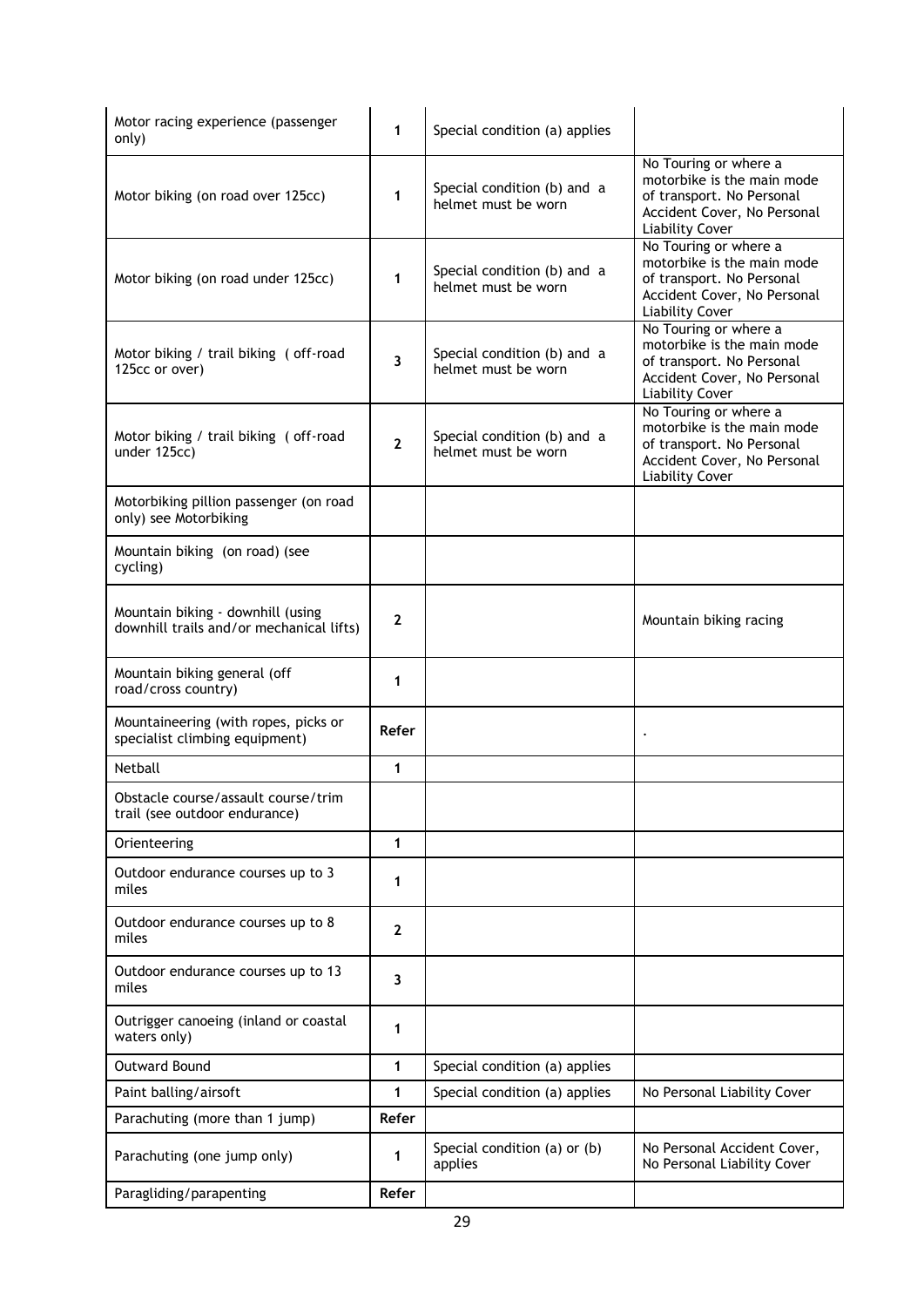| Parasailing/Parascending                                                                                              | Refer          |                                                                      |                                                                                                                                                        |
|-----------------------------------------------------------------------------------------------------------------------|----------------|----------------------------------------------------------------------|--------------------------------------------------------------------------------------------------------------------------------------------------------|
| Parasailing/Parascending (over water<br>only)                                                                         | 1              | special condition (a) or (b)<br>applies                              | No Personal Liability Cover                                                                                                                            |
| Quad biking                                                                                                           | 1              | Condition (a) or (b) apples, a<br>helmet must be worn                | No Personal Accident Cover,<br>No Personal Liability Cover                                                                                             |
| Racquetball                                                                                                           | 1              |                                                                      |                                                                                                                                                        |
| Rambling. See hiking if above 1,500<br>metres.                                                                        | 1              |                                                                      |                                                                                                                                                        |
| Rifle range/sports shooting                                                                                           | 1              | Special condition (a) or (b)<br>applies                              | No Personal Liability Cover                                                                                                                            |
| River boarding/hydro speeding (grades<br>1-3) See also canoeing.                                                      | 1              | Special condition (a) applies                                        |                                                                                                                                                        |
| Rock climbing (bouldering)                                                                                            | 1              |                                                                      | No Soloing, No Personal<br>Accident Cover.                                                                                                             |
| Rock climbing (indoor)                                                                                                | 1              | Special condition (a) applies                                        | No Soloing. No Personal<br>Accident Cover.                                                                                                             |
| Rock climbing<br>(outdoor/traditional/sport<br>climbing/bolted/aid climbing/free<br>climbing) see also mountaineering | 1              |                                                                      | No Soloing. No Personal<br>Accident Cover.                                                                                                             |
| Roller hockey                                                                                                         | 1              |                                                                      |                                                                                                                                                        |
| Roller skating                                                                                                        | 1              |                                                                      | No cover for stunting                                                                                                                                  |
| Rollerblading                                                                                                         | 1              |                                                                      | No cover for stunting                                                                                                                                  |
| Rounders                                                                                                              | 1              |                                                                      |                                                                                                                                                        |
| Rowing/sculling (inland/coastal<br>waters)                                                                            | 1              | No white water                                                       |                                                                                                                                                        |
| Rugby (League/Union)                                                                                                  | $\overline{2}$ |                                                                      | No Personal Accident Cover.                                                                                                                            |
| Running (up to marathon distance)                                                                                     | 1              |                                                                      |                                                                                                                                                        |
| Running / jogging (half marathon<br>distance or less)                                                                 | 1              |                                                                      |                                                                                                                                                        |
| Safari tours                                                                                                          | 1              | Special condition (a) applies                                        | No cover for handling or work<br>with dangerous animals<br>including big cats, crocodiles,<br>alligators, hippopotamuses,<br>snakes elephants or bears |
| Sail boarding (see wind surfing)                                                                                      |                |                                                                      |                                                                                                                                                        |
| Sailing (inland/coastal waters)                                                                                       | 1              | Special condition (a) or (b)<br>applies                              | No Personal Liability Cover                                                                                                                            |
| Sailing (outside coastal waters)                                                                                      | 1              | Special condition (a) or (b)<br>and special condition (c)<br>applies | No Personal Liability Cover                                                                                                                            |
| Sandboarding/sand skiing                                                                                              | $\mathbf{2}$   |                                                                      |                                                                                                                                                        |
| Scuba diving (to 30 metres)                                                                                           | 1              | Special condition (e) applies                                        | See Special Exclusion (ii).                                                                                                                            |
| Scuba diving (to 50 metres)                                                                                           | $\mathbf{2}$   | Special condition (e) applies                                        | See Special Exclusion (ii). No<br>Personal Accident Cover                                                                                              |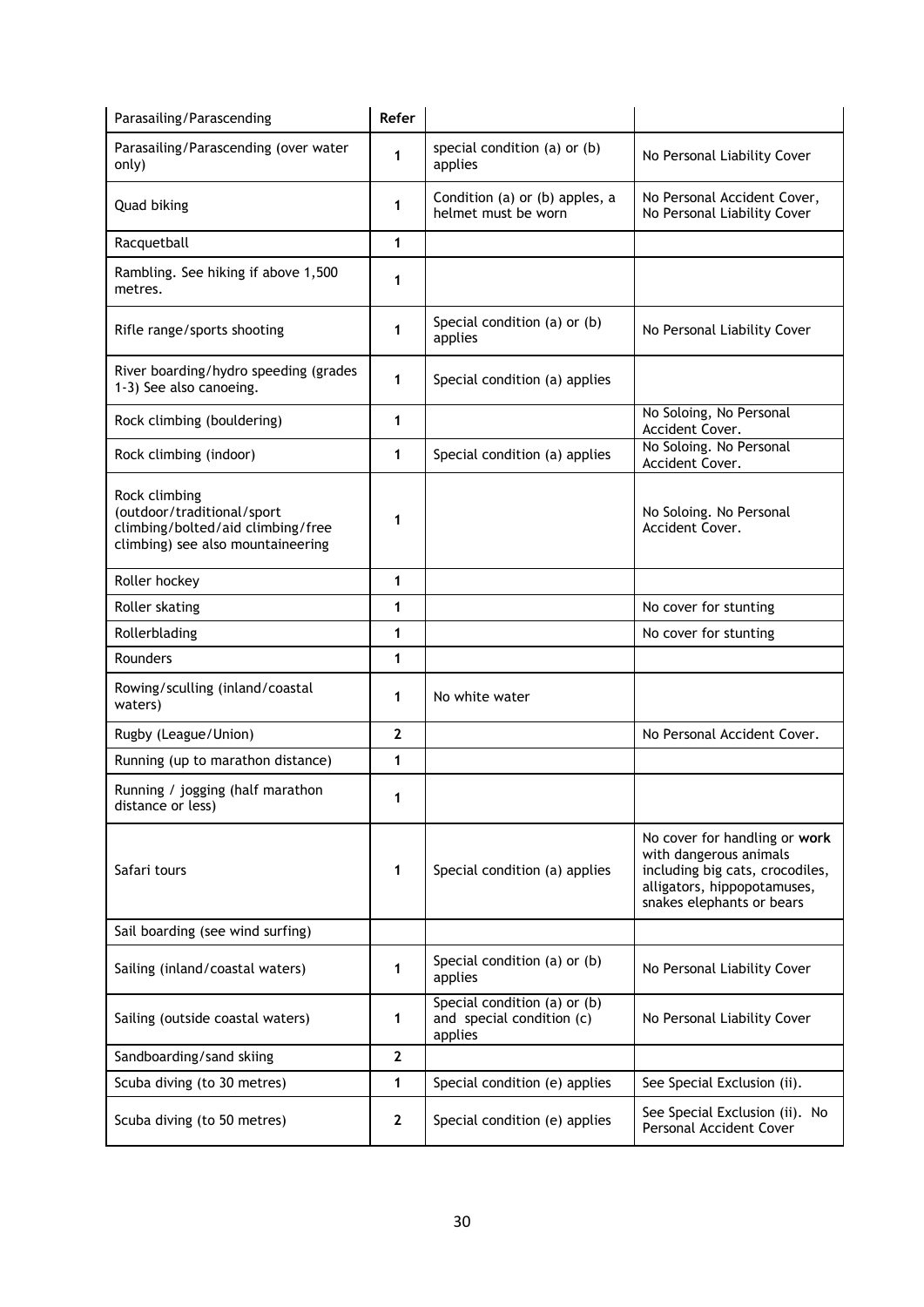| Scuba diving (unqualified/learn to dive<br>course/discover dive with qualified<br>instructor) | 1            | Special condition (a) applies                  | See Special Exclusion (ii).                                                                                                                     |
|-----------------------------------------------------------------------------------------------|--------------|------------------------------------------------|-------------------------------------------------------------------------------------------------------------------------------------------------|
| Sculling (see rowing)                                                                         |              |                                                |                                                                                                                                                 |
| Sea kayaking/ Sea canoeing (see<br>kayaking)                                                  |              |                                                |                                                                                                                                                 |
| Segway tours                                                                                  | 1            | Condition (a) apples, a helmet<br>must be worn | No Personal Accident Cover,<br>No Personal Liability Cover                                                                                      |
| Shark cage diving (see scuba diving)                                                          |              |                                                |                                                                                                                                                 |
| Skateboarding (ramp, half pipe, skate<br>park, street)                                        | 1            |                                                |                                                                                                                                                 |
| Skiing (cross country/Nordic skiing on<br>marked trails)                                      | 1            | Special condition (d) applies                  | See special exclusion (i).                                                                                                                      |
| Skiing (snowblading)                                                                          | 1            | Special condition (d) applies                  | See special exclusion (i).                                                                                                                      |
| Skiing / snowboarding                                                                         | 1            | Special condition (d) applies                  | See special exclusion (i).                                                                                                                      |
| Skiing / snowboarding<br>(backcountry/outside of resort<br>boundary/alpine ski touring)       | 3            | Special condition (d) applies                  | See special exclusion (i). No<br>Personal Accident Cover.                                                                                       |
| Skiing / snowboarding (by<br>helicopter/snow cat)                                             | 3            | Special condition (d) applies                  | See special exclusion (i). No<br>Personal Accident Cover.                                                                                       |
| Skiing / snowboarding (dry slope)                                                             | 1            | Special condition (d) applies                  | See special exclusion (i).                                                                                                                      |
| Skiing / snowboarding (terrain park /<br>snow park within resort)                             | 3            |                                                | See Special Exclusion (i). No<br>Personal Accident Cover.                                                                                       |
| Skiing / snowboarding (slopestyle /<br>freestyle)                                             | 3            |                                                | See Special Exclusion (i). No<br>Personal Accident Cover.                                                                                       |
| Skydiving/Tandem skydiving (over 1<br>jump)                                                   | Refer        |                                                |                                                                                                                                                 |
| Skydiving/Tandem skydiving (one jump<br>only)                                                 | 1            |                                                | No Personal Accident or<br>Personal Liability Cover                                                                                             |
| Sledding/Tobogganing/Snow<br>Sleds/Snow Sleighs (on snow)                                     | $\mathbf{2}$ |                                                | No Personal Accident Cover,<br>No Personal Liability Cover                                                                                      |
| Sleigh rides (horse drawn)                                                                    | 1            |                                                |                                                                                                                                                 |
| Snooker                                                                                       | 1            |                                                |                                                                                                                                                 |
| Snorkelling                                                                                   | 1            |                                                |                                                                                                                                                 |
| Snow biking (on piste or off piste<br>within resort boundaries)                               | $\mathbf{2}$ |                                                | See special exclusion (i). No<br>Personal Accident Cover.                                                                                       |
| Snow kiting                                                                                   | 3            | Special condition (a) applies                  | No Personal Accident or<br>Personal Liability Cover                                                                                             |
| Snow rafting                                                                                  | $\mathbf{2}$ | Special condition (a) applies                  | No Personal Accident Cover,<br>No Personal Liability Cover                                                                                      |
| Snowmobiling                                                                                  | $\mathbf{2}$ |                                                | Remote areas, racing, time<br>trials and endurance events<br>are excluded. No Personal<br>Accident Cover, No Personal<br><b>Liability Cover</b> |

 $\overline{a}$ 

 $\mathbf{r}$ 

 $\ddot{\phantom{a}}$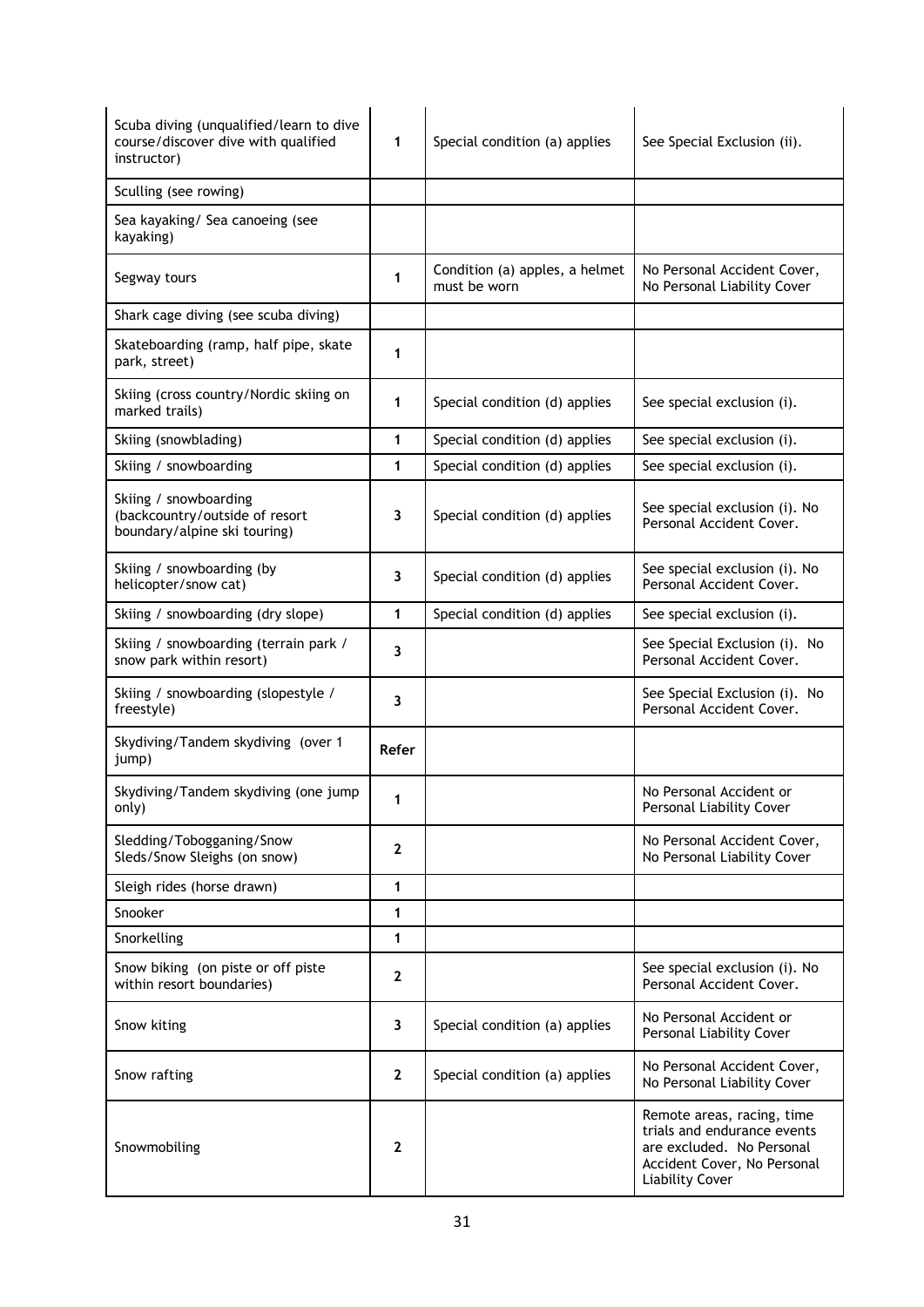| Soccer                                                                              | 1            |                                         |                                                      |
|-------------------------------------------------------------------------------------|--------------|-----------------------------------------|------------------------------------------------------|
| Softball                                                                            | 1            |                                         |                                                      |
| Spearfishing                                                                        | 1            |                                         | No Personal Liability Cover                          |
| Speed boating (inland/coastal waters<br>only)                                       | 1            | Special condition (a) or (b)<br>applies | No white water cover. No<br>Personal Liability Cover |
| Spelunking (see caving)                                                             |              |                                         |                                                      |
| Squash/Racquet ball                                                                 | 1            |                                         |                                                      |
| Stand up paddle surfing/paddle<br>boarding                                          | 1            |                                         |                                                      |
| Stilt walking                                                                       | 1            |                                         |                                                      |
| Stoolball                                                                           | 1            |                                         |                                                      |
| Surf boat rowing                                                                    | 1            |                                         |                                                      |
| Surfing                                                                             | 1            |                                         |                                                      |
| Swimming (pool; enclosed, inland or<br>coastal waters only)                         | 1            |                                         |                                                      |
| Swimming with dolphins / whales/<br>whale sharks (inland or coastal waters<br>only) | 1            | Special condition (a) applies           |                                                      |
| Table tennis                                                                        | 1            |                                         |                                                      |
| Tandem skydiving (see skydiving)                                                    |              |                                         |                                                      |
| Tchoukball                                                                          | 1            |                                         |                                                      |
| Ten pin bowling (see bowling)                                                       |              |                                         |                                                      |
| Tennis                                                                              | 1            |                                         |                                                      |
| Theme parks / fairgrounds                                                           | 1            | Special condition (a) applies           |                                                      |
| Tough Mudder (see outdoor endurance)                                                |              |                                         |                                                      |
| Trail bike riding (see motorbiking)                                                 |              |                                         |                                                      |
| Tramping (see hiking)                                                               |              |                                         |                                                      |
| Trampolining                                                                        | 1            |                                         |                                                      |
| Trapeze/Hire Wire                                                                   | $\mathbf{2}$ | Special condition (a) applies           | No Personal Accident Cover                           |
| Trekking (see hiking)                                                               |              |                                         |                                                      |
| Triathalon / Ironman up to long<br>distance                                         | $\mathbf{2}$ |                                         |                                                      |
| Triathlon up to full distance                                                       | Refer        |                                         |                                                      |
| Triathlon up to Middle Distance                                                     | 1            |                                         |                                                      |
| Triathlon up to sprint distance                                                     | 1            |                                         |                                                      |
| Tubing on rivers (grades 1-2) (see also<br>white water rafting)                     | 1            | Special condition (a) applies           | No Personal Accident Cover                           |
| Tubing on snow                                                                      | Refer        |                                         |                                                      |
| <b>Ultimate Frisbee</b>                                                             | 1            |                                         |                                                      |
| Via Ferrata                                                                         | $\mathbf{2}$ |                                         |                                                      |
| Volleyball                                                                          | 1            |                                         |                                                      |
| Wake skating - see water skiing                                                     |              |                                         |                                                      |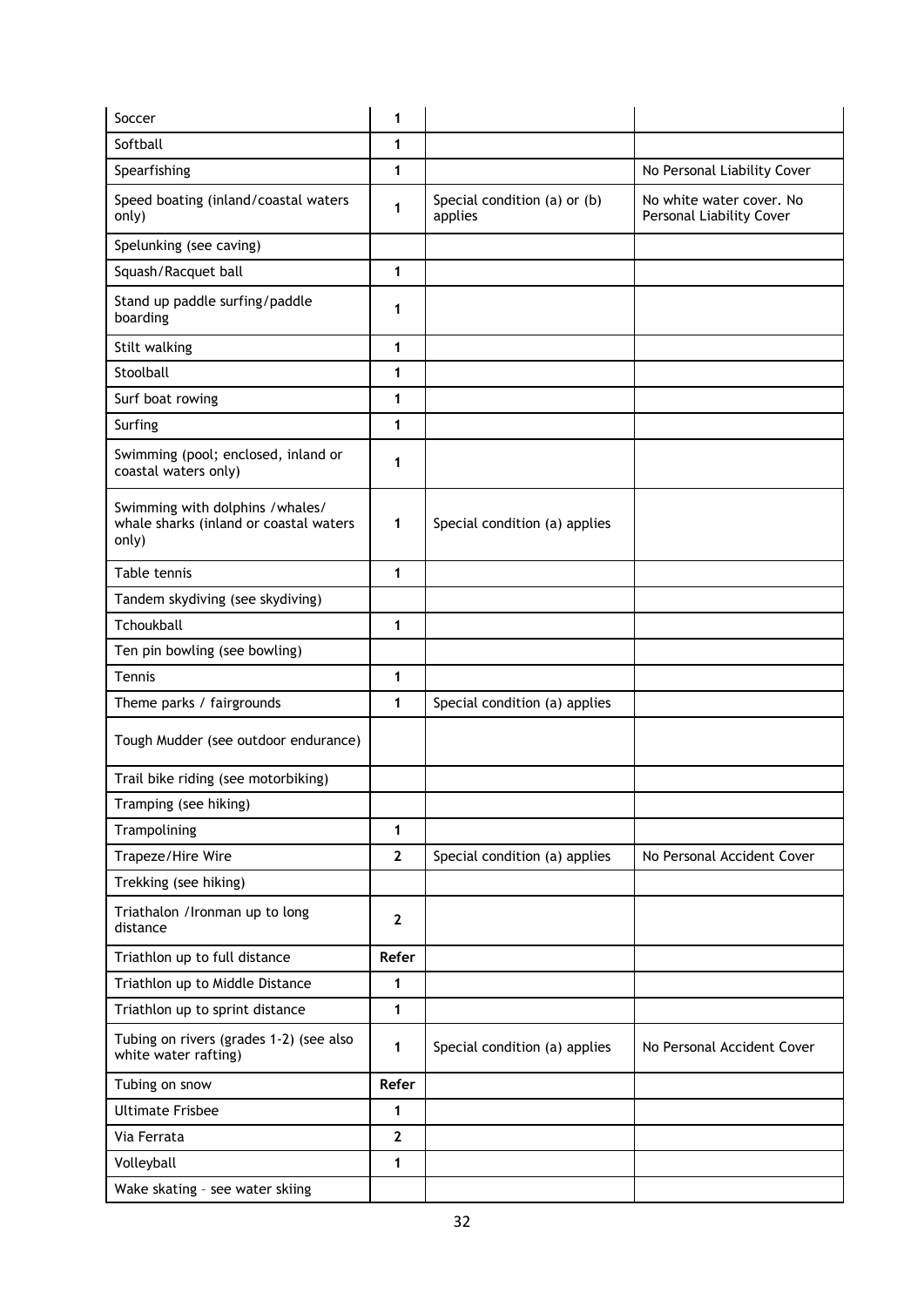| Wakeboarding - see water skiing                                                                |              |                                         |                                                            |
|------------------------------------------------------------------------------------------------|--------------|-----------------------------------------|------------------------------------------------------------|
| Walking (see hiking, trekking)                                                                 |              |                                         |                                                            |
| War games (online gaming)                                                                      | 1            |                                         |                                                            |
| War games/military simulation (see<br>Paint balling/airsoft OR Rifle<br>range/sports shooting) |              |                                         |                                                            |
| Water polo                                                                                     | 1            |                                         |                                                            |
| Water skiing (barefoot)                                                                        | $\mathbf{2}$ | Special condition (a) or (b)<br>applies | No Personal Liability Cover                                |
| Water skiing/wakeboarding / wake<br>skating                                                    | 1            | Special condition (a) or (b)<br>applies | No jumping, No Personal<br><b>Liability Cover</b>          |
| Weight training (see also gym training)                                                        | 1            |                                         | powerlifting                                               |
| White water kayaking/canoeing (see<br>kayaking/canoeing)                                       |              |                                         |                                                            |
| White water rafting (grades 1-3)                                                               | 1            | Special condition (a) applies           |                                                            |
| White water rafting (grades 4-5)                                                               | 1            | Special condition (a) applies           | No Personal Accident Cover                                 |
| Windsurfing (inland or coastal waters<br>only)                                                 | 1            |                                         | No Personal Liability Cover                                |
| Xterra/Cross Triathalon                                                                        | 1            |                                         |                                                            |
| Yachting (see sailing)                                                                         |              |                                         |                                                            |
| Yoga (class, alone/home practice)                                                              | 1            |                                         |                                                            |
| Zip line                                                                                       | 1            | Special condition (a) applies           |                                                            |
| Zorbing                                                                                        | 1            | Special condition (a) applies           | No Personal Accident Cover,<br>No Personal Liability Cover |

#### **Special Conditions**

- (a) **you** must be with a professional, qualified and licensed guide, instructor or operator.
- (b) **you** must have the appropriate certification or licence to do this sport or activity at **Home**. If operating a motor vehicle the driver must have the appropriate valid UK licence for the machine.
- (c) **you** must be within 60 miles of a safe haven (a protected body of water used by marine craft for refuge from storms or heavy seas).
- (d) conventional skiing / snowboarding only. It is not a condition of cover that **you** ski or board with a guide, however, **you** must follow the International Ski Federation code or the resort regulations and **we** recommend that **you** do not venture into back country areas without taking local advice and appropriate rescue equipment;
- (e) **you** must hold a British Sub Aqua Club certificate or Professional Association of Diving Instructors certificate or equivalent and follow the relevant Club or Association rules and guidelines at all times, or **You** must only dive under the constant supervision of a properly licensed diving school and follow their rules and instructions at all times.

#### **Special Exclusions**

- (i) no cover for any competition, ski-flying, national squad training or the use of skeletons.
- (ii) no cover for any unaccompanied dive, any dive in overhead environments, or any dive for gain or reward.

# **Condition**

1. **you** must act in a reasonable way and use all recommended safety equipment and protective clothing that is necessary and undergo any required training.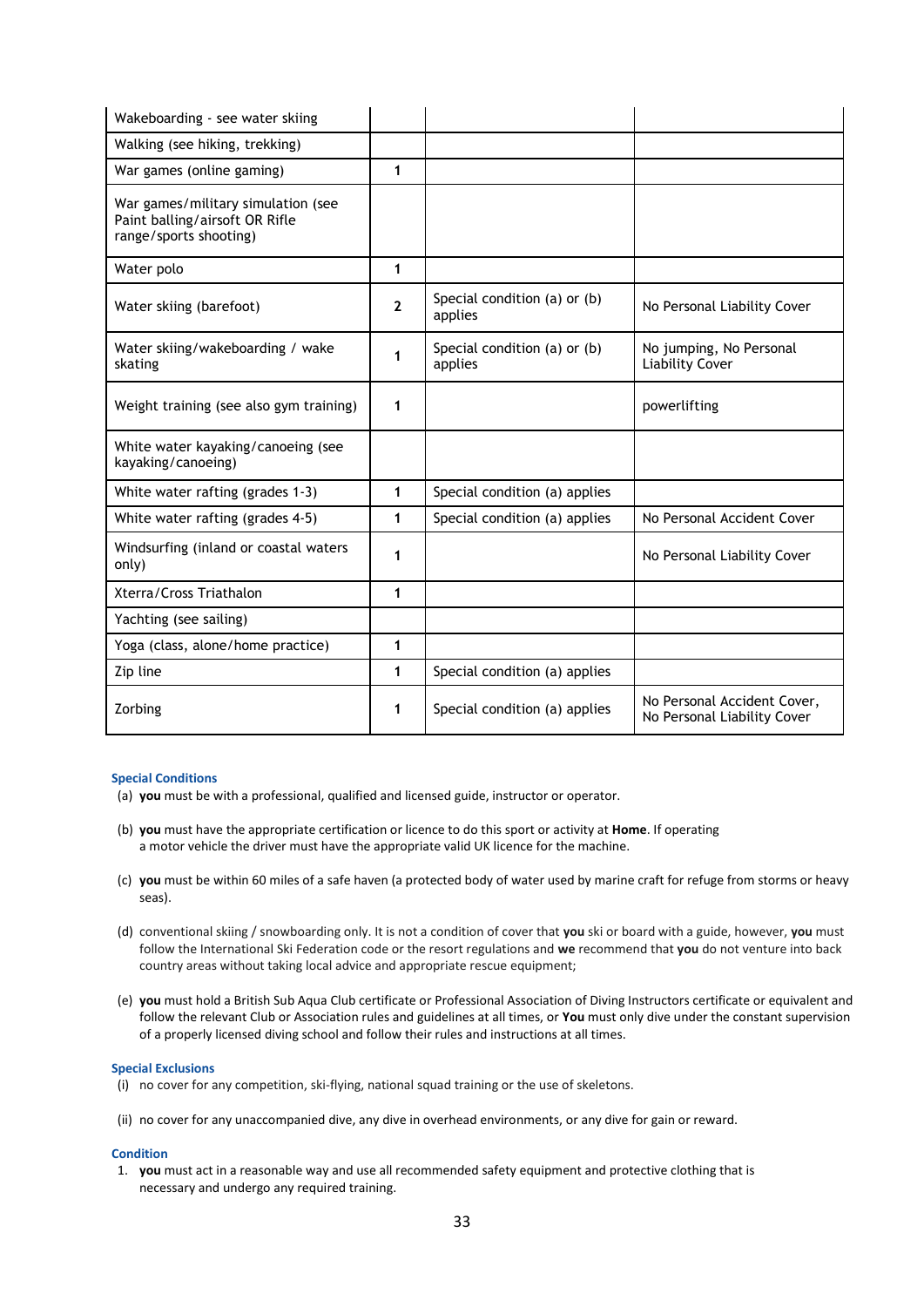#### **Not covered**

Cover does not apply if **you** are;

- 1. taking part in activities at a professional level;
- 2. competing at international events as a national representative;
- 3. participating in **hazardous activities** or extreme pursuits other than as listed;
- 4. racing or participating in speed or time trials;
- 5. motorbike touring or where a motorbike is the main mode of transport;
- 6. base Jumping, cliff diving, martial arts competitions, mountaineering, potholing, caving (other than sightseeing/tourist attraction) motor sports, stunt flying / aerobatics;
- 7. taking part in expeditions to the Arctic or Antarctic;
- 8. taking part in dangerous expeditions or the crewing of a vessel more than 60 miles from a safe haven;
- 9. anything listed in the General Exclusions.

# <span id="page-33-0"></span>**General conditions**

- 1. all claims must be submitted within 60 days from the date of **your** return to the **United Kingdom.**
- 2. original receipts and or proof of ownership and value must be supplied in the event of a claim.
- 3. **you** must take all reasonable steps to recover any lost or stolen article.
- 4. damaged articles must be retained by **you** and if requested submitted to the Claims Handlers so as to substantiate a claim. Failure to do so may result in a claim being turned down.
- 5. if **we** require any medical certificates, information, evidence and receipts, these must be obtained by **you** at **your e**xpense.
- 6. in the event of a claim, if **we** require a medical examination **you** must agree to this. In the event of death, **we**  are entitled to a post mortem examination. The post mortem would be at **our** expense.
- 7. **you** must not make any payment; admit liability, offer or promise to make any payment without written consent from **us**.
- 8. **we** may at any time pay to **you our** full liability under this insurance, after which no further payments will be made in any respect.
- 9. if at the time of making a claim there is any other insurance covering the same risk, **we** are entitled to contact that **insurer** for a contribution.
- 10. if a claim made by the **you** or anyone acting on **your** behalf is fraudulent or fraudulently exaggerated or supported by a false statement or fraudulent means or fraudulent evidence is provided to support the claim, **we** may:
	- (1) not be liable to pay the claim,
	- (2) recover from **you** any sums paid by us to the **Insured Person** in respect of the claim,
	- (3) by notice to **you** cancel the policy with effect from the date of the fraudulent act without any return of premium.
	- If **we** cancel the policy under (3) above:
	- a) **We** shall not be liable to **you** in respect of a relevant event occurring after the time of the fraudulent act. A relevant event is whatever gives rise to **our** liability under the insurance contract (such as the occurrence of a loss, the making of aclaim, or the notification of a potential claim); and,
	- b) **We** need not return any of the premiums paid.

If this insurance contract provides cover for any person who is not party to the contract ("a covered person") and a fraudulent claims is made under the contract by or on behalf of a covered person, **we** may exercise the rights set out in clause (1) above as if there were an individual insurance contract between **us** and the covered person. However, the exercise of any of those rights shall not affect the cover provided under the contract for any other person.

11. **we** are entitled to take over and conduct in the **Insured Persons** name, the defence or settlement of any legal action. **We** may also take proceedings at its own expense and for its own benefit, but in the **insured person's**  name, to recover any payment **they** have made under the policy to anyone else.

# <span id="page-33-1"></span>**General exclusions**

**You** are not covered for anything caused directly or indirectly by the following, unless **you** have contacted **us** and **we** have confirmed in writing that **you** will be covered:

- 1. **you** not answering to the best of **your** knowledge any question(s) **we** have asked **you** at the time of buying this policy, where **your** answer(s) may have affected **our** decision to provide **you** with this policy.
- 2. **you** not following any advice or recommendation made by the Foreign, Commonwealth and Development Office (FCDO), World Health Organization (WHO) or any government or other official authority. This includes where:
	- Certain vaccinations or other preventative measures (such as malaria tablets) are recommended.
	- The FCDO has advised against all travel or all but essential travel;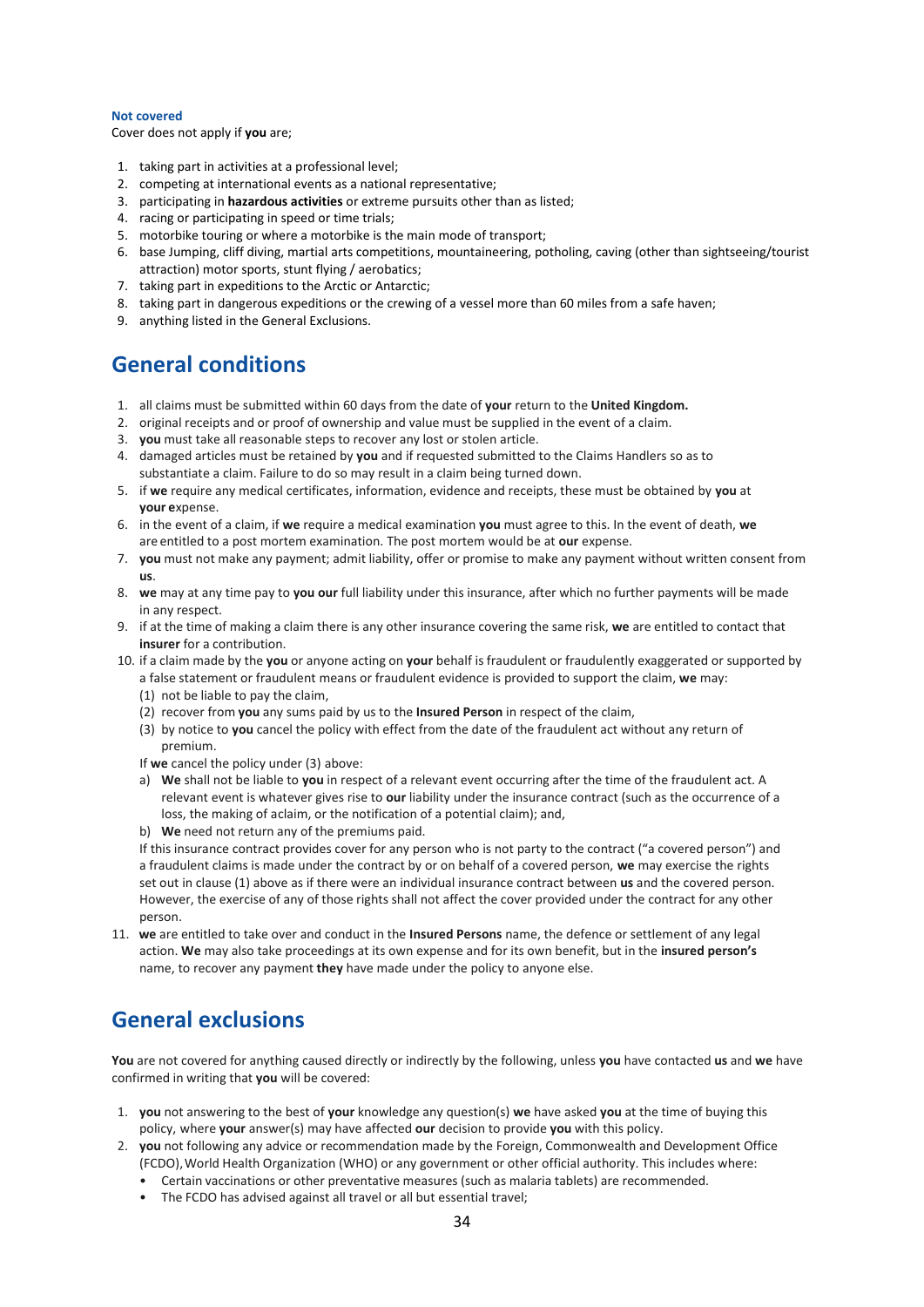- **You** have travelled against the advice of a local authority at any destination **you** are travelling from, through or to. For further details on FCDO travel advice, visi[t www.gov.uk/fcdo](http://www.gov.uk/fcdo)
- 3. a set of circumstances which **you** knew about at the time the trip was booked unless **you** could not reasonably have expected such circumstances to result in a claim;
- 4. any criminal act by **you**;
- 5. failure to comply with the laws applicable to the country in which **you** are travelling;
- 6. bankruptcy/liquidation of a tour operator, travel agent or transportation company;
- 7. any other costs that are caused by the event which led to a claim, unless specifically stated in the policy.
- 8. any payment, which **you** would normally have made during **your** travels, if no claim had arisen;.
- 9. any trip that is undertaken for the purpose of
	- obtaining medical treatment (whatever the nature of this treatment).
	- against the advice of a medically qualified doctor.
	- -- after being given a terminal prognosis.
- 10. **you** drinking too much alcohol or alcohol abuse where it is reasonably foreseeable that such consumption could result in an impairment of **your** faculties and/or judgement resulting in a claim. **We** do not expect **you** to avoid drinking alcohol on **your** trip but **we** will not cover any claims arising because **you** have drunk so much alcohol that **your**  judgement is seriously affected and **you** need to make a claim as a result.
- 11. suicide, deliberate self-injury, being under the influence of drugs (unless prescribed by a **medical practitioner**), alcoholism, drug addiction, solvent abuse, wilful exposure to exceptional risk (unless **you** are trying to save someone's life)
- 12. **you** climbing on top of, or jumping from a vehicle or jumping from a building or balcony, or sitting, planking, balconing, owling or lying on any external part of any building, or climbing or moving from any external part of any building to another(apart from stairs, ramps or walkways) and falling regardless of the height, unless **your** life is in danger or **you** are attempting to save human life.
- 13. pregnancy 12 weeks before and 12 weeks after the estimated date of delivery.
- 14. any claim arising from sexually transmitted diseases.
- 15. any injury, illness, death, loss, expenses or other liability attributable to HIV (Human Immunodeficiency Virus) and/or any HIV related illness and/or any mutant derivatives or variations thereof however caused.
- 16. the cost of any routine or elective (non-emergency) treatment or surgery, including specialist review or referral, exploratory tests which are not directly related to the illness or injury which necessitated **your** admittance to hospital.
- 17. any **epidemic** or **pandemic** except as expressly covered under Section 1 Cancellation, Section 2 Curtailment, and Section 3 - Emergency Medical Expenses.
- 18. loss or damage to any property and expense or legal liability, directly or indirectly caused by or contributed to or arising from:
	- -- Ionising radiation or radioactive contamination from any nuclear fuel or nuclear waste, which results in burning of nuclear fuel.
	- -- The radioactive toxic explosive or other dangerous properties of nuclear machinery or any part of it.
	- -- Pressure waves from aircraft and other flying objects travelling faster than the speed of sound.
- 19. any consequence whether direct or indirect of war, invasion, act of foreign enemy, hostilities (whether war be declared or not), discharge, explosion or use of a weapon of mass destruction whether or not employing nuclear fission or fusion, orchemical, biological, radioactive or similar agents, by any party at any time for any reason, terrorist activity (although terrorist activity does not apply to claims made under Section 3 Emergency Medical Expenses and Section 5 **Personal Accident**, providing the disturbances were not taking place at the start of the insured trip), civil war, rebellion, revolution, insurrection, blockade, military or usurped power.
- 20. air travel (other than as a fare-paying passenger on a regular scheduled airline or licensed charter aircraft).
- 21. any off-piste skiing except when **you** are skiing within the ski area boundaries of a recognised ski resort and following ski patrol guidelines.
- 22. **we** shall not provide any benefit under this contract of insurance to the extent of providing cover, payment of any claim or the provision of any benefit where doing so would breach any sanction, prohibition or restriction imposed by law or regulation.
- 23. if **you** are above the maximum age of the policy purchased on the date of inception or renewal.
- 24. **cyber risks** of any kind
- <span id="page-34-0"></span>25. any trip that is a cruise or involves cruise.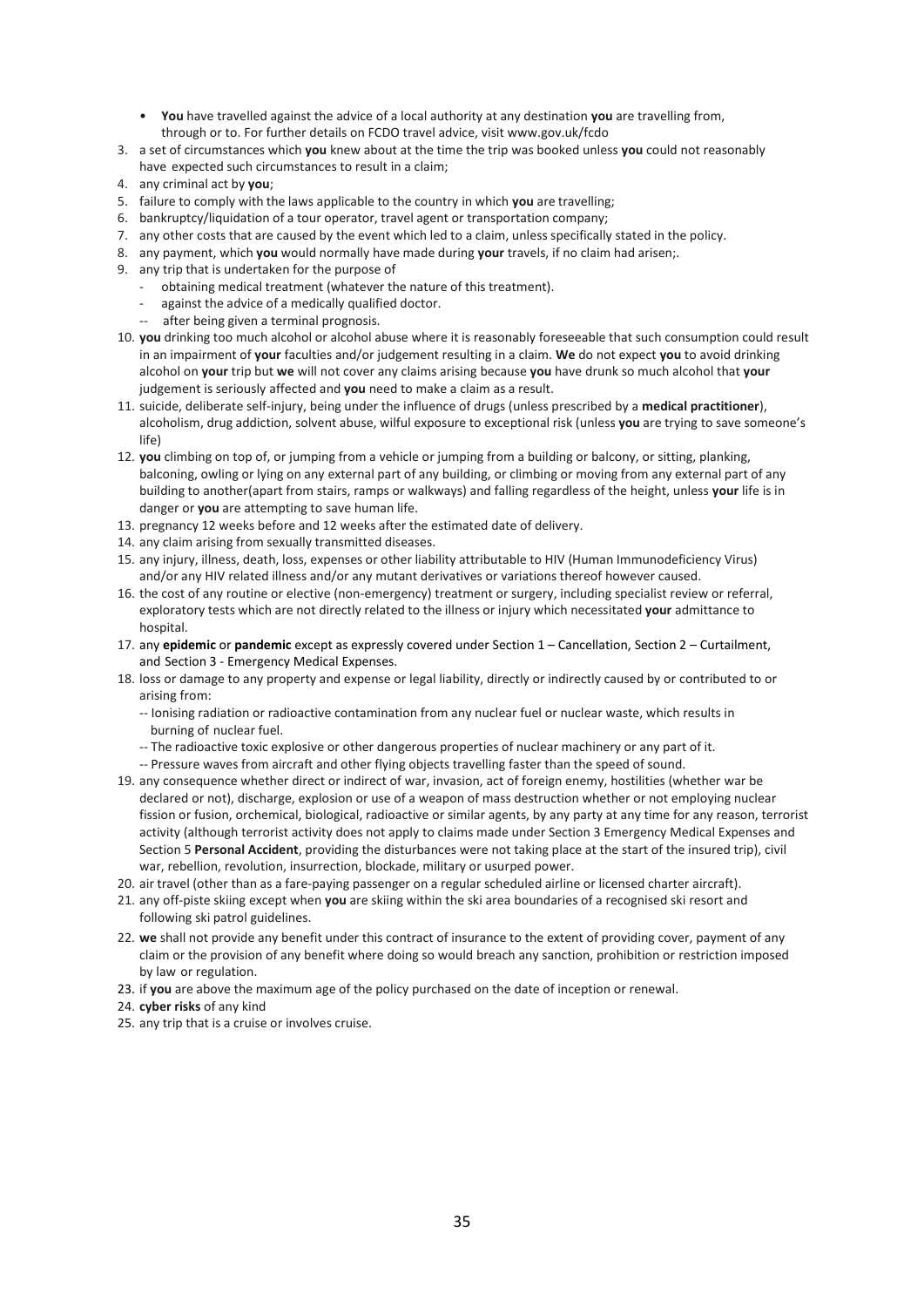# **Comments and complaints procedures**

**We** aim to provide a first class level of service at all times. If, for any reason, **you** feel that **our** service is not of the standard **you** would expect, please tell **us**. **You** should address any enquiries or complaints, in writing to:-

Millstream Underwriting Limited 52-56 Leadenhall Street, London, EC3A 2EB

Or email [mail@mstream.co.](mailto:mail@mstream.co.uk)**uk**

(quoting the policy number on **your** schedule)

If **you** are not satisfied with **our** final response **you** can refer the matter to the Financial Ombudsman Service.

The Financial Ombudsman Service

Exchange Tower, London , E14 9SR

Please note that the Financial Ombudsman Service will not consider **your** complaint until **you** have received a final decision from Millstream Underwriting Limited. **You** can also raise a dispute about any of **our** online services via the Online Dispute Resolution platform at [www.ec.europa.eu/odr](http://www.ec.europa.eu/odr)

# <span id="page-35-0"></span>**Claims procedure**

All claims to be submitted within 60 days of the incident giving rise to the claim. First, check this wording to make sure **your** claim is valid:

## **CANCELLATION CLAIMS**

The travel agent, tour operator, provider of transport or accommodation must be contacted immediately and **you** must obtain a cancellation invoice. Tickets and booking forms / receipts will also be required to support **your** claim. Contact the Claims Service for a claim form by visitin[g www.csal.co.](http://www.csal.co.uk/)**uk** or by email o[n claims@mstream.co.](mailto:claims@mstream.co.uk)**uk** or by phone on 0330 660 0785. They will advise **you** of any other additional supporting documentation required (this will be dependent upon the reason for the cancellation).

#### **CURTAILMENT CLAIMS**

Call the Emergency Medical Assistance Service on 0330 660 0785 or email on [assistance@mstream.co.uk i](mailto:assistance@mstream.co.uk)f **you** are ill or injured. Their authorisation must be obtained before **you** cut short **your** trip. All ticket stubs/booking forms/receipts should be retained and submitted to support **your** claim. Contact the Claims Service for a claim form by visitin[g www.csal.co.uk](http://www.csal.co.uk/) or by email o[n claims@mstream.co.uk o](mailto:claims@mstream.co.uk)r by phone on 0330 660 0785. They will advise **you** of any additional supporting documentation required (this will be dependent upon the reason for the **curtailment**).

## **MEDICAL CLAIMS**

### **IN-PATIENT TREATMENT OR OUT-PATIENT TREATMENT EXPECTED TO BE OVER £1,000**

If serious injury is incurred in which **you** are admitted to hospital abroad or require significant out-patient treatment, call **our** Emergency Medical Assistance Service on 0330 660 0785 or email [assistance@mstream.co.uk a](mailto:assistance@mstream.co.uk)s soon as possible. **You** will be given advice on what to do and the assistance **you** require. All receipts for medical consultations / treatment / medication etc should be retained and submitted to support **your** claim.

#### **OUT-PATIENT LESS THAN £1,000 in the following countries only: Spain, Greece, Cyprus, Egypt, Turkey and Portugal**

If **you** need out-patient medical treatment and the costs are likely to be less than £1,000 please provide a copy of **your** schedule to the doctor, and **your** treatment will be paid by ChargeCare International in line with the policy wording. In such cases, the doctor will ask **you** to fill in a simple form to confirm the treatment and may request **you** pay the policy excess. The doctor will then send the medical bill and supporting documentation to ChargeCare International for repayment. Contact for Chargecare International [newcliniccase@chargecare.net](mailto:newcliniccase@chargecare.net)

#### **OUT-PATIENT LESS THAN £1,000 in all other countries not listed above**

Contact the Claims Service for a claim form by visiting [www.csal.co.](http://www.csal.co.uk/)**uk** or by email on [claims@mstream.co.](mailto:claims@mstream.co.uk)**uk** or by phone on 0330 660 0785. They will advise **you** of any additional supporting documentation required (this will be dependent upon the circumstances and nature of the medical claim). All receipts for medical consultations / treatment / medication etc should be retained and submitted to support **your** claim.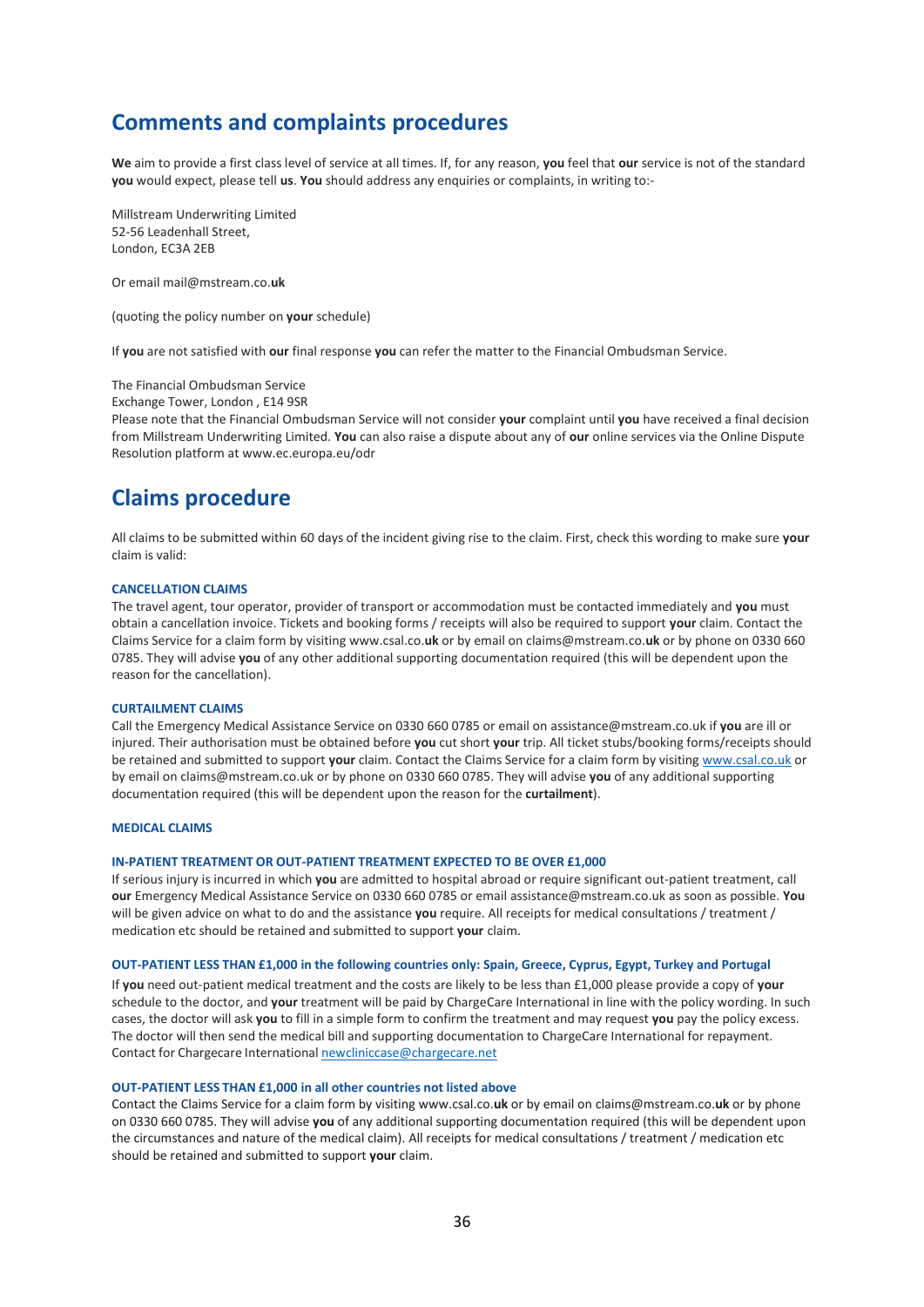#### **PERSONAL BAGGAGE CLAIMS**

Written proof of the incident must be obtained from the police, the accommodation management, tour operator or carrier within 24 hours of the loss/theft. If the loss occurs during travel, **you** must obtain a property irregularity report from the carrier. Contact the Claims Service for a claim form by visitin[g www.csal.co.](http://www.csal.co.uk/)**uk** or by email o[n claims@mstream.co.](mailto:claims@mstream.co.uk)**uk** or by phone on 0330 660 0785.

If **personal baggage** is delayed obtain a written report from the carrier (e.g. airline, shipping company etc.) is required detailing the length and cause of the delay. Retain all the receipts which relate to any emergency replacement items **you** have purchased. Contact the Claims Service for a claim form by email on [claims@mstream.co.uk](mailto:claims@mstream.co.uk) or by phone on 0330 660 0785.

## **MONEY CLAIMS**

Written proof of the incident must be obtained from the police, the accommodation management, tour operator or carrier within 24 hours of the loss/theft. **You** may be asked to provide proof of the withdrawal of the **money** from the bank. Please remember that the loss of **money** must occur whilst it is carried on **your** person or whilst it is left in a locked safety deposit box. Contact the Claims Service for a claim form by visitin[g www.csal.co.](http://www.csal.co.uk/)**uk** or by email o[n claims@mstream.co.](mailto:claims@mstream.co.uk)**uk** or by phone on 0330 660 0785.

#### **TRAVEL DISRUPTION**

Written confirmation must be obtained from the airline, shipping, coach or train company stating the period of the delay and the reason for the delay. Please remember that cover for travel delay is provided for specific reasons only: • strike or industrial action (provided that when this policy was taken out and or the trip was booked, there was no reasonable expectation that the trip would be affected by such cause);

- adverse weather conditions;;
- the mechanical breakdown or technical fault of the aircraft, coach or sea vessel.

## **MISSED DEPARTURE CLAIMS**

Written confirmation must be obtained from the Transport Company, police or roadside assistance service confirming the location, reason and duration of the delay. Contact the Claims Service for a claim form by visitin[g www.csal.co.uk o](http://www.csal.co.uk/)r by email on [claims@mstream.co.uk](mailto:claims@mstream.co.uk) or by phone on 0330 660 0785.

## **PERSONAL LIABILITY AND LEGAL EXPENSES**

Obtain as much information as possible, including police reports, witness details and any photographs. **You** must NOT admit liability at any time. The Claims Service must be notified immediately by visiting [www.csal.co.uk o](http://www.csal.co.uk/)r by email on claims@ mstream.co.uk or by phone on 0330 660 0785.

# <span id="page-36-0"></span>**Your Personal Data Privacy Notice**

In this notice "**we**", "**us**" and "**our**" means Millstream Underwriting Limited. We are the data controller in respect of any personal data we collect, hold and use about you.

We collect your personal data directly from you, but we may also collect it from brokers and other intermediaries who provide information to us for the purpose of providing your policy of insurance.

We will mainly use your data for the purpose of providing and administering this policy of insurance and claims you make under it. If you decline to provide your data when requested, or you give us false or inaccurate data, we may be unable to process your enquiry, and this could give us the right to void coverage or could impact your ability to claim under your policy.

In some circumstances, we may need to collect and use particularly sensitive data, such as data about your health or ethnicity. Where this is required, we will usually seek your consent to use that data. You can withhold or withdraw your consent at any time by contacting us, but if you do, we may be unable to process your enquiry or claim or continue to provide coverage.

We will exchange data about you with other parties in order to provide our services and administer this policy and any claims.

This may include insurers, claims handlers and loss adjusters and providers of emergency medical services. In some cases, this may involve a transfer of data outside the UK and the European Economic Area ("EEA") to countries that have less robust data protection laws. Any such transfer will be made in accordance with data protection laws.

We will not use your data or pass it to any other party for marketing products or services to you unless you have given your consent.

Our full privacy notice explains how we use your data in more detail. Our privacy notice also explains the rights you have in